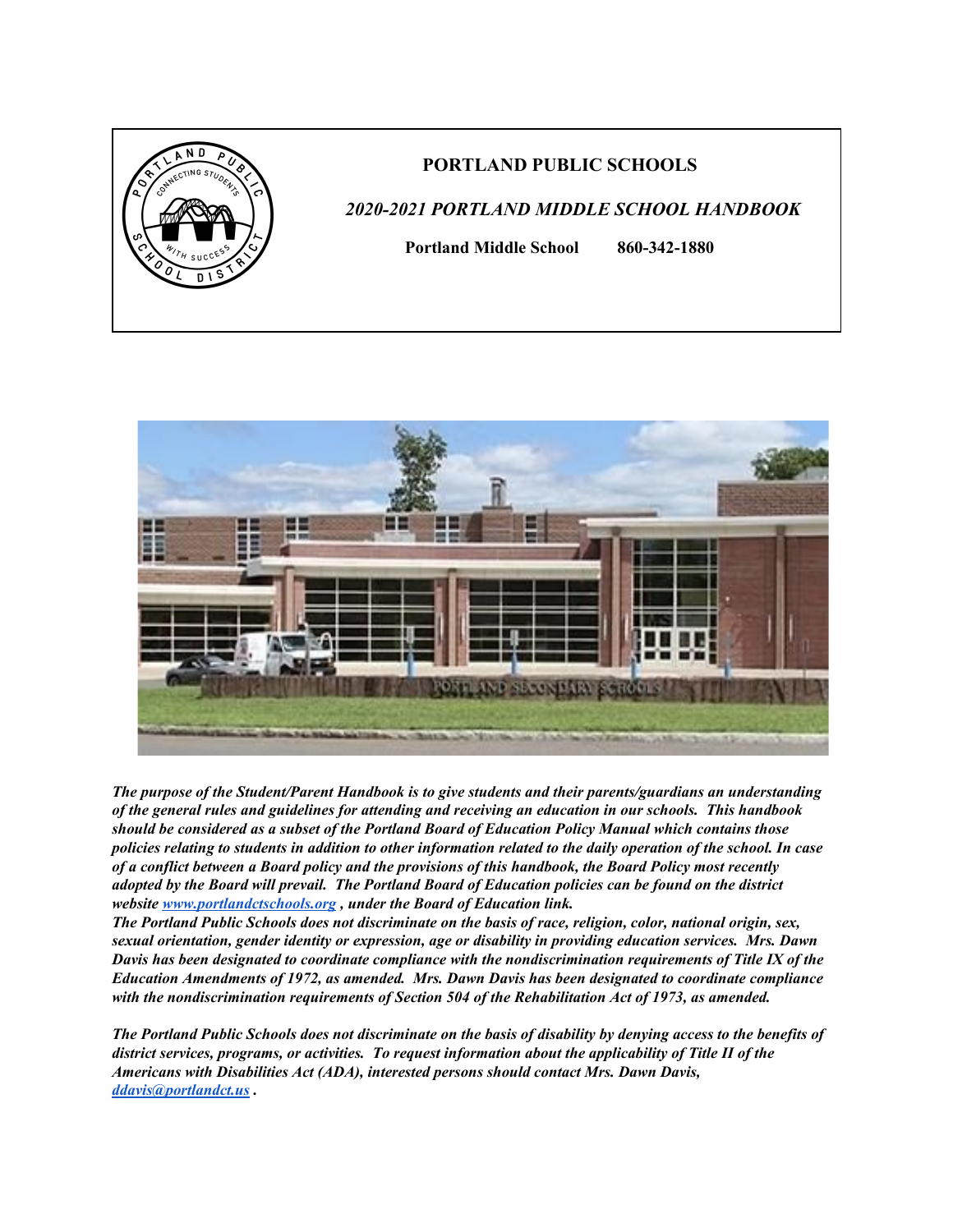## **Portland Middle School 93 High Street Portland, CT 06480 860-342-1880**

### **2020-2021 Middle School**

Middle School Principal & Co-Principal 7-12 Mr. Chuck Hershon High School Principal & Co-Principal 7-12 Mrs. Kathryn Lawson School Counselor **Ms.** Jamie DeRose Grade 7 Team Leader Mrs. Diane Stolting Grade 8 Team Leader Mr. Alan Stekloff Unified Arts Team Leader Mus. Sarah Ketterer Office Assistant Mrs. Maritsa Ellam Administrative Assistant Mrs. Katie Picard School Nurses **Mr. David Opuszynski, R.N. & Renee Hyland** Mr. David Opuszynski, R.N. & Renee Hyland Superintendent of Schools Dr. Charles Britton (860-342-6790) Director of Student Services Mrs. Dawn Davis (860-342-6790) Director of Curriculum, Instruction and Technology Mr. Eric Martin (860-342-6790)

| Staff:                  | Subiect:        |
|-------------------------|-----------------|
| Ms. Jen Bell            | Math            |
| Mr. Alex Jensen         | Math            |
| Ms. Kathryn Kelly       | Eng Lang Arts   |
| Mrs. Dayna Tait         | Eng Lang Arts   |
| Mrs. Fylliccia D'Angelo | Eng Lang Arts   |
| Ms. Jeanna Crook        | Eng Lang Arts   |
| Mrs. Melissa McManus    | Eng Lang Arts   |
| Mr. Robert Raines       | Social Studies  |
| Mr. Alan Stekloff       | Social Studies  |
| Mrs. Suzanne McDougall  | Science         |
| Ms. Diane Stolting      | Science         |
| Mrs. Stefanie Junker    | World Languages |
| Mrs. Catherine Beck     | World Languages |
|                         |                 |

**Staff: Subject:** Ms. AnnMarie Szerejko Visual Arts<br>Mr. Sam Tucker Choral Director Mr. Sam Tucker Ms. Sarah Ketterer Band Director<br>Mr. Steve Bengston Physical Educ Mrs. Katherine Hunter Special Education<br>Mrs. Heather Macomber Special Education Mrs. Heather Macomber Special Educat<br>Mrs. Eileen Mullen Para-Educator Mrs. Eileen Mullen Para-Educator<br>Ms. Moesha Turner Para-Educator Ms. Moesha Turner Para-Educator<br>Mr. Tom Roulx Para-Educator Mr. Tom Roulx Para-Educator<br>
Ms. Diane Joseffy Para-Educator Ms. Diane Joseffy

Family and Consumer Science Mr. Corey Toussaint Tech and Manufacturing Physical Education/Health

### **PORTLAND PUBLIC SCHOOLS CORE VALUES AND BELIEFS**

To meet the learning expectations of the 21st century, The Portland Public Schools provide positive environments which encourage and challenge all students to reach their potential and to become self-motivated, lifelong learners. The schools collaborate with the community to foster the development of citizens who will be productive in a diverse global society. Our ultimate goal is that students move throughout our school system as independent learners, responsible students, caring individuals, and contributing members to the greater Portland community.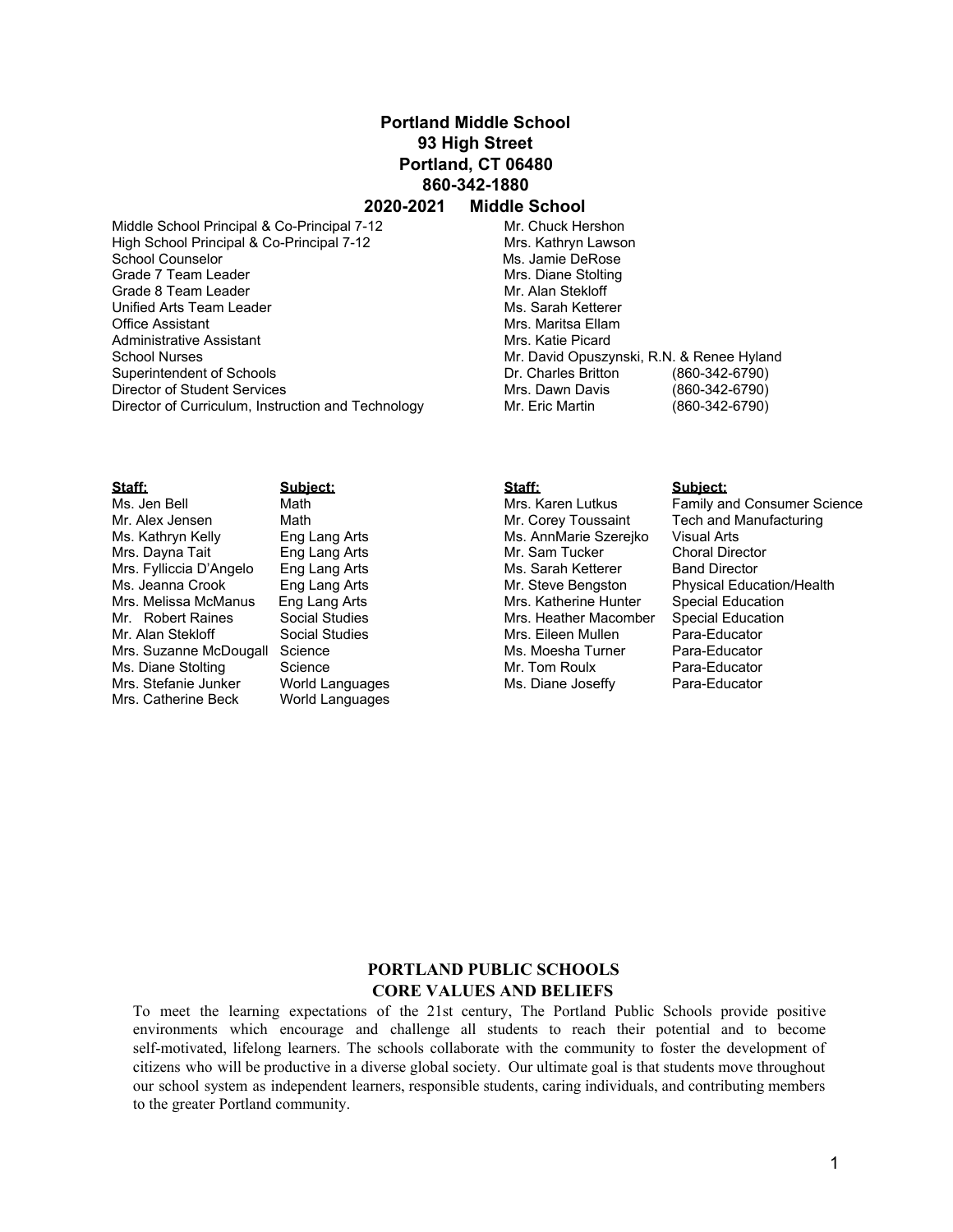### **Performance Expectations for Student Learning**

### **Academic**

*The Portland Secondary School student will*:

- Demonstrate growth and proficiency in critical thinking and creative problem solving strategies.
- Utilize technology to obtain, process, and evaluate information.
- Communicate effectively through oral, written, visual, artistic, and technical modes of expression.

### **Social**

*The Portland Secondary School student will*:

- Work cooperatively with others, recognize individual differences, and respect the rights of others.
- Exhibit an understanding of the value of physical fitness and healthy lifestyle choices.
- Demonstrate responsibility in self-discipline, self-reliance, time management, and personal behavior.

### **Civic**

*The Portland Secondary School student will*:

- Demonstrate an understanding of the value of leadership and service to the school and community.
- Demonstrate an understanding of cultural and political factors necessary for active citizenship.

### **Necessary Skills to Achieve The Goals for Student Performance**

- 1. Learn the important information and make connections among and between big ideas, themes, and essential questions of the various disciplines.
- 2. Use individual and cooperative group problem solving skills such as brainstorming, experimentation, critical and creative thinking, risk-taking, and decision making.
- 3. Find and use accurate and appropriate information through reading, listening, viewing, and interacting with hands-on activities.
- 4. Communicate clearly through written, graphic, oral, and artistic formats to the intended audience.
- 5. Use mathematics with accuracy and confidence.
- 6. Use technology as a tool to support learning, problem solving, and communication.
- 7. Work collaboratively with people of various talents, skills, backgrounds and interests.
- 8. Demonstrate global awareness through an understanding of political, economic, and environmental issues, and individual responsibility to these issues.
- 9. Develop and maintain a healthy lifestyle.
- 10. Demonstrate responsibility and self-reliance in the areas of:
	- a. Work Habits,
	- b. Conflict Resolution,
	- c. Leadership,
	- d. Goal Setting,
	- e. Effective Self-assessment, and
	- f. Self-evaluation

### **Portland Student Honor Code**

*In accordance with the Portland Public Schools' Core Values and Beliefs, students at Portland Middle School will demonstrate Honesty, Respect, Responsibility, and Trust in order to achieve their fullest potential in the areas of academic excellence and personal character.*

### **Responsibilities**

Students will... Exercise academic honesty in all aspects of their work. Prepare sufficiently for all types of assessments. Seek extra help from teachers. Avoid cheating, plagiarizing, and lying. Report any violation of the Honor Code to the course teacher/administration.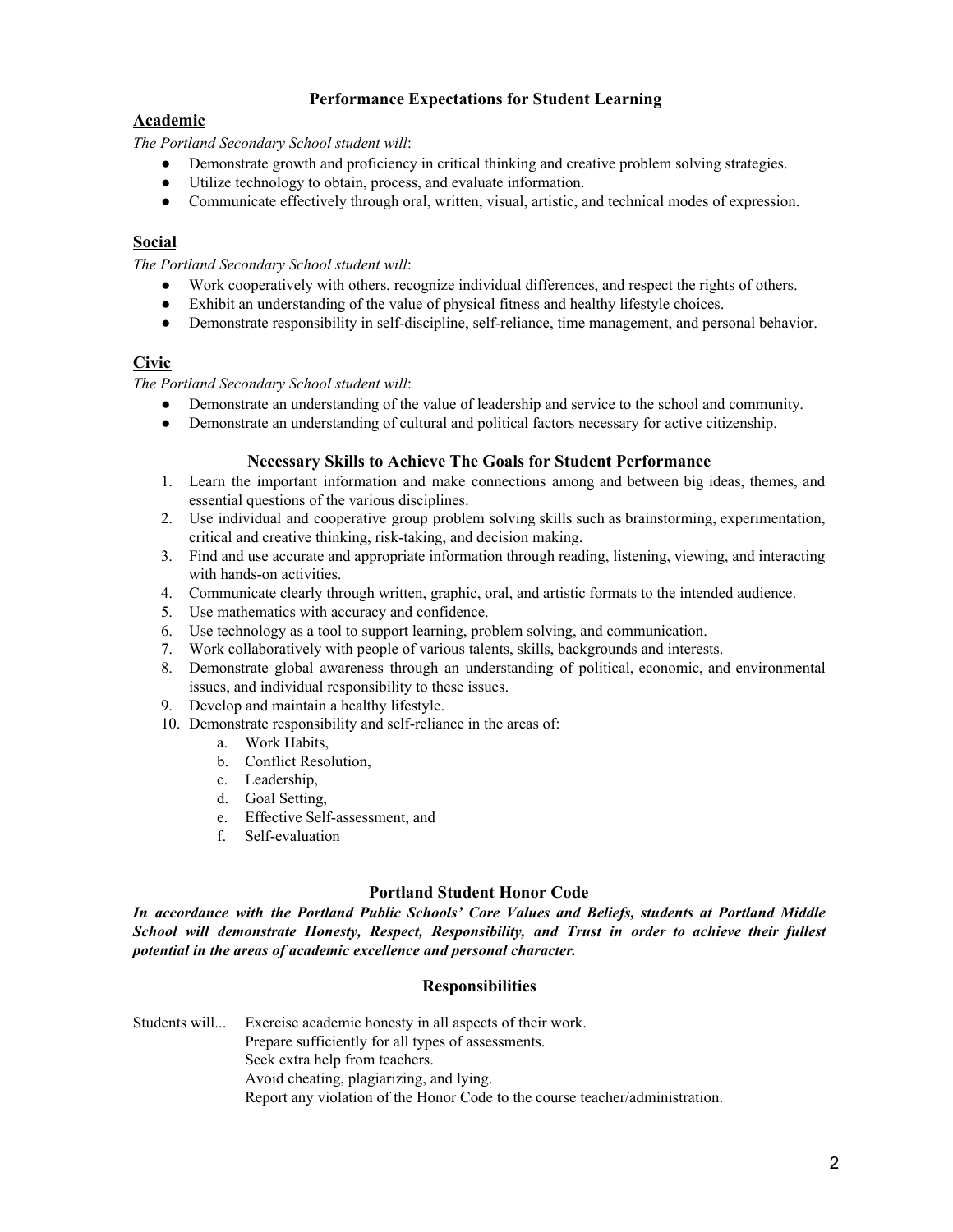Teachers will... Develop, model, and sustain ethical practices within the classroom. Monitor student behavior closely during all assessments. Report violations to counselors and administrators. Confer with those who violate the Honor Code. Contact the student's parent or guardian regarding a violation. Record a failing grade for the assignment when honor code is violated.

#### **ACADEMIC PROGRAMS**

All Middle School students have academic programs in language arts (reading, writing), mathematics, social studies and science. In addition, special area programs include art, family and consumer science, world languages, technology education, music, library skills, physical education and health education. Classroom and special area teachers meet regularly to integrate the curriculum wherever possible to provide a more meaningful program. A program summary, with all of the major topics, themes, and skills presented during the year is reviewed during our annual Open House events in September. Should you need more specific information, you are encouraged to contact the teacher with your questions.

#### **Support Programs**

There are a number of student support programs offered to provide individual or small group help to students. These small group settings allow for personalized support and skill remediation. These include:

- Extra Reading/Math Support Small group and intervention for more intensive language arts and mathematics support
- $Speech/Language For children with identified speech/language deficits.$
- Occupational or Physical Therapy For children with identified neurological, orthopedic or other developmental disabilities.
- School Psychologist/Social Worker For students experiencing school adjustment issues or students with emotional needs.

### **Special Education Services & Individuals with Disabilities Act (IDEA) (BOE Policies 6159, 6171.2, 61871.3)**

For students in need of Special Education programs, a planning and placement team (PPT) is designed to provide communication and decision-making at the school level concerning the effective use of available resources. The team is also responsible for follow-up and periodic review of all students presently in Special Education and special services programs. Any child identified as possibly needing special education and/or related services must be referred to a special education Planning & Placement Team for evaluation (PPT). The PPT will determine whether special education services are required. Parents must give their consent before any evaluation can be done or any services can begin. An Individualized Education Plan, based upon the diagnostic findings of the evaluation study will be developed by the PPT, with parental involvement. Parents will be informed regarding the use of scientific, research-based interventions. Parents have the right to have the school paraprofessional assigned to their child, if any, attend and participate in PPT meetings. Parents, as required by law, will be provided information at PPT meetings about their right to have advisors and paraprofessionals attend PPT meetings. A student with an individualized education program (IEP) has certain rights under both federal and state laws. The *Transition Bill of Rights* for parents of students receiving special education will help parents and students understand a student's rights related to getting an education and other important issues regarding the transition to life after high school. School districts will provide this document annually at a planning and placement team (PPT) meeting to all parents, guardians, and surrogate parents of students who are receiving special education services in Grades K-6, as well as to students who are 18 years of age or older. Students, parents, guardians, and surrogate parents are important members of the PPT. Parents, guardians, surrogate parents, and students 18 years of age or older have the right to receive a copy of *Procedural Safeguards in Special Education* which explains the rights and responsibilities in the federal law called the Individuals with Disabilities Education Act (IDEA). These procedural safeguards are provided at least annually at a PPT meeting by each school district. This publication describes a student's right to a free and appropriate public education (FAPE) in the least restrictive environment (LRE) through specialized instruction and related services in a student's IEP.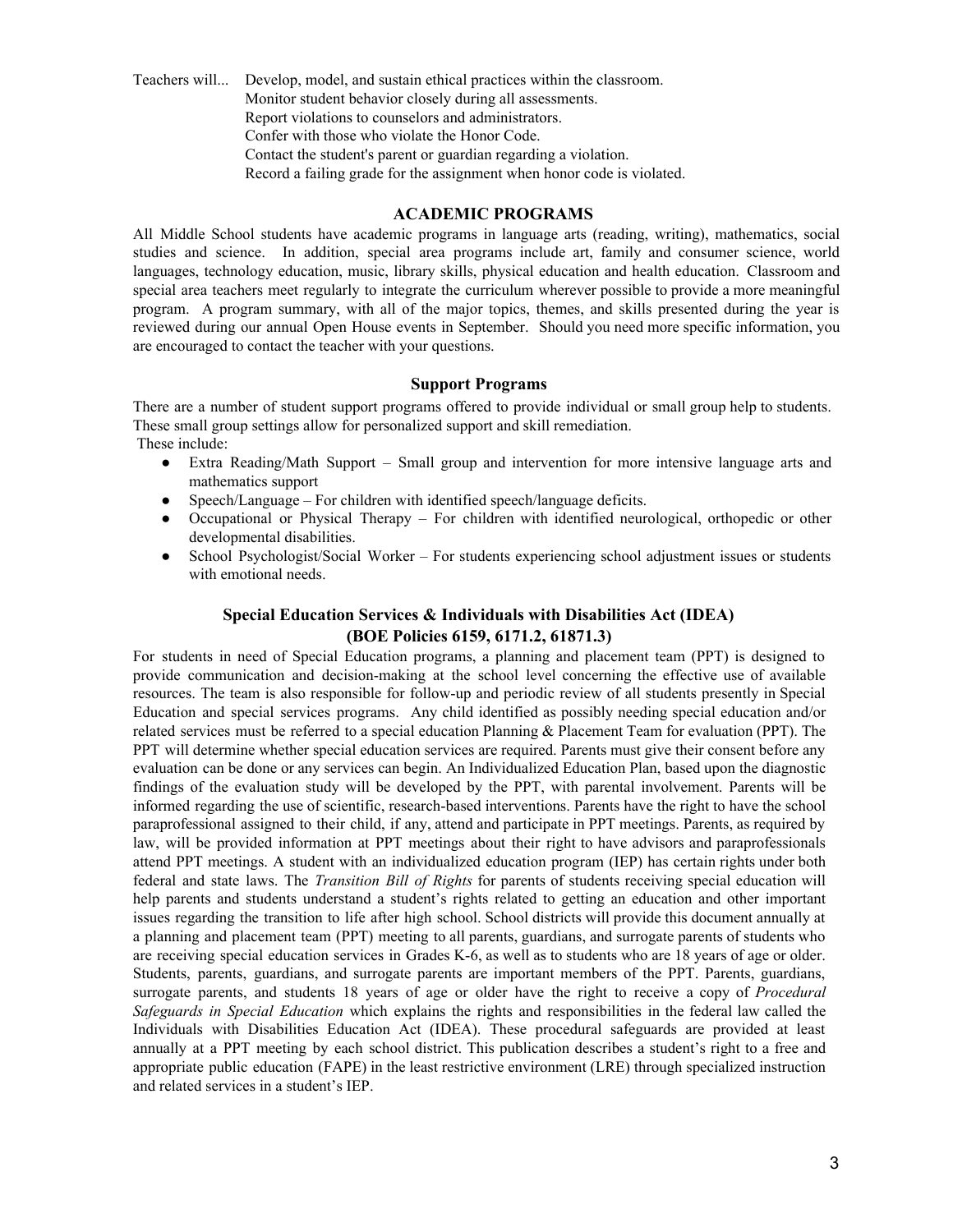### **Scientific Research-Based Interventions Program (SRBI)**

Scientific Research-Based Interventions Program (SRBI) emphasizes successful instruction for all students through high-quality core general education practices, as well as through differentiated interventions for students experiencing learning, social-emotional or behavioral difficulties. Core general educational practices include comprehensive curricula in key academic areas, effective instructional strategies, creation and maintenance of a positive and safe school climate, and a comprehensive system of social-emotional learning and behavioral supports. Student interventions that are used are scientific and research-based as much as possible. The focus of SRBI involves instruction and interventions in general education at the onset of concern about a student's performance. Parents are notified at the onset of the SRBI process and are encouraged to participate throughout the entire process.

Key School Elements of SRBI

- 1. School-wide SRBI Team (Principal, Social Worker, Classroom Regular Ed Teacher, and as needed, Reading Specialist, Math Specialist, Math Tutor, Special Ed Teacher, Occupational Therapist, Physical Therapist and Speech Pathologist) will systematically meet to assess, plan interventions and monitor student performance to support student success.
- 2. Use of core general education curricula that are comprehensive in addressing a range of essential competencies in each academic domain, culturally relevant and research-based to the extent that research exists to inform their selection or development.
- 3. A school-wide comprehensive system of social-emotional learning and behavioral supports.
- 4. Differentiation of instruction for all learners, including students performing above and below grade-level expectations and English language learners (ELLs).
- 5. Universal common assessments of all students that enable teachers to monitor academic and social progress, and identify those who are experiencing difficulty early.
- 6. Early intervention for students experiencing academic, social-emotional and/or behavioral difficulties to prevent the development of more serious educational issues later on.
- 7. Educational decision making (academic and social/behavioral) driven by data involving students' growth and performance relative to peers; data are carefully and collaboratively analyzed by teams of educators (e.g., data teams, early intervention teams), with the results applied not only to inform instruction for individual students, but also to evaluate and improve core general education practices and the overall efficacy of interventions.
- 8. A continuum of support that is part of the general education system, with increasing intensity and/or individualization across multiple tiers of intervention.
- 9. A systemic school-wide approach to core educational practices in which teachers within a grade use the same common formative assessments for all students (academic and social/behavioral), address the same curricular and social-emotional competencies, and share the same behavioral expectations; assessments curricular and social-emotional competencies and behavioral expectations are also well-coordinated across all grades.

### **Some Ways You Can Help Your Child Succeed in School**

- Make sure your child gets to school. Every day your child should get to school on time; dressed properly; well-rested and well-fed; prepared (with all needed homework, books and supplies). However, please do not send your child to school when he/she is sick.
- Pass on a love for reading and learning. Set a good example by letting your child see you read often and encourage him/her to do the same. (Of course every child loves to be read to.)
- Reduce the amount of time spent with devices. Children need fresh air and physical activity, not to mention quality family time.
- Talk about school. This shows you think school is important. Ask your child about his or her classes. Encourage your child to come to you with any problems.
- Make a time and place for study. Set up a "quiet zone" in your home for homework and study. Try to keep down the noise and distractions while your child is working.
- Check your child's assignments. Review homework to be sure it is complete. Help your child if he or she needs it – but don't do the work for him or her.
- Review progress reports/report cards. Go over these with your child. Praise his or her efforts. Ask about areas where he or she may be having difficulty.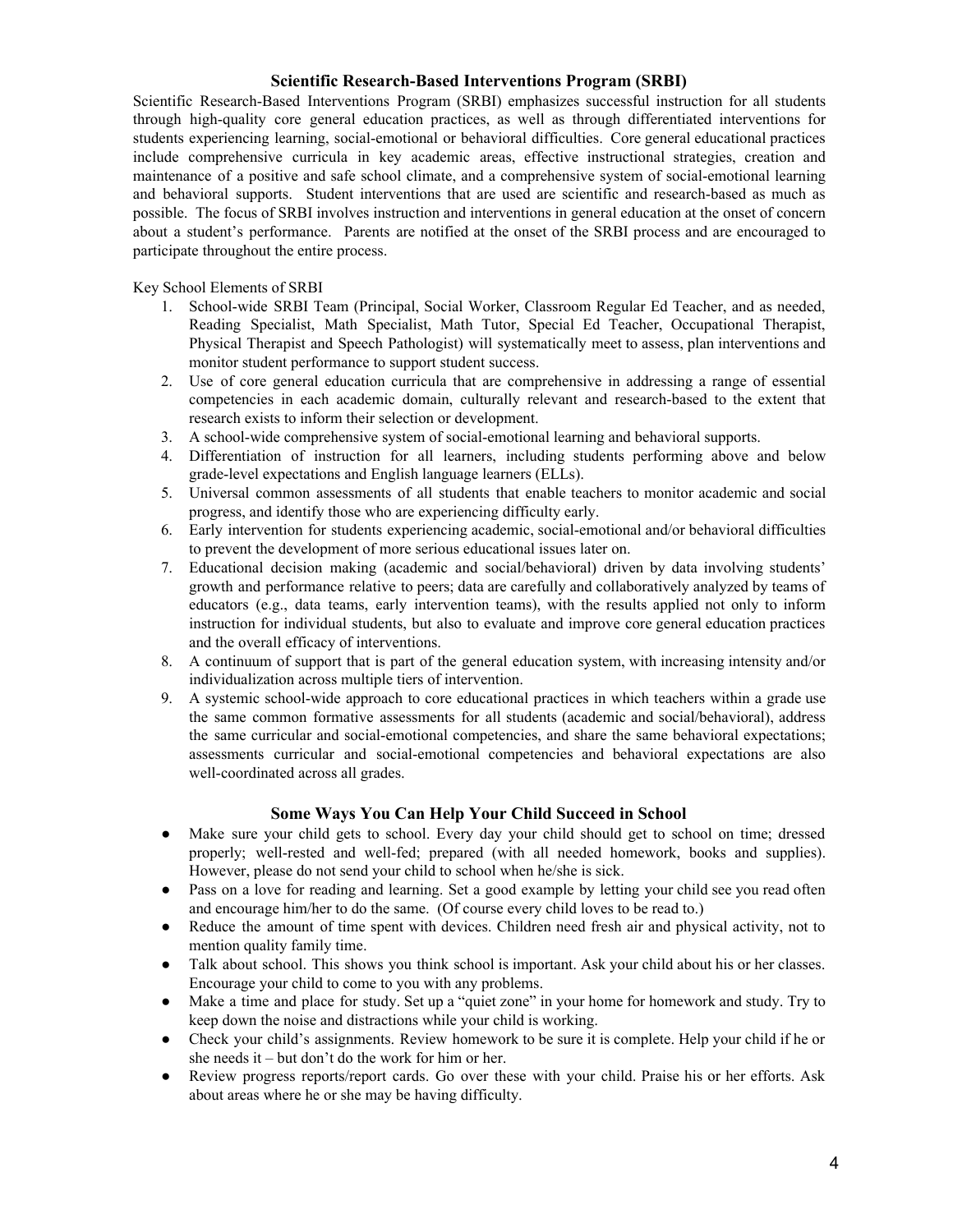● Please be sure to read our newsletters and notices. These are sent home electronically every Friday and inform you about special events and other school news.

#### **How Students Can Help**

- **Get Organized** Come to class with all necessary books (including this agenda), three-ring binder, pencils, pens, calculator, notebooks, and an independent reading book. Write down assignments in your agenda. Keep your notebook neat and organized by subject.
- **Be Attentive in Class** Stay focused on what is happening in the classroom. Take good notes and ask questions when you are confused about something (chances are, if you are confused, so are others).
- Get Involved There are many activities at Portland Middle School. Get involved! It will greatly enhance your middle school experience.
- **Set Aside Quiet Time for Homework** Block some time at home to do homework. If you establish a routine, you will discipline yourself to complete assignments.
- **Be Prepared for Class work and Homework** Have all assignments and materials for class ready and available. All work should be neat, organized and complete. Assignments must include a proper heading. Take pride in your class work and homework.
- **Set Goals** Decide on what you want to accomplish at Portland Middle School, and then develop a plan to achieve it. Remember a dream is only a dream until you write it down. Once it is written down it becomes a goal!
- **Never Quit** Don't underestimate yourself. If you are having troubles with something, ask for help. We are here for you.
- **Follow the School Rules** There is too much to do! You can't afford to hold yourself back. We can't allow you to hold others back.
- **Have Fun** The intellectual, social and physical aspects of middle school can be very enjoyable, if you have the right attitude.

#### **ACCIDENT INSURANCE**

All students will be offered an opportunity to purchase a standard student accident insurance policy at the beginning of each year. Students not covered by this policy who are injured during the year are responsible for all medical bills incurred.

### **ADMISSION / PLACEMENT (BOE Policies 5111, 5118, 5122)**

Each Building Principal will have the responsibility and the authority for assignment of each student to his or her class and, therefore, his or her teacher with the best interests of the child in mind. Principals will not take requests to place children with particular teachers. The parent(s) is/are encouraged to consult with their Principal or designee in the spring prior to classroom assignments concerning the child's learning style, specialties and difficulties, and particular needs, personal or educational. The parent(s) is/are also encouraged to discuss with the Building Principal the child's progress in the fall once classes are underway. However, the Principal will make the final determination in placing all children. Children who apply for initial admission to the district's schools by transfer from nonpublic schools or from schools outside the district will be placed at the grade they would have reached elsewhere pending observation and evaluation by classroom teachers, guidance personnel, and the school Principal. After such observations and evaluations have been completed, the Principal will determine the final grade placement of the children. Children who have attained the age of nineteen or older may be placed in an alternative school program or other suitable educational program if they cannot acquire a sufficient number of credits for graduation by age twenty-one. Students transferring from a school accredited by a state department of education will enroll at the grade level and with the course credits indicated by the records of the previous school. Students transferring from a school that is non-accredited or from a Home School will be accepted for enrollment at the grade level in which the student was enrolled, but the level of mastery and the quality of their previous class work must be validated against Portland Public School's performance standards and benchmarks. A student transferring from an accredited school must meet all graduation requirements set forth by the Portland Board of Education to receive a Portland High School diploma.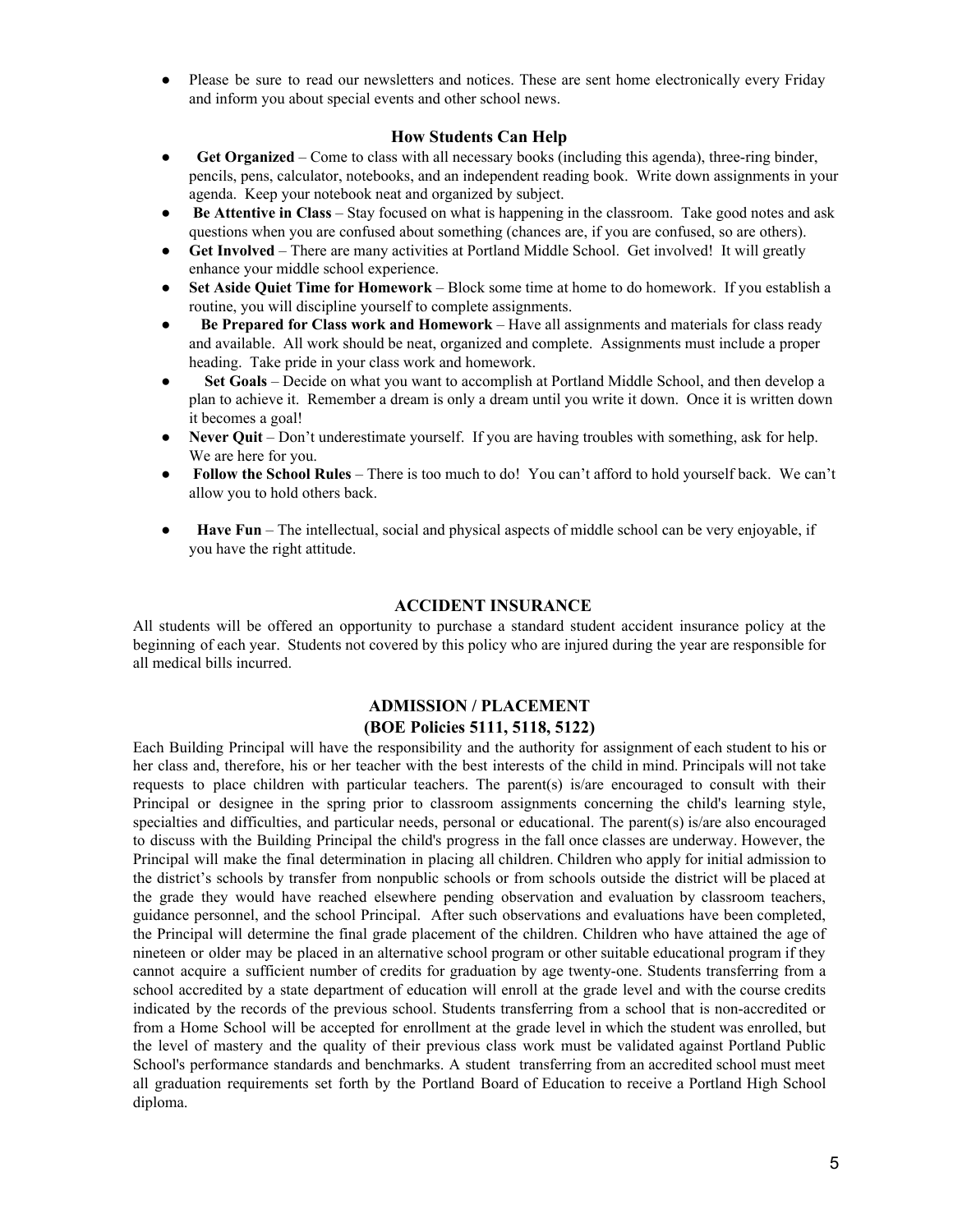### **AIDS CURRICULUM (BOE Policy 6142)**

It is the policy of the Board of Education to provide during the school day, planned, ongoing, systematic instruction on Acquired Immune Deficiencies Syndrome (AIDS). Parents who wish to have their child excused from such instruction shall communicate this request to the principal.

# **ANIMALS IN THE CLASSROOM**

### **(BOE Policies 6163.3, 6163.32)**

Students must receive prior consent of the Principal before any animal is brought into the school. This Board of Education policy is to protect all the students in our school.

#### **Service Animals in Schools**

The Board of Education (Board) adopts this policy to ensure that individuals with disabilities are permitted to participate in and benefit from district programs, activities and services, and to ensure that the District does not discriminate on the basis of disability. Service animal means any guide dog, signal dog, or other animal individually trained to do work or perform tasks for the benefit of an individual with a disability. A "service animal" per 28 C.F.R. 35.104, for purposes of this policy is any dog that has been individually trained to do work or perform tasks for the benefit of an individual with a disability, including, but not limited to, a physical, sensory, psychiatric, intellectual or other mental disability. The work or tasks performed by a service animal must be directly related to the individual's disability or necessary to mitigate a disability. Federal regulation 28 C.F.R. 35.104 provides examples of types of work or tasks that would qualify. Service animals do not include any other species of animal, whether wild or domestic, trained or untrained, except that a miniature horse will be permitted for use as a service animal if reasonable modifications can be made after assessing the specific factors listed in 28 C.F.R. 35.136(i). Animals whose sole function is to provide emotional support, well-being, comfort, companionship, or therapeutic benefits, or to act as a crime deterrent, are not service animals for the purpose of this policy. The Board shall permit individuals with disabilities to use service animals in District buildings; on District property; and on vehicles that are owned, leased or controlled by the School District, upon request and submission of required documentation. As well as School/District sponsored activity.

### **ASBESTOS CONTROL**

### **(BOE Policy 3516.12)**

Legislation requires all school buildings to be reevaluated to determine if asbestos is present and if it poses a significant health hazard to the building's occupants. The District has on file plans showing the location of asbestos in each building and measures undertaken to comply with regulations to maintain a safe school environment. Requests to review these plans may be made in the school office.

#### **ATTENDANCE (BOE Policy 5113)**

Connecticut state law requires parents to make sure that their children between the ages of 5 to 18 attend school regularly. Daily attendance is a key factor in student success, thus any absence from school is an educational loss to the student. These rules are designed to minimize student absenteeism while providing students the opportunity to make up school work missed due to a legitimate absence. Absence means an excused absence, unexcused absence or an in-school suspension that is greater than or equal to one-half of a school day. A student is considered to be "in attendance" if present at his / her assigned school, or an activity sponsored by the school, such as a field trip, for at least half of the regular school day. A student serving an out-of-school suspension or an expulsion will always be considered absent. A child whose total number of absences at any time during a school year is equal to or greater than 10% of the total number of days that the student has been enrolled at the school during the school year is considered a "chronically absent child." The child will be subject to review by the district and / or the school attendance team.

#### **Absence**

Every attempt should be made to confine necessary appointments to after school, weekends and vacation periods. When a parent determines that an absence is necessary, parents are requested to telephone the school between 7:00 a.m. and 9:00 a.m. on the day of the absence. If it is not possible to telephone the school on the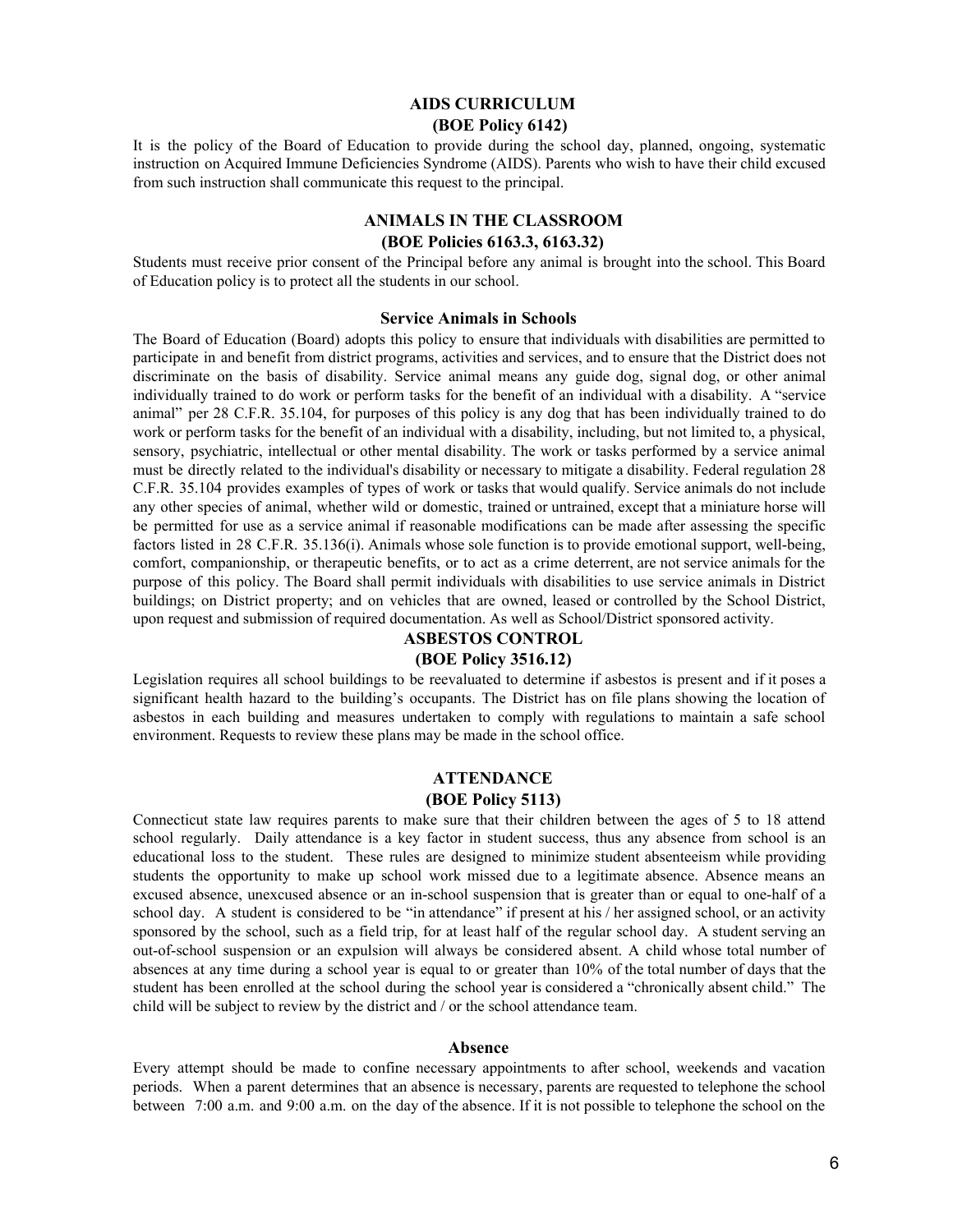day of absence, the parent is requested to send a written excuse to the school on the date of the student's return. The student should submit the excuse directly to the office. Parents should contact the main office in order to take advantage of special services such as the collection of homework assignments if the student must be out for several days.

#### **Excused Absence**

A student's absence from school shall be considered "excused" if a written documentation of the reason for such absence has been submitted with ten (10) school days of the student's return to school and meets the following criteria:

- A. For absences one through nine, a student's absences from school are considered "excused" when the student's parent / guardian approves such absence and submits appropriate written documentation to school officials. Such documentation includes a signed note from the student's parent / guardian, a signed note from a school official that spoke in person with the parent / guardian regarding the absence, or a note confirming the absence by the school nurse or by a licensed medical professional, as appropriate. Documentation should explain the nature of and the reason for the absence as well as the length of the absence. Separate documentation must be submitted for each incidence of absenteeism.
- B. Students receive an excused absence for the tenth absence and all absences thereafter, when they are absent from school for the following reasons:
	- Student illness, verified by a licensed medical professional, regardless of the length of the absence.
	- Students' observance of a religious holiday.
	- Death in the student's family or other emergency beyond the control of the student's family.
	- Court appearances which are mandated. (Documentation required)
	- The lack of transportation that is normally provided by the district other than the one the student attends.
	- Extraordinary educational opportunities pre-approved by District administration and in accordance with Connecticut State Department of Education Guidelines.
	- Additional ten days for children of active service members.

The responsibility for makeup of work lies with the student, not the teacher. Unless a student has an extended illness, all makeup work will be completed within five days after the student returns to school.

#### **Unexcused Absence**

Unexcused absences are those which do not fall under any of the excused absences. Such absences may also be reflected in the student's quarterly progress reports. Absences which are the result of school or district disciplinary action are excluded from the definitions. Although the school will maintain records and keep parents informed within the limit of its capability, parents and students are expected to keep accurate attendance records and compare them to report cards issued quarterly. Parents are also encouraged to contact the teachers, school counselors and administrators to get help in verifying attendance and attendance records at any time during the year.

#### **Release of Students from Schools/Early Dismissal**

Parents are asked not to request early dismissals, except in emergencies. Efforts should be made to schedule medical and dental appointments after school hours or on vacations. Under no circumstances may a student leave the school or school grounds during school hours without permission from his / her parents or guardians and school administration. In the event it is necessary for a student to be dismissed early, a parent or guardian should send a written request to the office. Telephone requests for early dismissal of a student shall be honored only if the caller can be positively identified as the student's parent or guardian. Children will be released only upon the request of the parent whom the court holds directly responsible for the child and who is identified as such in the school records, unless prior arrangements have been made with the school. The parent must sign the student out in the office. If someone other than a parent / guardian picks up the student, the person appearing in the school office must provide proper identification and authorization from the parent or guardian.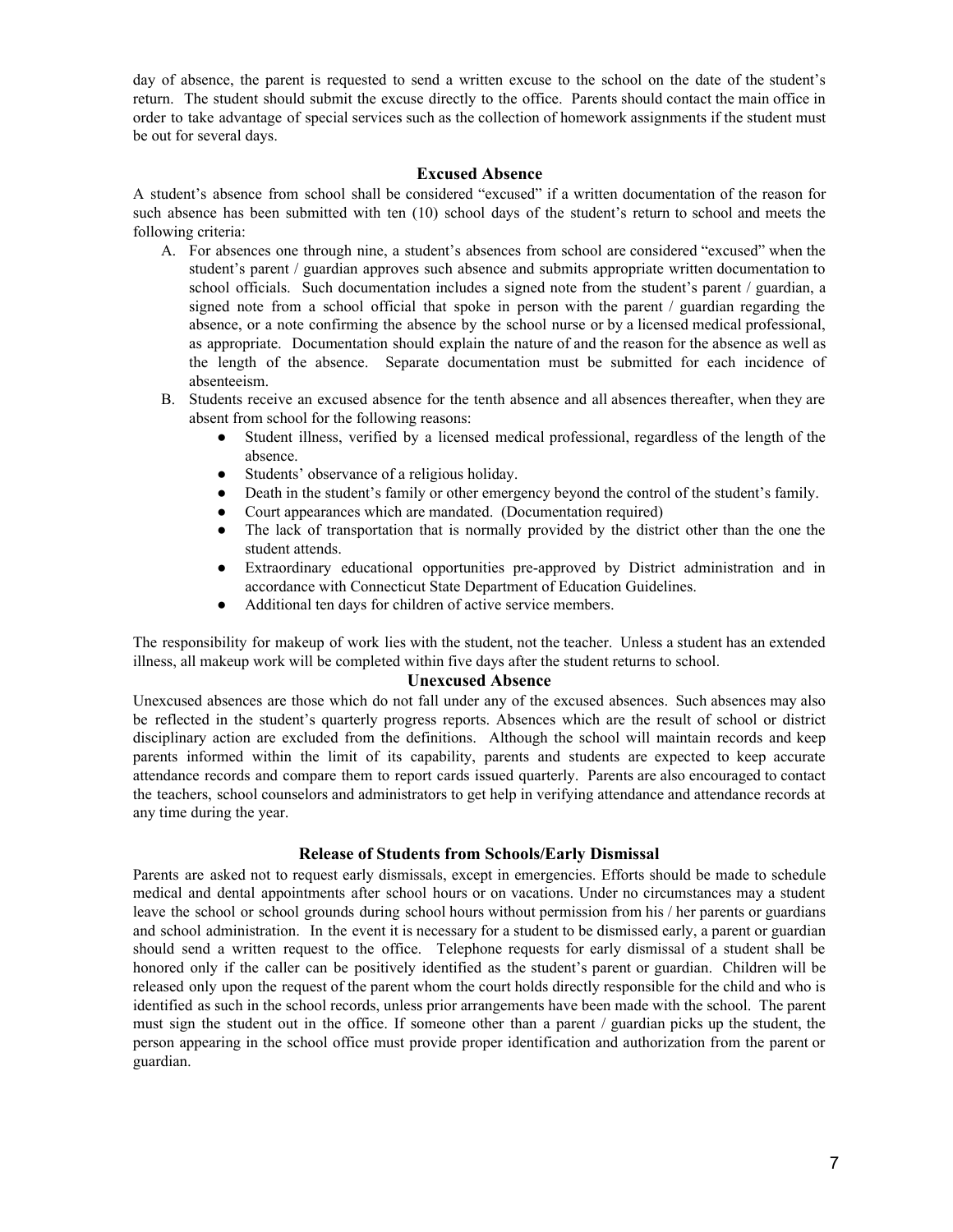#### **Tardiness**

Students who are not in the building by 7:45 a.m. are considered tardy and must report directly to the office. A student discovered on school grounds who has not signed in at the office will also be considered tardy. A student who is repeatedly tardy may be considered truant. Students may be subject to disciplinary action if the principal determines that tardiness is excessive.

#### **Truancy**

A student age five to eighteen inclusive with four unexcused absences in one month or ten unexcused absences in a school year will be considered truant. Parents have the responsibility to assist school officials in remedying and preventing truancy. The Superintendent of Schools will file a written complaint with the Superior Court Juvenile Matters if the parent fails to cooperate with the school in trying to solve the student's truancy problem. General district wide truancy data will be posted in the state's annual profile reports.

#### **Absences, Tardiness, and Participation in School Activities**

Students who are absent from school or arrive at school after 11:00 a.m. may not be permitted to participate in extracurricular activities, or other school sponsored activities on that day. Students must remain in school for the entire day in order to participate in any activities. Exceptions to this procedure will be made by the administration in cases where extenuating circumstances prevail.

#### **Vacations**

School policy strongly encourages the scheduling of family vacations and trips during times which coincide with school vacations. Student absences for reasons of a family vacation trip that takes place when school is in session may be considered "unexcused absences." Teachers may be unable to provide work which will adequately make-up for all a student should have learned while in school. Likewise, it is discouraging to students to miss school and have to maintain progress and make up work upon return. If a student is to miss school 5 or more days on a family vacation, the parent is asked to write a note to the principal explaining the reasons why the vacation had to be scheduled during school time. Make-up work will be possible under the usual make-up policies. However, assignments will not be given to students prior to the vacation period. Such work must be requested by the student after returning to school.

#### **Late Openings**

The Board of Education has approved planned late openings for teacher/staff professional learning. Please consult the 2020-2021 calendar for the dates. On these designated days, our secondary schools begin at 9:45 A.M.

#### **AUTOMATED PHONE MESSAGING SYSTEMS**

The Portland Public School system uses an automated phone messaging system which gives school administrators the ability to easily contact parents/guardians immediately of news that needs to be communicated. Administrators have the ability to send personally prerecorded messages to the entire school community, or they can tailor transmissions to smaller groups, when needed. The system allows the District to program up to three numbers for each parent/guardian of a District student. (home phone, work phone, cell). Such calls are permitted without prior consent if limited to notice of emergency items, such as **w**eather-related closures, issues of student safety and health, and threats of imminent danger.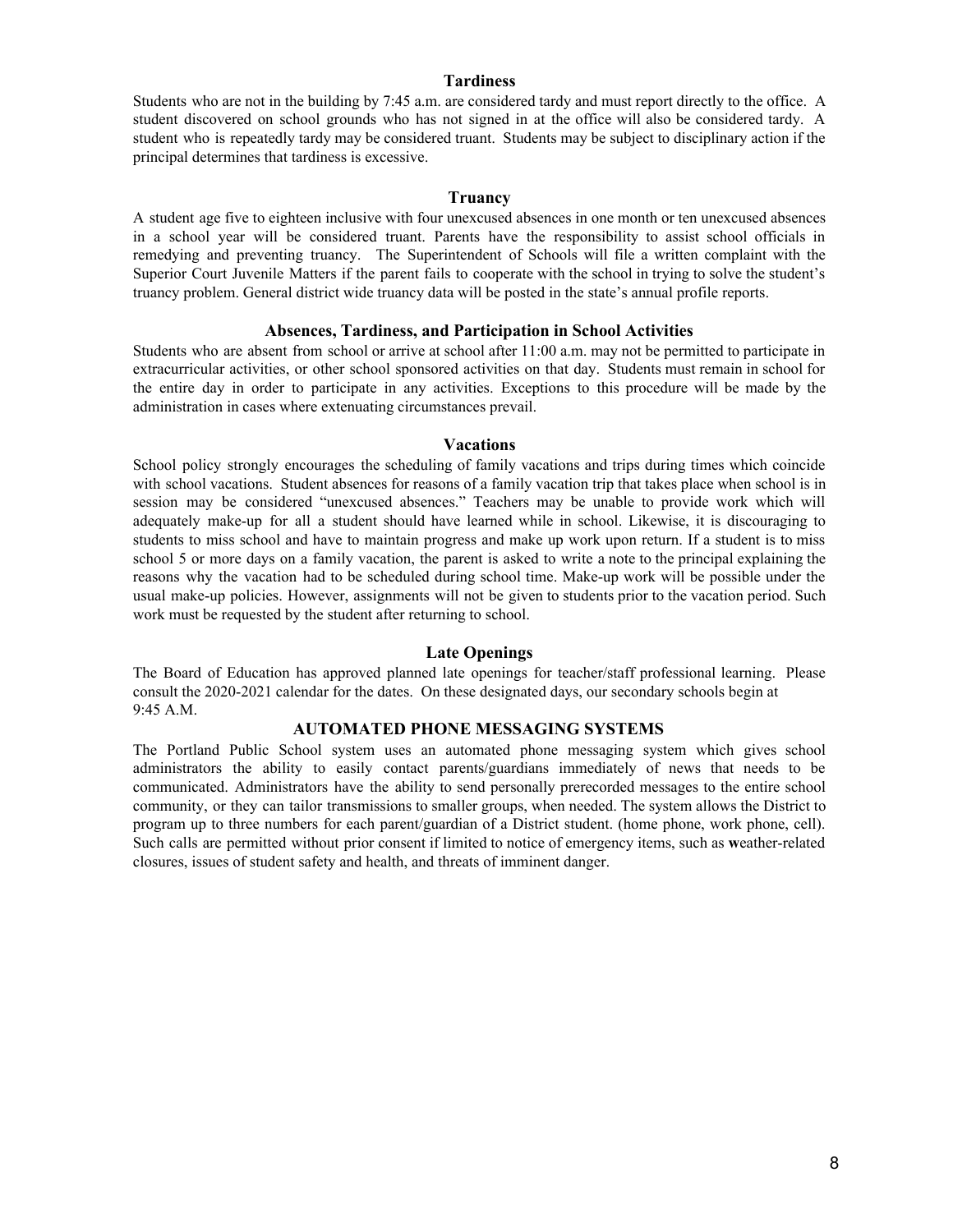### **BOARD OF EDUCATION**

Board members are unpaid elected public officials with the responsibility for governance of the school district. In order to perform its duties in an open and public manner and in accordance with state law, the Portland Board of Education holds regular business meetings on the first and third Tuesday of the month at 7:00 PM in the Portland High School Media Center. Board of Education agendas and minutes are posted on the district website [www.portlandctschools.org.](http://www.portlandctschools.org/) Parents, students and other community members are encouraged to attend. Meetings of the Board follow a planned and posted agenda. At a certain time in the agenda the Board chairperson will recognize individuals who want to make a statement, not more than 5 minutes in length, or to express a viewpoint. The Board's main purpose is policy setting designed to improve student learning. Board members are interested in the public's opinion on district issues, which can assist them in formulating policy which reflects community values and expectations.

### **BOARD OF EDUCATION POLICY**

Board of Education policies are available on the district's website at [www.portlandctschools.org](http://www.portlandctschools.org/) . The policies are subject to modification by the Board at any time.

### **BULLYING AND SCHOOL CLIMATE (BOE Policy 5131.911)**

Bullying behavior by any student in the Portland Public Schools is strictly prohibited, and such conduct may result in the disciplinary action, including suspension and / or expulsion from school. "Bullying" means the repeated use by one or more students of a written, oral or electronic communication, such as cyber bullying, directed at or referring to another student attending school in the same school district or a physical act or gesture by one or more students repeatedly directed at another student attending school in the same school district that:

- A. Causes physical or emotional harm to such student or damage to such student's property,
- B. Places such student in reasonable fear of harm to himself or herself, or of damage to his or her property,
- C. Creates a hostile environment at school for such student,
- D. Infringes on the rights of such student at school, or
- E. Substantially disrupts the education process or the orderly operation of a school.

Bullying shall include, but not be limited to, a written, verbal or electronic communication or physical act or gesture based on any actual or perceived differentiating characteristic, such as race, color, religion, ancestry, national origin, gender, sexual orientation, gender identity or expression, socioeconomic status, academic status, physical appearance, or physical, mental, developmental or sensory disability, or by association with an individual or group who has or is perceived to have one or more of such characteristics. (*The student against* whom the activity is directed must be attending school in the same district as the students engaged in the *activity.)*

Students who engage in any act of bullying, on school grounds, at a school-sponsored or school-related activity, function or program whether on or off school grounds, at a school bus stop, on a school bus or other vehicle owned, leased or used by the Board of Education, or through the use of an electronic device or an electronic mobile devices owned, leased or used by the Board of Education, and outside of the school setting if such bullying:

- A. Creates a hostile environment at school for the victim,
- B. Infringes on the rights of the victim at school, or
- C. Substantially disrupts the education process or the orderly operation of a school.

Students and/or parents may file verbal or written complaints concerning suspected bullying behavior, and students shall be permitted to anonymously report acts of bullying to school employees. Any report of suspected bullying behavior will be promptly reviewed. If acts of bullying are verified, prompt disciplinary action may be taken against the perpetrator, consistent with his / her rights of due process. Board policy and regulation #5131.911 set forth the prohibition and the related procedures in detail, and are available to students and their parents / guardians upon request and located on the district website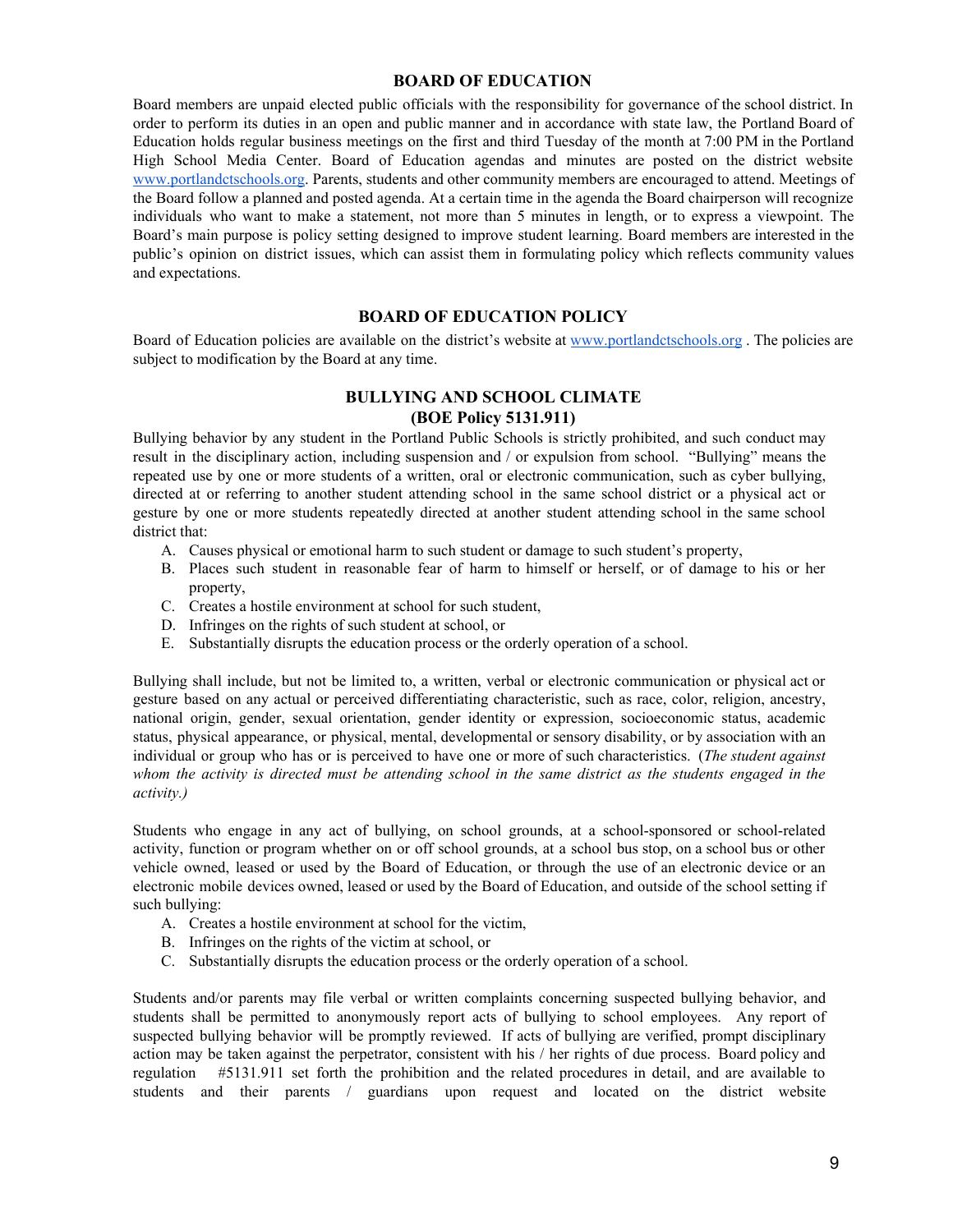[www.portlandctschools.org.](http://www.portlandctschools.org/) The Annual Bullying Notice, Appendix A, is shared with parents/guardians for review and sign off on the district website under PARENT PORTAL - "Update Student Information."

### **BUS TRANSPORTATION AND CONDUCT (BOE Policies 5131.1 and 5131.11)**

The safe and efficient operation of school buses requires the cooperation of parents and students. Transportation to and from school is provided for Portland students living more than one mile from school (for students enrolled in kindergarten the distance is reduced to a  $\frac{1}{2}$  mile). Routes are subject to change and pickup/drop off times are estimates. Therefore, parents and students should be at the stop 5 minutes before the scheduled arrival. Walkers are not permitted to ride buses, and bus students may not change assigned buses except in rare instances approved by the principal and the bus company. If you need to have your child take a different bus on certain consistent days throughout the year, you can fill out an "Alternate Bus Request" form, which will be considered by the bus company. This request form must be completed by mid-July for it to be approved for the first day of school. Bus transportation is provided by M  $\&$  J Bus Company at (860) 342-2217. Mrs. Debbie Johnson is the dispatcher for Portland. Riding to and from school on the bus is a privilege and each student is expected to respect the rights and safety of others on the bus. While the students are being transported, the bus driver is at all times in full charge of the bus and all students riding therein. All general rules of school conduct are applicable to bus transportation and any violation is subject to the normal disciplinary actions of the school as well as denial of bus privileges for a period of time. Three bus referrals for disciplinary reasons may result in suspension from riding the bus. Parents will be notified of bus referrals. Video cameras may be used on school buses in order to help assure a safe climate and maintain appropriate student behavior and enforce school rules and regulations.

#### **Bicycles**

Children may ride their bicycles to school, with parent's permission. While on school property they must "walk" their bikes. Children are advised to lock their bikes to one of the bike racks, since the school cannot be held financially responsible for bicycle damage or theft. State law requires anyone under the age of 16 to wear a helmet while riding a bicycle.

#### **Skateboards and Rollerblade Use**

Skateboards/rollerblades are prohibited on school property during school hours unless special permission is given by the building administrator for a specific activity. Use of skateboards/rollerblades on school property during non-school hours is at the user's risk.

#### **CHANNELS OF COMMUNICATION (BOE Policy 1312)**

If there is a question about a student's classes or work in school, it is best to first contact the person who is closest to the situation. In most cases this is the teacher. The proper channeling of complaints regarding instruction, discipline or learning materials is (1) teacher, (2) principal, (3) superintendent, (4) board of education.

#### **CHEATING / PLAGIARISM**

Cheating may be defined as any act engaged in by one or more students with the intention of deceiving through dishonest means such as copying, use of a cheat sheet, use of wireless devices or the deliberate use of the ideas, writings, work product, etc. of another person. Any student providing his/her work to another student, doing the assigned work of another student or providing plagiarized material to another student is also guilty of cheating. It is the school's responsibility to discourage and prevent cheating of any kind by providing the supervision and climate which will prevent such behavior. With this in mind, the following procedure will be followed for cheating on tests and quizzes and for other incidents including plagiarism in which a student cheats or aids another student to cheat on material required for the evaluation of his/her academic performance:

- 1. The student(s) will receive a failing grade for the material.
- 2. The teacher will notify the administration and the student's school counselor in writing. Referral to the counselor provides an opportunity to develop appropriate help for the students.
- 3. The teacher will notify the student's parents.
- 4. A student involved in more than one cheating incident will be subject to disciplinary actions up to and including suspension.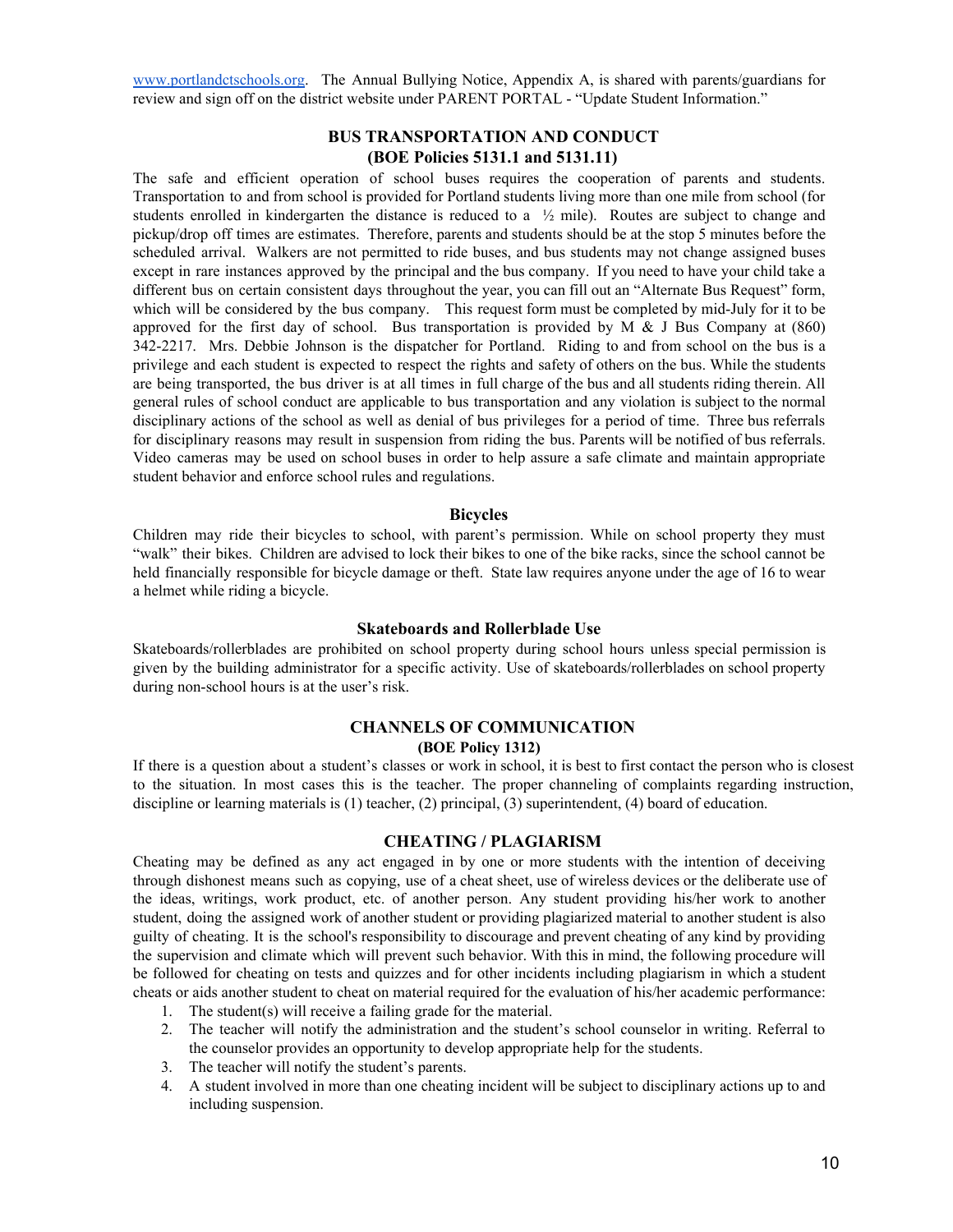### **CHILD ABUSE (BOE Policies 4118.16 & 5145.511)**

It is the policy of the Board of Education to require ALL EMPLOYEES of the Board of Education to report suspected abuse and/or neglect, non-accidental physical injury, imminent risk of serious harm or sexual assault of a student by a school employee. Specific procedures governing the reporting of abuse and neglect are in effect, and staff receive yearly training in their use. Reporting of child abuse, neglect and sexual assault by a school employee is a responsibility which is taken seriously. If there is any doubt about reporting suspected abuse, neglect or a sexual assault, a report will be made. The school will work with the parents and appropriate social agencies in all cases.

The Portland Board of Education has adopted a uniform child sexual abuse and/or sexual assault response policy and reporting procedure in connection with the implementation of its sexual assault and abuse prevention and awareness program, as outlined in Policy [5145.511](http://z2policy.cabe.org/cabe/DocViewer.jsp?docid=291&z2collection=portland#JD_5145.511) Child Sexual Abuse and/or Sexual Assault Response Policy and Reporting Procedure. Upon Receipt of any report of child sexual abuse and/or sexual assault from any source, a school employee shall report such suspicion to the Safe School Climate Coordinator, Policy 4118.16, in addition to complying with his/her obligations under this Policy and the law regarding mandatory reporting of abuse, neglect and sexual assault.

### **COMPUTER RESOURCES AND ACCEPTABLE USE FOR INSTRUCTIONAL TECHNOLOGY (BOE Policy 6141.321)**

The Portland Public School District is committed to using technology consistently, responsibly, and effectively for teaching, learning, collaboration, communication, and productivity. The Portland Board of Education provides a technological infrastructure which includes access to hardware, software and the Internet as a means of promoting educational excellence through accessibility, innovation, and communication. The term "technological infrastructure" encompasses all Portland Public School District hardware, software, data, computing devices, storage media, servers, printers, access to the Internet and other internal and external networks and peripherals.

It is the understanding that all who utilize the Portland Public School District's technological infrastructure will:

- Fully support the goals of the Portland Public School District in using technology consistently, responsibly, and effectively for teaching, learning, collaboration, communication, and productivity
- Uphold the Portland Public School District Student Responsible and Acceptable Use Guidelines for Instructional Technology
- Promote digital citizenship which ensures the safety and security of students, staff, facilities, and operations of the district
- Support the functionality of the district's infrastructure
- Access only the devices authorized by the district

The Portland Public School District provides staff and students access to the technological infrastructure to enhance and promote 21st Century learning necessary in today's world. As such, the Portland Public School District's Responsible and Acceptable Use Guidelines are written to promote positive and effective digital citizenship among students and staff. Digital citizenship represents technology literacy as well as the ability to develop successful, technologically fluent individuals coexisting safely, ethically and with civility in an increasingly digital world. Positive and effective digital citizenship recognizes that information posted on the Internet is public and permanent and can have a long-term impact on an individual's life and career. Expectations for student conduct are equal to that of in-person interactions. Access to the Portland Public School District's technological infrastructure is a privilege, versus a right, and carries with it responsibilities for all involved. The online activities of minors are monitored by staff as well as system-wide technology protection measures. However, students must protect information and resources against theft, malicious damage, unauthorized access, tampering, and loss. Misuse of the Portland Public School District's technological infrastructure means violation of this agreement and the Portland Public School District's Responsible and Appropriate Use Policy and could result in disciplinary action. It is the view of the Portland Public School District that the education around digital citizenship and using appropriate behaviors with technology is a shared responsibility between students, school personnel and the parent or guardian of each student.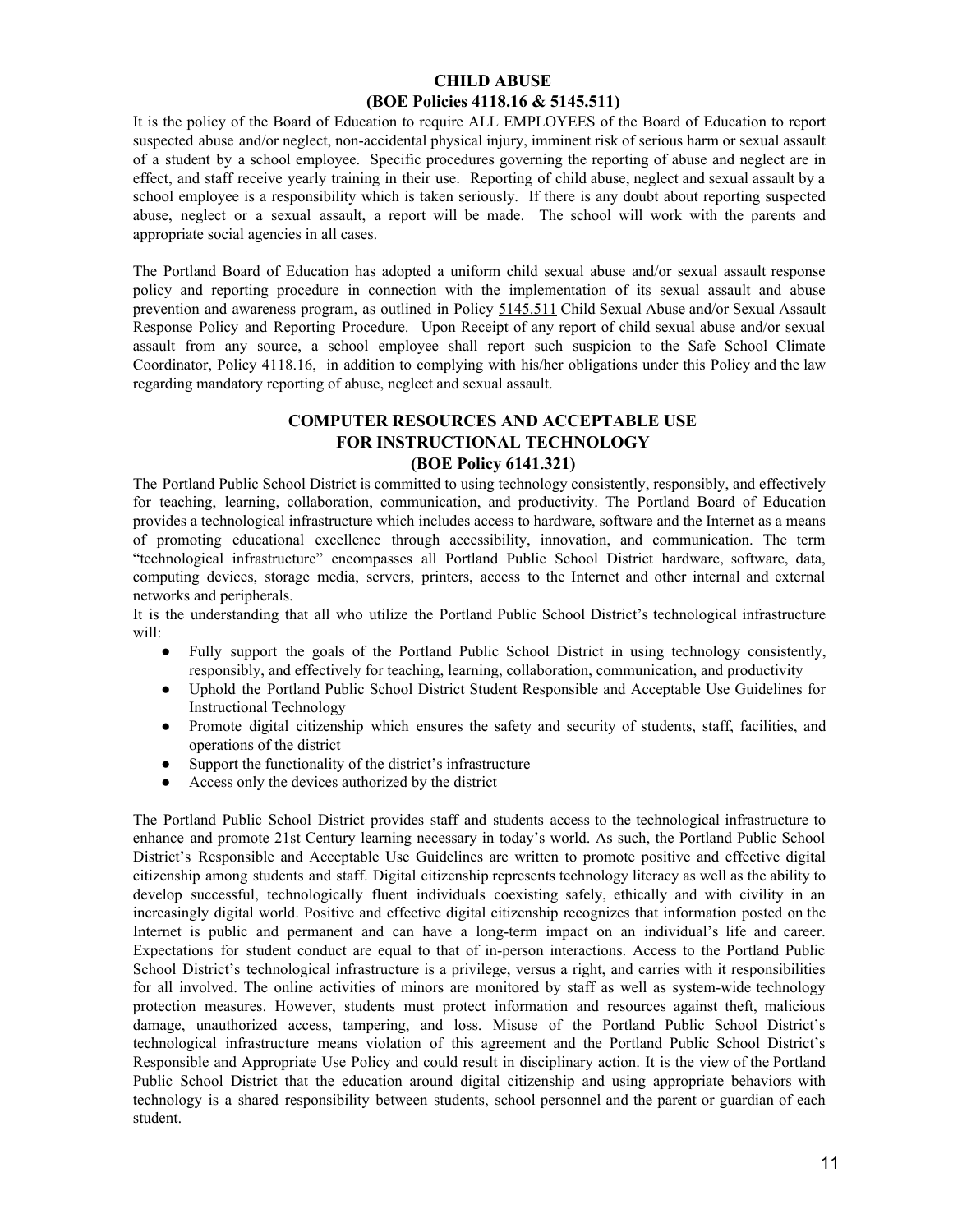All students within the Portland Public School District agree to follow the outlined procedures and commit to the following Responsible Use Guidelines:

- I will use the Portland Public School network productively, safely, appropriately, and for school-related purposes. I will avoid using any technology resource either supplied by the district or myself in such a way that would disrupt the activities of other students and staff.
- I will responsibly use email and other means of technological communications (e.g. Twitter, blogs, wikis, podcasting, chat, instant-messaging, discussion boards, virtual learning environments, etc.) and represent myself in a responsible manner that provides for the well-being of others.
- I will give acknowledgement to others for their ideas and work.
- I will keep my personal information (including home/mobile phone number, mailing address, and user password) and that of others private.
- I will model digital citizenship through my usage and will immediately report inappropriate use of technology to my teacher or building principal.
- I understand that the Portland Public School administrators will use regulations and policies outlined in the Portland Public School District Responsible and Acceptable Use Policy to deem what conduct is inappropriate if such conduct is not specified in this agreement.
- I understand that the use of the Portland Public School District's technological infrastructure is a privilege and it is my responsibility to maintain the integrity of all equipment (e.g. devices, monitors, Internet accounts, cables, keyboards, printers, etc.)
- I understand that individuals involved with malicious use or misuse of the Portland Public School District's technological infrastructure which results in damage or loss of the property to the Portland Public Schools may be held liable.
- I understand and will abide by the above Responsible Use Guidelines. If I do not exercise digital citizenship and commit a violation, I understand that consequences of my actions could include suspension of computer privileges, disciplinary action, and/or referral to law enforcement. I understand that I can access the Portland Public School District Responsible and Acceptable Use Policy if I so choose.

#### **Use of Personal Electronic Devices**

Users are responsible for the safety and use of their privately owned technological devices. If a privately owned technology device is stolen, lost, or damaged, a report should be made to the building principal, who will investigate the loss in a manner consistent with procedures for stolen or damaged personal property. Students, staff and parents should be aware that the Portland Board of Education is not liable for any privately owned technological device that is stolen, lost, or damaged while at school or during a school-sponsored activity. For that reason, students are advised not to share or loan their privately owned technological devices with other students.

Any act using a privately owned technological device that harms the Portland School District's technological infrastructure or otherwise interferes with or compromises the integrity of Portland School District's technology resources will be considered vandalism and will be subject to discipline and/or appropriate criminal or civil action.

### **CONDUCT**

#### **(BOE Policies 5131 & 5144)**

Students are responsible for conducting themselves properly in a responsible manner appropriate to their age and level of maturity**.** We believe that the life skills of self-discipline, judgment, social interest, the ability to make good choices, and a sense of responsibility are essential in enabling students to learn and to act effectively in life. To that end, our discipline policy strives to be a teaching policy, where problem solving strategies and restorative practices are taught to show students that there are different ways to act in any circumstance. The goal is for the student to be responsible enough to choose the appropriate strategy and then be accountable for its consequences. Expected behaviors are posted in all classrooms and areas of the school to help students with their decision making.

Student responsibilities for achieving a positive learning environment in school or school-related activities include:

- 1. Attending all classes, regularly and on time.
- 2. Being prepared for each class with appropriate materials and assignments.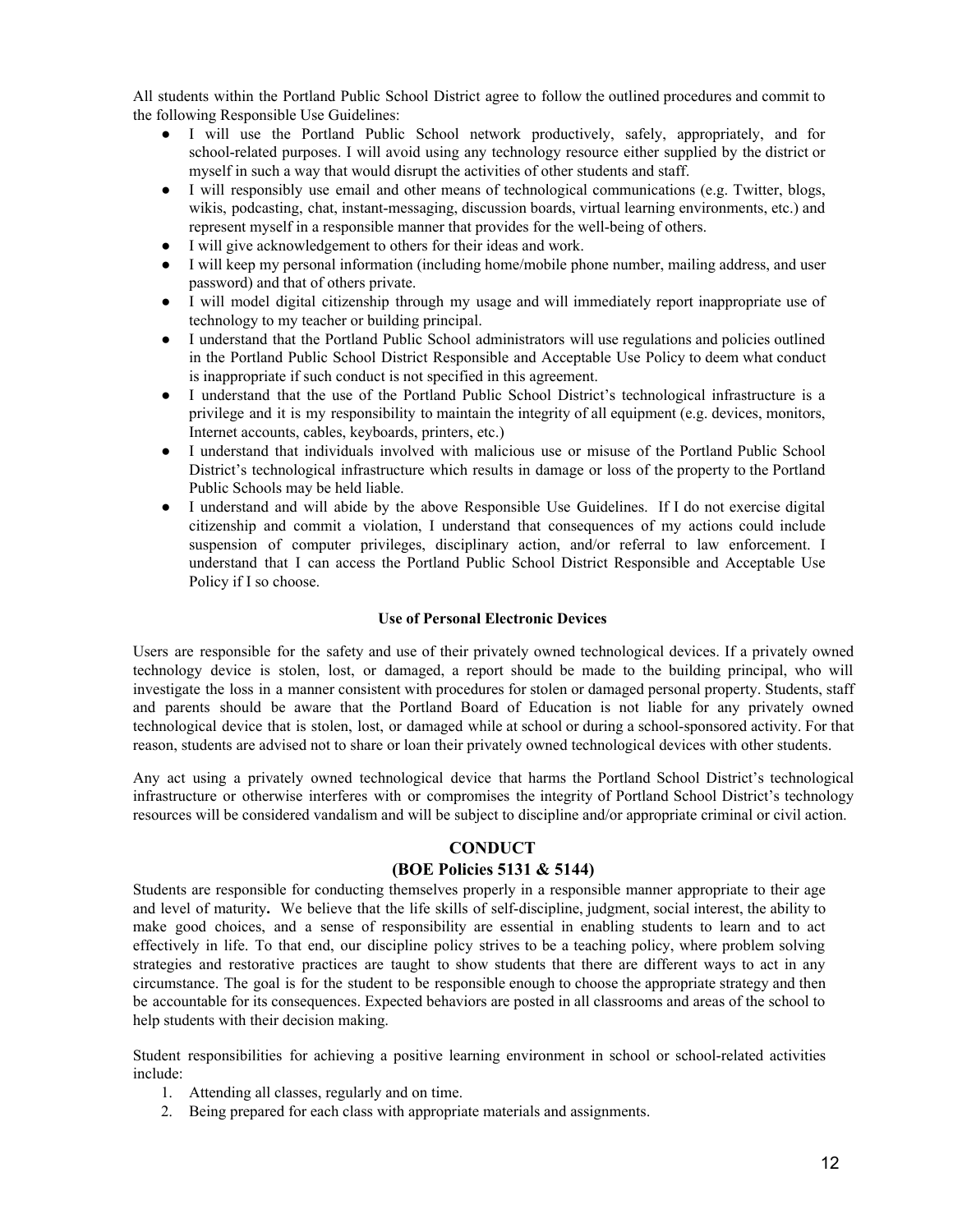- 3. Being dressed appropriately.
- 4. Showing respect toward others
- 5. Behaving in a responsible manner.
- 6. Paying required fees and fines.
- 7. Abiding by the code of conduct.
- 8. Following all school rules, including safety rules, and rules pertaining to Internet safety.
- 9. Seeking change in school policies and regulations in an orderly and responsible manner, through appropriate channels.
- 10. Cooperating with staff investigations of disciplinary cases and volunteering information relating to a serious offense.

The district has authority over students during the regular school day and while going to and from school on district transportation. This jurisdiction includes any school-related activity, regardless of time or location, and any off campus school-related misconduct, regardless of time or location. Students who violate these rules will be subject to disciplinary action and shall be referred when appropriate to legal authorities for violation of the law.

#### **Conduct off School Grounds**

Students may be disciplined for conduct off school grounds if such conduct is seriously disruptive of the educational process and violative of a publicized policy of the Board. In making a determination as to whether such conduct is seriously disruptive of the educational process, the Administration and the Board of Education may consider, but such consideration shall not be limited to, the following factors: (1) whether the incident occurred within close proximity of a school; (2) whether other students from the school were involved or whether there was any gang involvement; (3) whether the conduct involved violence, threats of violence, or the unlawful use of a weapon, as defined in section Conn. Gen. Stat. § 29-38, and whether any injuries occurred; and (4) whether the conduct involved the use of alcohol. In making a determination as to whether such conduct is seriously disruptive of the educational process, the Administration and/or the Board of Education may also consider whether such off-campus conduct involved the illegal use of drugs.

Students at school or school-related activities are prohibited from:

- 1. Striking or assaulting a student, members of the school staff or other persons.
- 2. Theft.
- 3. The use of obscene or profane language or gestures, the possession and / or display of obscenity or pornographic images or the unauthorized or inappropriate possession and / display of images, pictures or photographs depicting nudity.
- 4. Violation of smoking, dress, transportation regulations, or other regulations and / or policies governing student conduct.
- 5. Refusal to obey a member of the school staff, law enforcement authorities, or school volunteers, or disruptive classroom behavior.
- 6. Any act of harassment based on an individual's sex, sexual orientation, race, color, religion, disability, national origin or ancestry.
- 7. Refusal by a student to identify himself / herself to a staff member when asked, misidentification of oneself to such person(s), lying to school officials or otherwise engaging in dishonest behavior.
- 8. Inappropriate displays of public affection of a sexual nature and / or sexual activity on school grounds or at a school-sponsored activity.
- 9. A walk-out from or sit-in within a classroom or school building or school grounds.
- 10. Blackmailing, threatening or intimidating school staff or students (or acting in a manner that could be construed to constitute blackmail, a threat, or intimidation, regardless of whether intended as a joke).
- 11. Possession of any weapon, weapon facsimile, deadly weapon, martial arts weapon, electronic defense weapon, pistol, knife, blackjack, bludgeon, box cutter, metal knuckles, pellet gun, air pistol, explosive device, firearm, whether loaded or unloaded, whether functional or not, or any other dangerous object or instrument. The possession and / or use of any object or device that has been converted or modified for use as a weapon.
- 12. Possession of any ammunition for any weapon described above in paragraph 11.
- 13. Unauthorized entrance into any school facility or portion of a school facility or aiding or abetting an unauthorized entrance.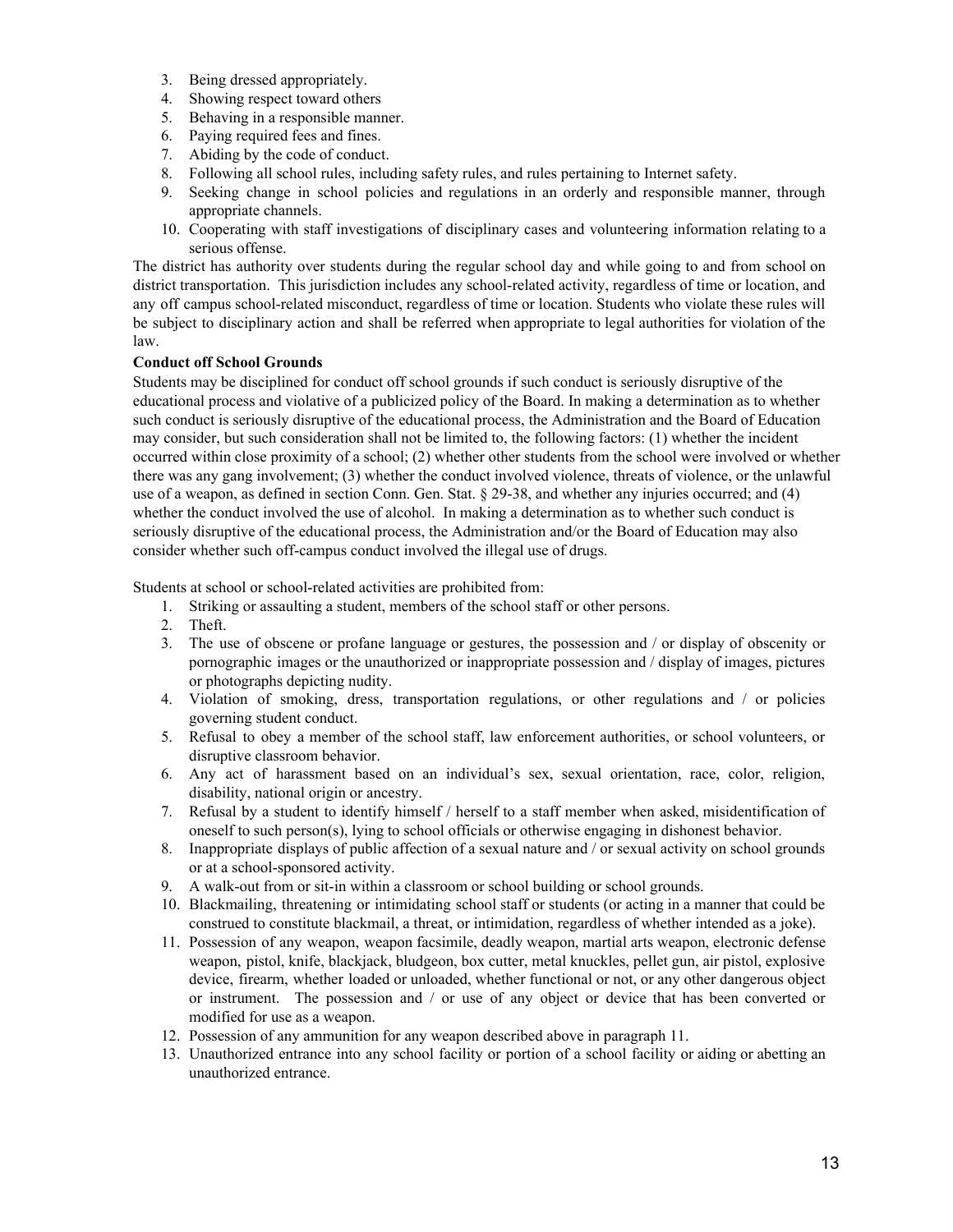- 14. Possession or ignition of any fireworks, combustible or other explosive materials, or ignition of any material causing a fire. Possession of any materials designed to be used in the ignition of combustible materials, including matches and lighters.
- 15. Unlawful possession, sale, distribution, use or consumption of tobacco, electronic nicotine delivery systems (e.g. e-cigarettes), vapor products, drugs, narcotics or alcoholic beverages (or any facsimile of tobacco, drugs, narcotics or alcoholic beverages, or any item represented to be tobacco, drugs or alcoholic beverages), including being under the influence of any such substances or aiding in the procurement of any such substances.
- 16. Sale, distribution, or consumption of substances contained in household items; including, but not limited to glue, paint, accelerants / propellants for aerosol canisters.
- 17. Unlawful possession of paraphernalia used or designed to be used in the consumption, sale or distribution of drugs, alcohol or tobacco.
- 18. The destruction of real, personal or school property, such as, cutting, defacing or otherwise damaging property in any way.
- 19. Accumulation of offenses such as school and class tardiness or failure to attend detention.
- 20. Trespassing on school grounds while on out-of-school suspension or expulsion.
- 21. Making false bomb threats or other threats to the safety of students, staff members, and / or other persons.
- 22. Defiance of school rules and the valid authority of teachers, supervisors, administrators, other staff members and / or law enforcement authorities.
- 23. Throwing snowballs, rocks, sticks and / or similar objects, except as specifically authorized by school staff.
- 24. Unauthorized and / or reckless and / or improper operation of a motor vehicle on school grounds or at any school-sponsored activity.
- 25. Leaving school grounds, school transportation or a school-sponsored activity without authorization.
- 26. Use of or copying of the academic work of another individual and presenting it as the student's own work, without proper attribution; or any other form of academic dishonesty, cheating or plagiarism.
- 27. Possession and / or use of a cellular telephone, radio, walkman, CD player, blackberry, personal data assistant, walkie talkie, Smartphone, mobile or handheld device, or similar electronic device, on school grounds or at a school-sponsored activity in violation of Board policy and / or administrative regulations regulating the use of such devices.
- 28. Possession and / or use of a beeper or paging device on school grounds or at a school-sponsored activity without the written permission of the principal or his / her designee.
- 29. Unauthorized use of any school computer, computer system, computer software, internet connection or similar school property or system, or the use of such property or system for inappropriate purposes.
- 30. Possession and / or use of a laser pointer, unless the student possesses the laser pointer temporarily for an educational purpose while under the direct supervision of a responsible adult.
- 31. Hazing.
- 32. Bullying, as defined by Board policy and regulation #5131.911 and #5131.914.
- 33. Cyber bullying, defined as any act of bullying through the use of the Internet, interactive and digital technologies, cellular mobile telephone or other mobile electronic devices or any electronic communications.
- 34. Acting in any manner that creates a health and / or safety hazard for staff members, students, or the public, regardless of whether the conduct is intended as a joke.
- 35. Engaging in a plan to stage or create a violent situation for the purposes of recording it by electronic means; or recording by electronic means act of violence for purposes of later publication.
- 36. Using computer systems, including email, instant messaging, text messaging, blogging or the use of social networking websites, or other forms of electronic communications, to engage in any conduct prohibited by this policy.
- 37. Use of a privately owned electronic or technological device in violation of school rules, including the unauthorized recording (photographic or audio) of another individual without permission of the individual or a school staff member.
- 38. Engaging in teen dating violence, defined as any act of physical, emotional or sexual abuse, including stalking, harassing and threatening, that occurs between two students who are currently in or who have recently been in a dating relationship.
- 39. Any action prohibited by any Federal or State law.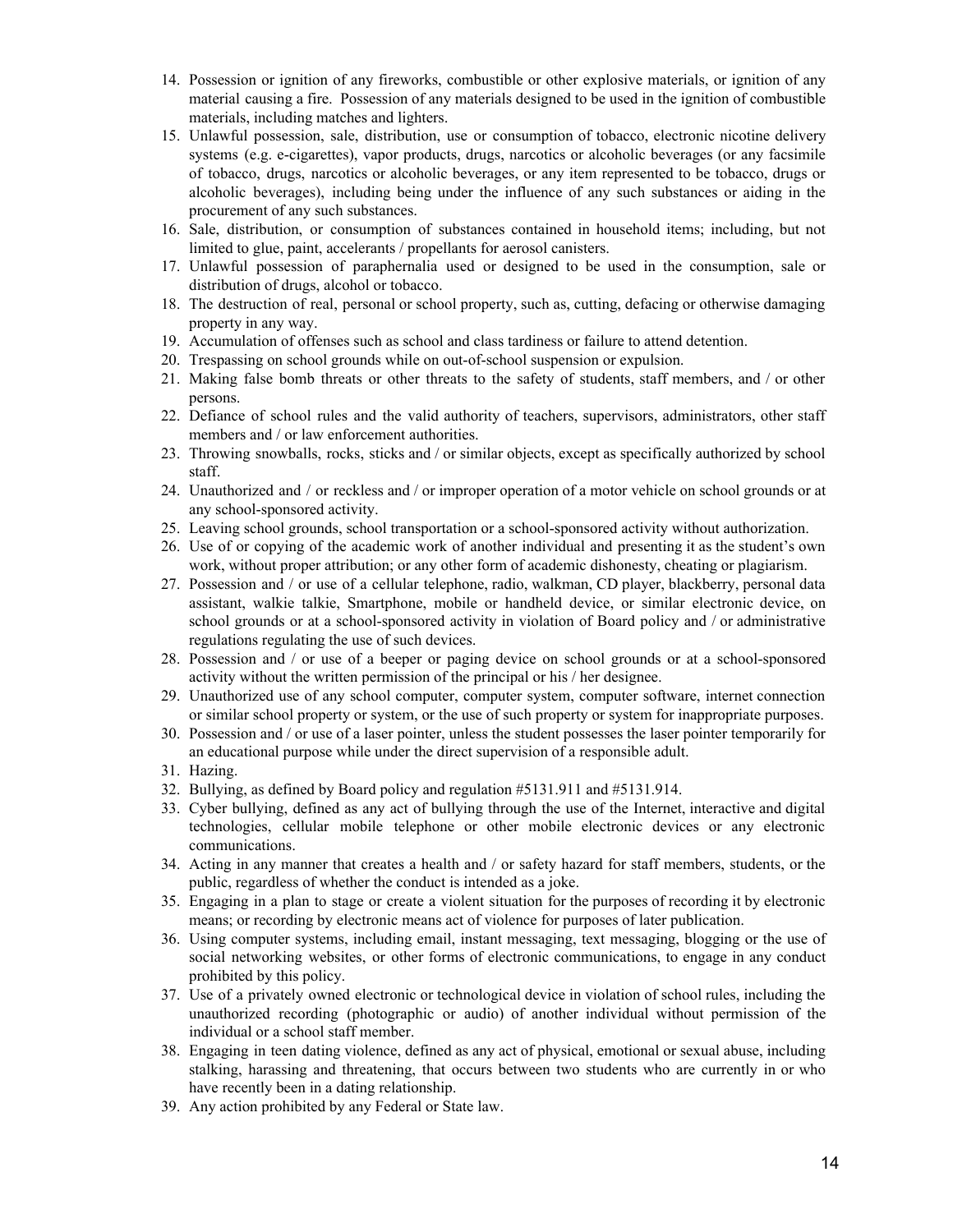40. Any other violation of school rules or regulations or a series of violations which makes the presence of the student in school seriously disruptive of the educational process and / or a danger to persons or property.

#### **Detention**

Teachers are responsible for outlining classroom rules and procedures and will administer disciplinary action within reasonable limits whenever these rules and procedures are abused. Teachers may assign detention for tardiness, disruptive behavior, and violation of other class rules. Students will report to their teacher in his/her classroom for the detention assigned. After school detention scheduled by a teacher or administrator is to take precedence over any other student obligation including part-time jobs and athletics. The administration will assign detention for infractions of school rules.

#### **Suspension**

The administration hopes that students will not put themselves in a situation which would result in suspension from school. Suspension from school is the least desirable but sometimes the only action that can be taken. Students and parents are advised to review Policy 5144, Student Discipline, is available on the district website www.portlandctschool.org. Parents will receive written notification and a telephone call in all cases of suspension.

#### **Suspension and Participation in School Activities**

Any student who has been suspended from school will not be allowed to participate in and/or attend any school activities held on or off school campus. The exclusion from activities is for the duration of the suspension. Exclusion begins the day the suspension is assigned and ends at the start of the school day following the last day of suspension.

### **Dangerous Weapons and Instruments (BOE Policy 5144)**

The Board of Education determines that possession and/or use of a weapon, or a facsimile of a weapon, by a student is detrimental to the welfare and safety of the students and school personnel within the district. Possession and/or use of any dangerous instrument or deadly weapon in any school building, on school grounds, in any school vehicle, or at any school-sponsored activity is prohibited. Such weapons include but are not limited to any pistol, revolver, rifle, shotgun, air gun or spring gun; slingshot; bludgeon; brass knuckles or artificial knuckles of any kind; knives having a blade of greater than two inches, any knife the blades of which can be opened by a flick of a button or pressure on the handle, or any pocketknife where the blade is carried in a partially opened position; martial art weapons; destructive device; or facsimiles of firearms. The possession or use of any such weapon will require that the proceedings for the suspension and/or expulsion of the student involved will be initiated immediately by the principal. If the student is found to have possessed a firearm or other dangerous weapon as defined in C.G.S.53a-3 in violation of 29-35 or 53-206, in or on the real property of a school or at any school activity as defined in C.G.S. 10-233a, he/she must be expelled for one calendar year. The Board of Education or hearing board may modify the period of expulsion on a case by case basis. All legal restrictions and requirements will be adhered to pertaining to special education students. The Board shall consider a student's conduct off school grounds that is seriously disruptive of the educational process or is in violation of publicized policies of the Board as grounds for expulsion.

### **Alcohol Use, Drugs, and Tobacco (including Performance Enhancing Substances) (BOE Policy 5131.6)**

Pursuant to the goal of the Board of Education (Board) to maintain a drug, tobacco and alcohol-free school district, schools shall take positive action through education, counseling, parental involvement, and medical and police referral in handling incidents in the schools involving possession, sale, and/or use of behavior affecting substances. These substances shall include but not be limited to alcohol and controlled substances as defined in the Penal Code of the State of Connecticut. Alcohol, tobacco, stimulants, street drugs, including but not limited to marijuana, heroin and cocaine; anabolic steroids, hormones and analogues, diuretics and other performance enhancing substances; including supplements and Creatine, are addressed by this policy and accompanying administrative regulations. Possessing, using, or transmitting any substance which is represented to be or looks like a narcotic drug, hallucinogenic drug, amphetamine, barbiturate, marijuana,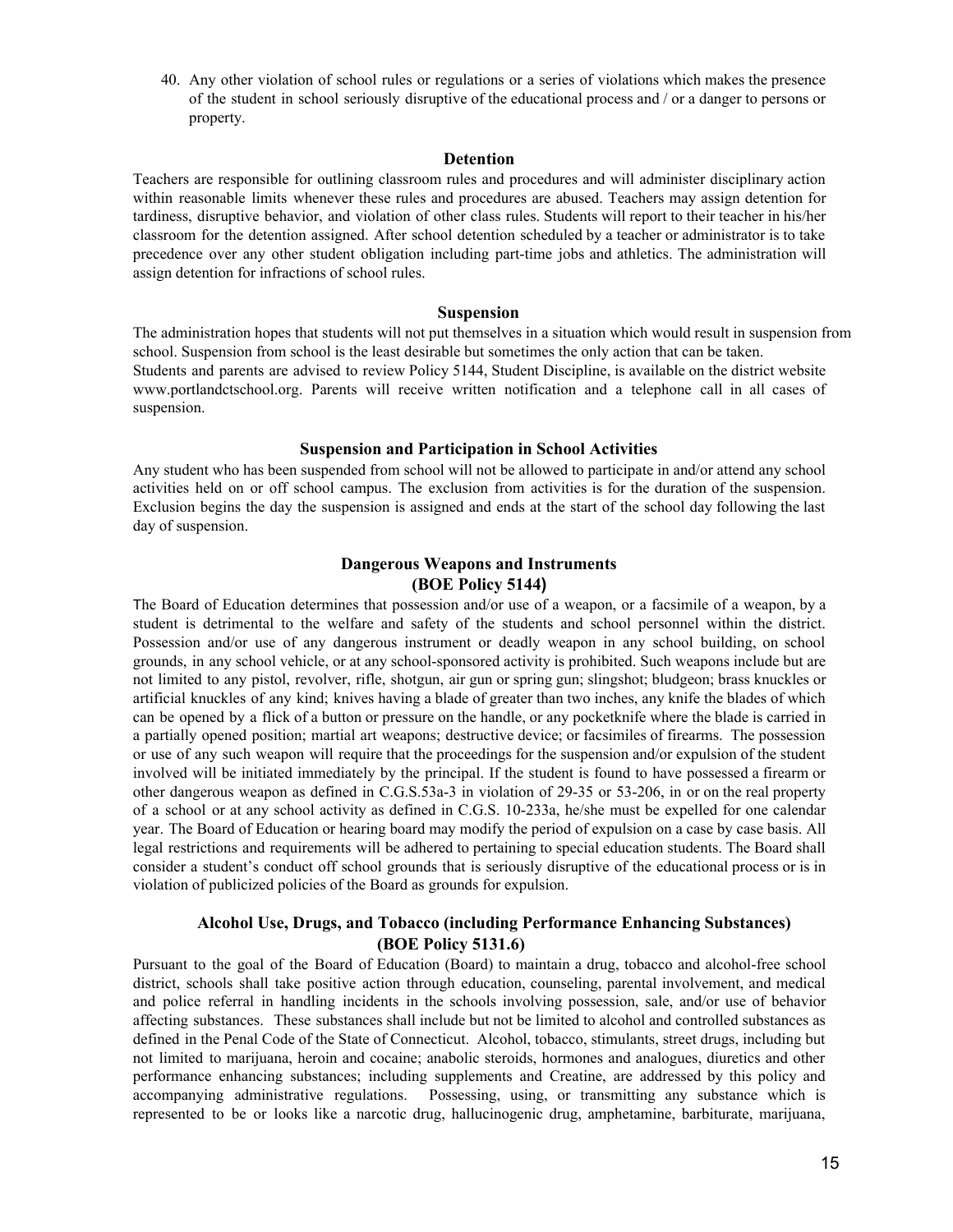alcoholic beverage, stimulant, depressant, or intoxicant of any kind, including such substances that contain chemicals which produce the same effect of illegal substances including but not limited to Spice and K2 and bath salts are addressed by this policy. Students who violate this policy will be subject to disciplinary action which includes, but is not limited to, suspension or expulsion, and/or a program recommended by the Student Support Team. Student athletes who violate this policy, participating in CIAC-controlled activities shall also be declared ineligible for such activities in accordance with CIAC policy and regulation. Any disciplinary actions imposed will ensure that similar violations will be treated consistently. The Superintendent shall propose and the Board of Education shall approve procedures and regulations to ensure that any student violating this policy is subjected to disciplinary action, and that any disciplinary actions imposed for similar violations are treated consistently.

### **CONNECTICUT SEAL OF BILITERACY**

#### **(BOE Policy 6146 Appendix)**

The District will award the Connecticut State Seal of Biliteracy (Seal of Biliteracy) to recognize high school graduates who have attained a high level of proficiency in English and one or more languages. The Board of Education will affix the Seal of Biliteracy on a student's diploma utilizing the criteria established by the State Board of Education. Foreign language is defined as a world language other than English and includes American Sign Language and any other language spoken by a federally recognized Native American tribe.

Dissemination of Program Information: All students shall receive information on the Seal of Biliteracy upon first entering middle school and again at the entry to high school.

### **COUNSELING SERVICES**

School counselors work with students, staff, families and members of the community as part of the educational program. Counselors address the academic, career, and personal/social developmental needs of all students through a Comprehensive School Counseling program and individual Student Success Plans for grades 6-12.

### **DISTRIBUTION OF MATERIALS BY STUDENTS (BOE Policy 1140)**

Printed materials may be distributed to parents by students as an inexpensive means of mass communications providing: 1. The materials relate to the school, community, local recreational or civic activities. 2. The materials do not relate to any religious belief or activity, or promote private gain, or political position. 3. The materials do not promote any political party or candidate. Except for requests from parent-teacher organizations, board appointed citizens' ad hoc advisory committees, or other school-connected organizations, requests from groups or individuals to have students distribute materials to parents or other citizens of the community will be referred to the superintendent of schools for approval. On issues to be decided at referenda, information distributed by school personnel or Board of Education members, whether through students or otherwise, may only provide information on the time, date, and location of the referenda and may not advocate positions on the referenda questions.

### **DRESS / GROOMING (BOE Policy 5132)**

The community and the general public often judge the quality of education by the behavior, appearance and activities of its student body. The responsibility of student dress and general appearance rests with the individual student and parent. However, the Board of Education requires students to attend school in appropriate dress that meets health and safety standards and does not interfere with the learning process or contradict the educational mission of the school. The Board requires students to wear appropriate protective gear in certain classes when necessary. The Board prohibits the wearing of attire bearing any expression or insignias which are obscene or libelous, or which advocate racial or religious prejudice, or which display alcohol, sexual or drug content. The Board prohibits the wearing of various items that interfere with the safe and healthy environment of the school. The Board prohibits the wearing of various items that interfere with the educational process. Any exception to the above must be with specific written prior approval of the school principal or Superintendent of Schools. The Board directs consistent implementation of the above dress codes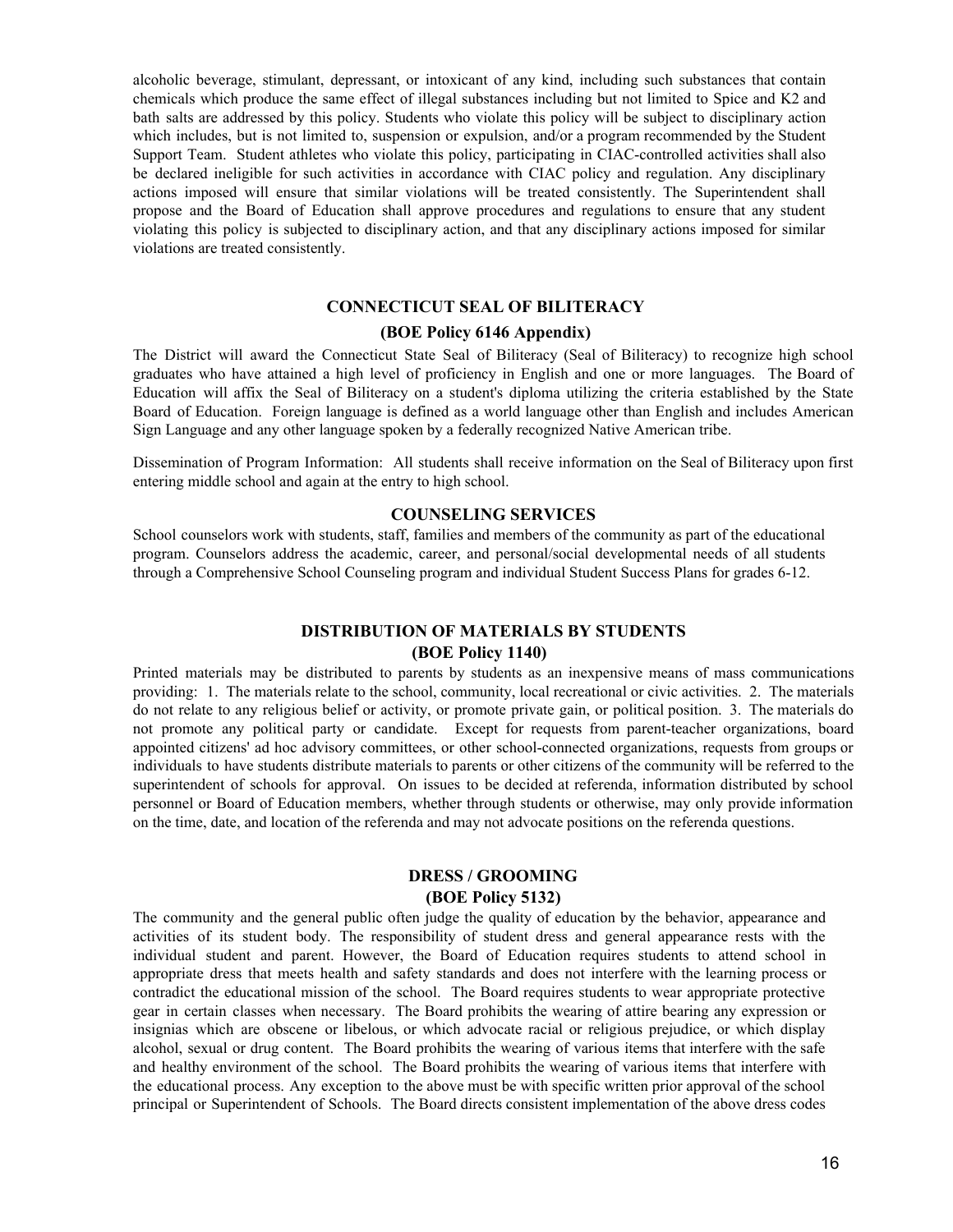throughout all its District buildings that house children throughout their academic career. The administration shall have the authority to require a student to change his/her attire should it be deemed inappropriate according to the above guidelines. The intent of this policy is to encourage all concerned to dress, groom, and conduct themselves in keeping with an atmosphere which reflects a sensitivity to and respect for self and others and the overall functions of the school.

#### **Physical Education**

Students must dress appropriately for P.E. classes. Proper attire consists of a T-shirt, sneakers, socks, and gym shorts. Sneakers must have light-colored soles or be labeled "non-marking" by the manufacturer in order to protect the gym floor. If students cannot participate in the physical education program, a physician's note, in advance, will be required to excuse them.

### **Gang Activity (BOE Policy 5131.9)**

The Board of Education strongly believes that a safe and orderly environment is essential for effective teaching and learning to occur within the school setting. To ensure a safe and orderly school environment, the Board prohibits gang activity on school property, at school-sponsored or school-related activities, while traveling to or from school or school activities, or on school vehicles. Connecticut Statute (29-7n) defines "gang" to mean a group of juveniles or youth who, acting in concert with each other, or with adults, engage in illegal activities. In addition, the Board defines "gang" as a group that identifies itself through the use of a name, unique appearance, or language, including hand signs, the claiming of geographical territory, or the espousing of a distinctive belief system that frequently results in criminal activity. By this policy, the Board prohibits gangs and gang activities at school activities and on school premises. Incidents involving initiations, hazing, intimidation and/or related activities which are likely to cause bodily danger, physical harm, or personal degradation or disgrace resulting in physical or mental harm to students are prohibited. No student on or about District property or at any District activity:

1. Shall wear, possess, use, distribute, display or sell any clothing, jewelry, emblem, badge, symbol, sign, or other things which are evidence of membership or affiliation in any gang;

- 2. Shall commit any act or omission, or use any speech, either verbal or nonverbal (gestures, handshakes, etc.) showing membership or affiliation in a gang;
- 3. Shall use any speech or commit any act or omission in furtherance of the interests of any gang or gang activity, including, but not limited to:
	- a. Soliciting others for membership in any gang;
	- b. Requesting any person to pay protection or otherwise intimidating or threatening any person;
	- c. Committing any other illegal act or other violation of school district policies;
	- d. Tagging, or otherwise defacing school or personal property with gang or gang-related symbols or slogans;
	- e. Inciting other students to act with physical violence upon any other person.

Students violating this policy may be subject to disciplinary action, including suspension and/or recommendation for expulsion.

### **EMERGENCY CLOSING OF SCHOOL**

In the event that school is postponed or cancelled for weather or emergencies, announcements will be made over local radio and television stations. The District also utilizes an automated messaging system "School Messenger" to communicate closings and delays. Announcements will also be made on local radio and television stations including Channel 3, 8 and 30 and WMRD (1150 AM), and WTIC (1080 AM, 96.5 FM).

#### **Late Opening of School**

The Board of Education has approved planned late openings for teacher/staff professional learning. Please consult the 2020-2021 calendar for the dates. On these designated days, (as well as our unscheduled days due to weather conditions) Middle School begins at 9:45 A.M.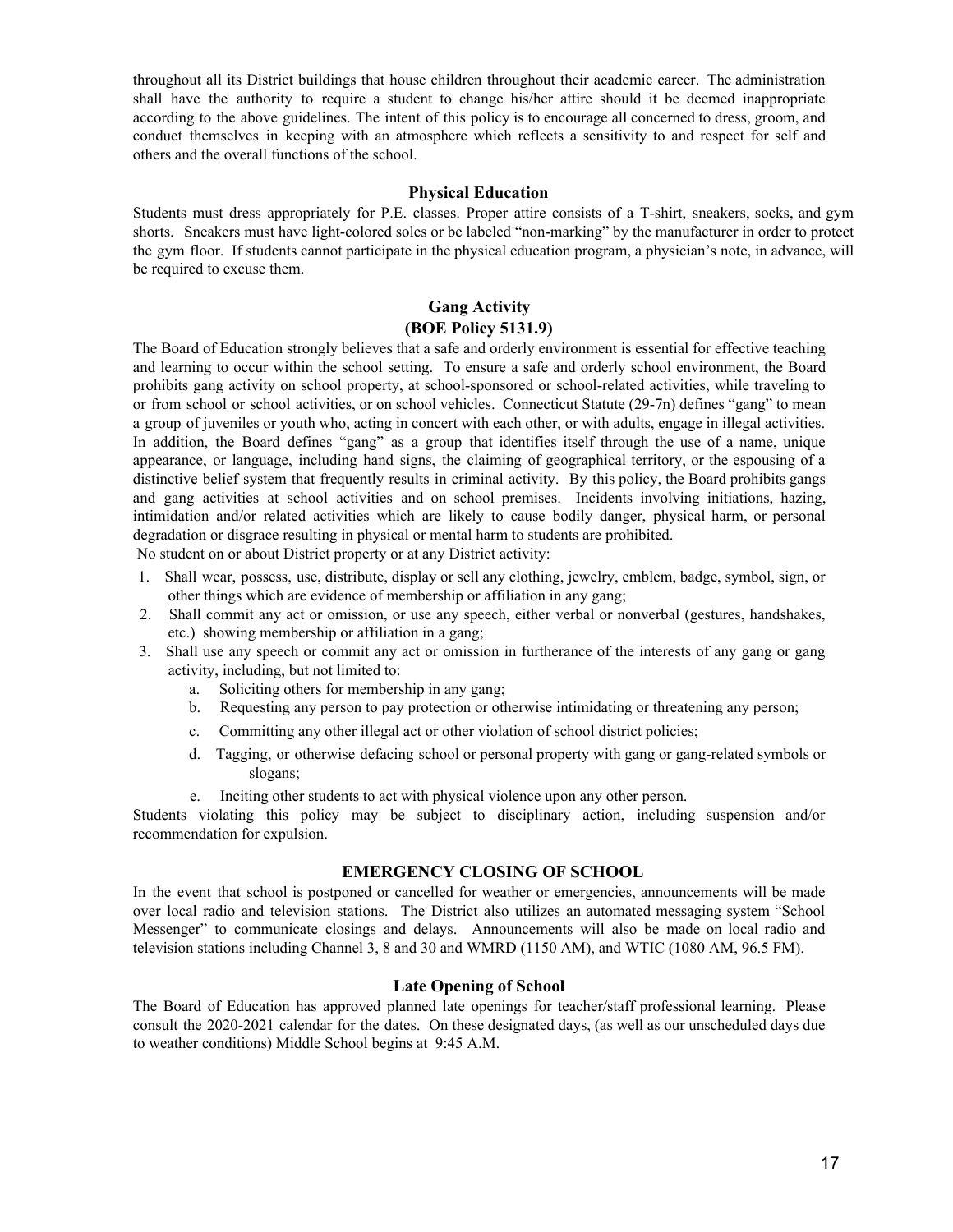### **EQUAL OPPORTUNITY/NON-DISCRIMINATION (BOE Policies 5145 & 5145.4)**

Each student is encouraged to develop and achieve individual educational goals. The district will provide every student with equal educational opportunities regardless of race, color, creed, gender, sexual orientation, gender identity or expression, national origin, religion, age, economic status, marital status, or disability. No student will be excluded on such basis from participating in or having access to any course offerings, student athletics, counseling services, employment assistance, extracurricular activities or other school resources. Program and activities shall be accessible and usable by individuals with disabilities as prescribed by law. The Director of Student Services is the designated district compliance officer, who will coordinate compliance with the nondiscrimination requirements of Title IX of the Education Amendment of 1972 and Section 504 of the Rehabilitation Act of 1973.

### **EXEMPTION FROM INSTRUCTION (BOE Policy 6144.1)**

A student will be exempted from instruction on Acquired Immune Deficiency Syndrome (AIDS), Bilingual Education, or Family Life and Sex Education upon receipt of a written request for such exemption from his/her parent or guardian. In addition, a student will be excused from participating in, or observing animal dissections as part of classroom instruction upon a written request from the student's parent or guardian. The student must complete an alternate assignment determined by the school.

### **EXTRACURRICULAR ACTIVITIES**

Clubs and activities are sponsored in order to give students further opportunities to explore and develop their interests and abilities. Clubs and activities may be organized when warranted. Extra-curricular participation is a privilege for students and not a right. The prerequisites are listed below.

- When participating in or attending school sponsored extracurricular events, to behave as a representative of the district and hold himself/herself to the highest standards of conduct, demeanor and sportsmanship and accept responsibility for his/her actions.
- 2. To be in regular attendance at school and in classes.
- 3. To contribute to an orderly, learning centered environment and to show due respect for other persons and for property.
- 4. To adhere to all behavioral expectations as listed under student discipline and refrain from any school prohibited conduct.

#### **GYMNASIUM ACTIVITIES**

The following guidelines are established for conduct while attending activities in the gymnasium:

- 1. No food, gum, candy, drinks, etc. will be allowed in the gym.
- 2. Once students leave the gymnasium, they will not be allowed to re-enter.
- 3. Students are expected to remain in the bleachers and not run around the gym.
- 4. **Good behavior and good sportsmanship are absolutely essential.** No booing, taunting, or yelling derogatory comments will be allowed.

5. Students are not allowed in the corridors. Lavatories may be used with permission from a staff member or site supervisor.

6. Students not adhering to these guidelines will be asked to leave.

### **FIELD TRIPS**

#### **(BOE Policy 6153)**

Educational trips are considered a vital part of the curriculum. All field trips are considered school activities and are subject to all the policies of the Portland Board of Education and the rules and regulations established within the district. In the event of illness or a disciplinary problem with a student on the trip, the parent of the student assumes full responsibility. If called by the advisor, it is the responsibility of the parent to come and get the student. The parent's signature on the "Trip Permission Slip" is an acceptance on the parent's part to comply in full with this regulation.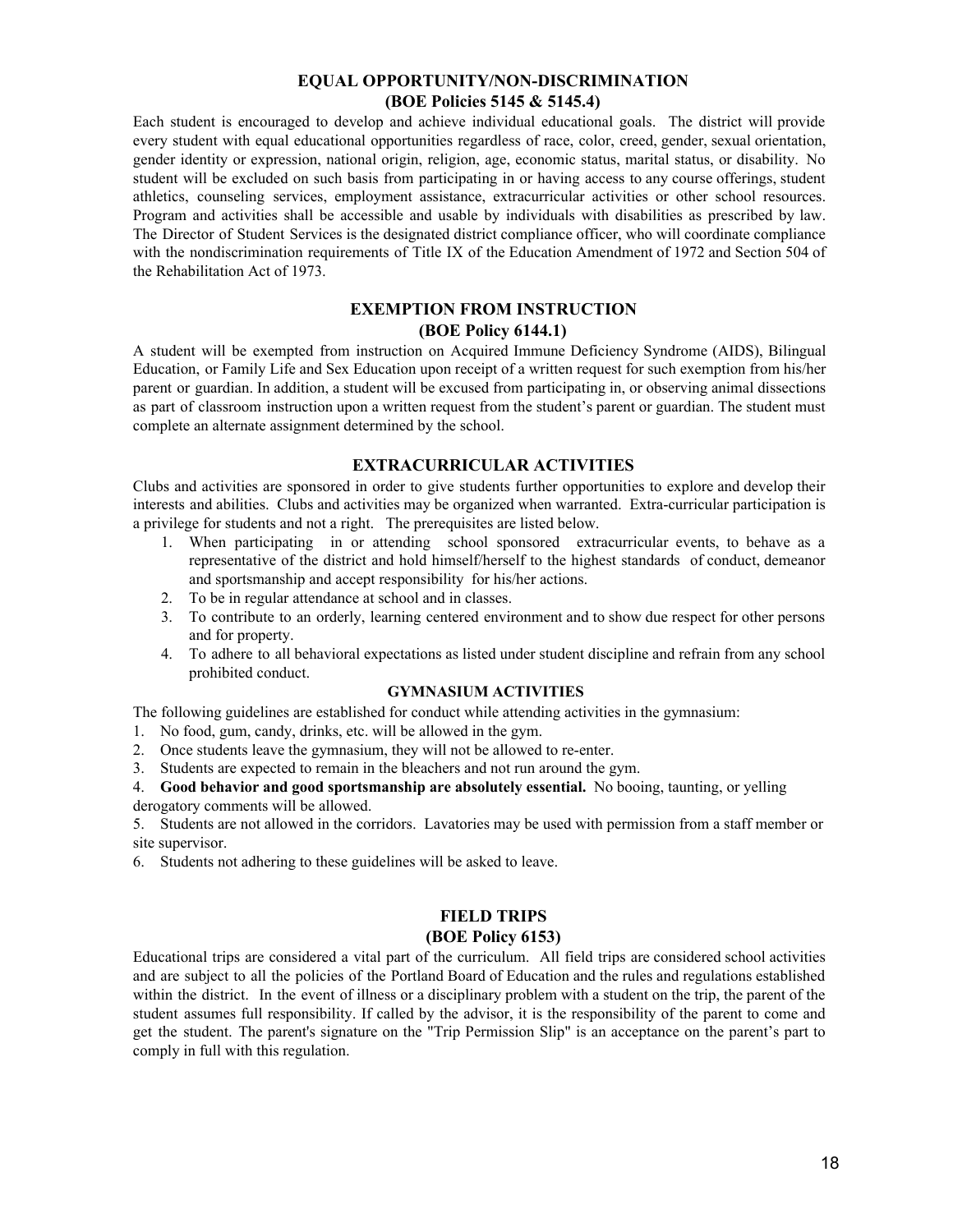### **FINANCIAL OBLIGATIONS (BOE Policy 6161.21)**

Students who have a financial obligation to a school (i.e. lost book fees) may not be permitted to participate in extracurricular activities until their obligation has been cleared. Students who have overdue library obligations for a period of more than one marking quarter are prohibited from taking out additional library materials.

#### **Textbooks**

The expectation is that students will be careful with their textbooks, library books, Chromebooks, and other educational materials.. Textbooks that are taken home for homework assignments need to be covered. Board of Education policy requires that students pay for lost or damaged materials.

*The following schedule will be followed for determining the cost of book replacements:*

| If Purchased Within        | Charge                   |
|----------------------------|--------------------------|
| Current Year or 1 year old | Full Price               |
| 2 years old                | 90%                      |
| 3 years old                | 80%                      |
| 4 years old                | 70%                      |
| 5 years old                | 60%                      |
| 6 years old or older       | 50%                      |
|                            | $\alpha$ kamatu a tu dha |

#### **Charging in the Cafeteria (BOE Policy 3542.43)**

The District strongly discourages meal charging, but understands that an occasional emergency may exist. Therefore, the BOE has approved a system to allow a student to charge a meal.

1. All charges must be paid within 10 days.

- a. Students may charge regular meals up to \$25.00
- b. After \$25.00, the student will be offered an alternate meal.

2. Additionally, parents will receive a weekly email notification when their child's balance reaches \$5.00.

3. Parents of students who amass a balance of \$25 will be contacted by the school administrator.

### **FIRST AID/EMERGENCY MEDICAL CARE**

#### **(BOE Policy 5141.27)**

#### **Use of Automatic External Defibrillators (AEDs)**

In order to assist individuals who may experience cardiac arrest on school property, the Portland Board of Education has acquired external defibrillators for use in school buildings. It is the policy of the Board of Education to support the use of these automatic external defibrillators by trained personnel on school property. The Superintendent or School District Head Nurse shall be responsible for developing administrative regulations in furtherance of the Automatic External Defibrillator (AED) policy, in conformity with the provisions of applicable statutes and regulations.

### **FOOD AND BEVERAGE STUDENTS WITH SPECIAL HEALTH CARE NEEDS (BOE POLICY 5141.25)**

Food and beverage must be consumed in the cafeteria. Student possession of food or beverage containers, other than water, in classrooms, other common areas, and hallways is prohibited. The Portland Public Schools has adopted protocols and procedures to provide a safer school environment for students with life threatening food allergies and glycogen storage disease. While the school district cannot guarantee the elimination of all allergens from the school environment, adoption of the following procedures will help to reduce the possibility of a child's exposure to known allergens. *Please see BOE Policy 5141.25 (Policy/Regulation/Appendix)* for details regarding this very important topic.

### **School Breakfast and Lunch Program (BOE Policy 3542.31)**

The Sodexho-Marriott Company provides the breakfast and lunch programs for the Portland Schools. Breakfast is available each morning for \$1.50. This includes both hot items such as waffles, cold items and juice or milk. A hot lunch, including a half-pint of milk, may be purchased each day for \$3.20 (grades 7-12).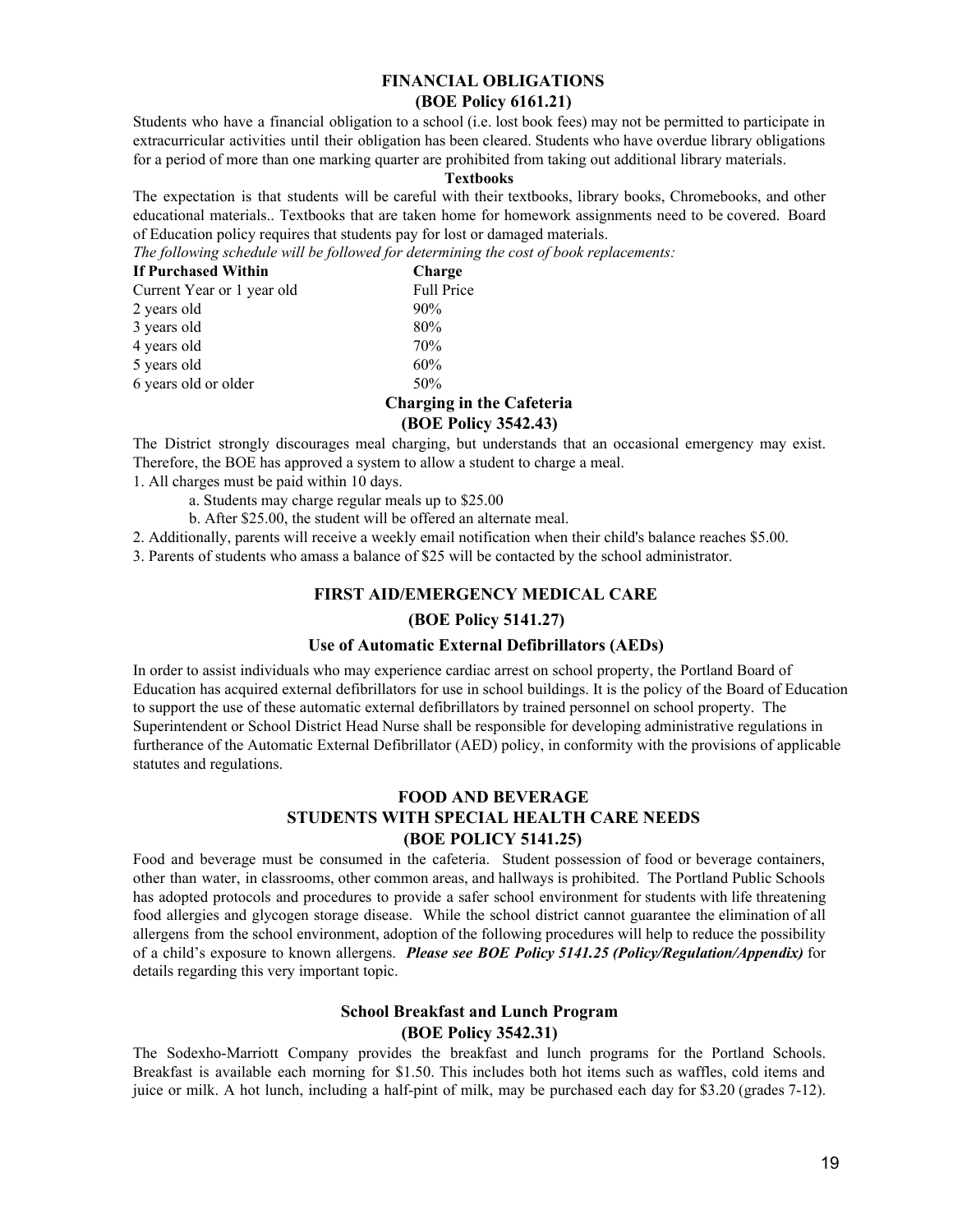For those students who bring their lunch from home, milk (\$0.60) or juice may be purchased. Children can also purchase a variety of snacks ranging in cost from \$.50-1.00 each.

Your child may qualify for either free meals or reduced price meals. The reduced price is 30 cents for breakfast and 40 cents for lunch. An application for the federally subsidized free or reduced lunch program can be found on the district website [www.portlandctschools.org](http://www.portlandctschools.org/) under the PARENT portal link. If you have any questions about the lunch program, you can contact the lunch program director at Portland High School at (860) 262-7330.

#### **Pay for School Meals Online**

Portland's Food Service is excited to offer MySchoolBucks®! This online payment service provides a quick and easy way to add money to your child's school meal account using a credit/debit card or electronic check. MySchoolBucks provides:

- Convenience Available 24/7 on the web or with the Mobile App for your iPhone, Android or Windows phone.
- Efficiency Make payments for your children, even if they attend different schools. Eliminate the need to take money to school.

• Control – Set low balance alerts, view account activity, recurring/automatic payments  $\&$  more. Enrollment is easy!

- 1. Go to [www.MySchoolBucks.com](http://www.myschoolbucks.com/) and register for a free account.
- 2. You will receive a confirmation email with a link to activate your account.
- 3. Add your children using the school name and either their birthdate or student ID.
- 4. Make a payment to your account with your credit/debit card or electronic check. *A program fee of* \$1.95 will apply. You will have the opportunity to review any fees and cancel if you choose, before *you are charged.*

### **GRADING AND REPORT CARDS (BOE Policies 5121, 5124)**

The Board of Education believes that good communication between parent and teacher is important in the educational process. With this in mind, the Board of Education believes that the reporting contacts between parent and teacher should be varied and frequent. All forms and methods of communications, such as parent-teacher conferences, mail, email, telephone, and school visitation by parents will be utilized. The progress report should reflect the educational growth of the student in relationship to the student's ability, attitudes, interests, conduct or citizenship, and achievement. The school year is divided into academic terms and report cards are issued at the end of each term. Of course, teachers may notify parents at any time of the year regarding a student's progress. Formal parent/teacher conferences are held in November and March of every school year. However, a conference may be requested by either a teacher or a parent at any time. Teachers are available at any time during the year to discuss a child's academic or social progress. They maintain a sampling of the student's work throughout the year, and these items can often be the best indicators of the progress made during the year. Although we have designed a detailed progress report card, a phone call to or conference with your child's teacher is usually very informative. We encourage regular communications with any of your child's teachers to monitor his/her progress. If you have a concern with your child and his/her teacher, discuss it first with the teacher. If this does not produce a mutually agreed upon plan toward resolving the situation, the parent may contact the principal. In the office we maintain a cumulative folder containing school records for each child. In this folder are report cards, standardized test results, and other documents that can be informative for the student's future educators. This folder is passed from one school to the next as your child is promoted.

#### **Grading System**

A Parent Portal allows families daily access to academic performance. \*Please contact the school if you cannot access grades.

**Report cards are issued four times a year. Marking Term 1: 9/1-11/5 Marking Term 2: 11/6-1/26 Marking Term 3: 1/27-4/5 Marking Term 4: 4/6-6/11**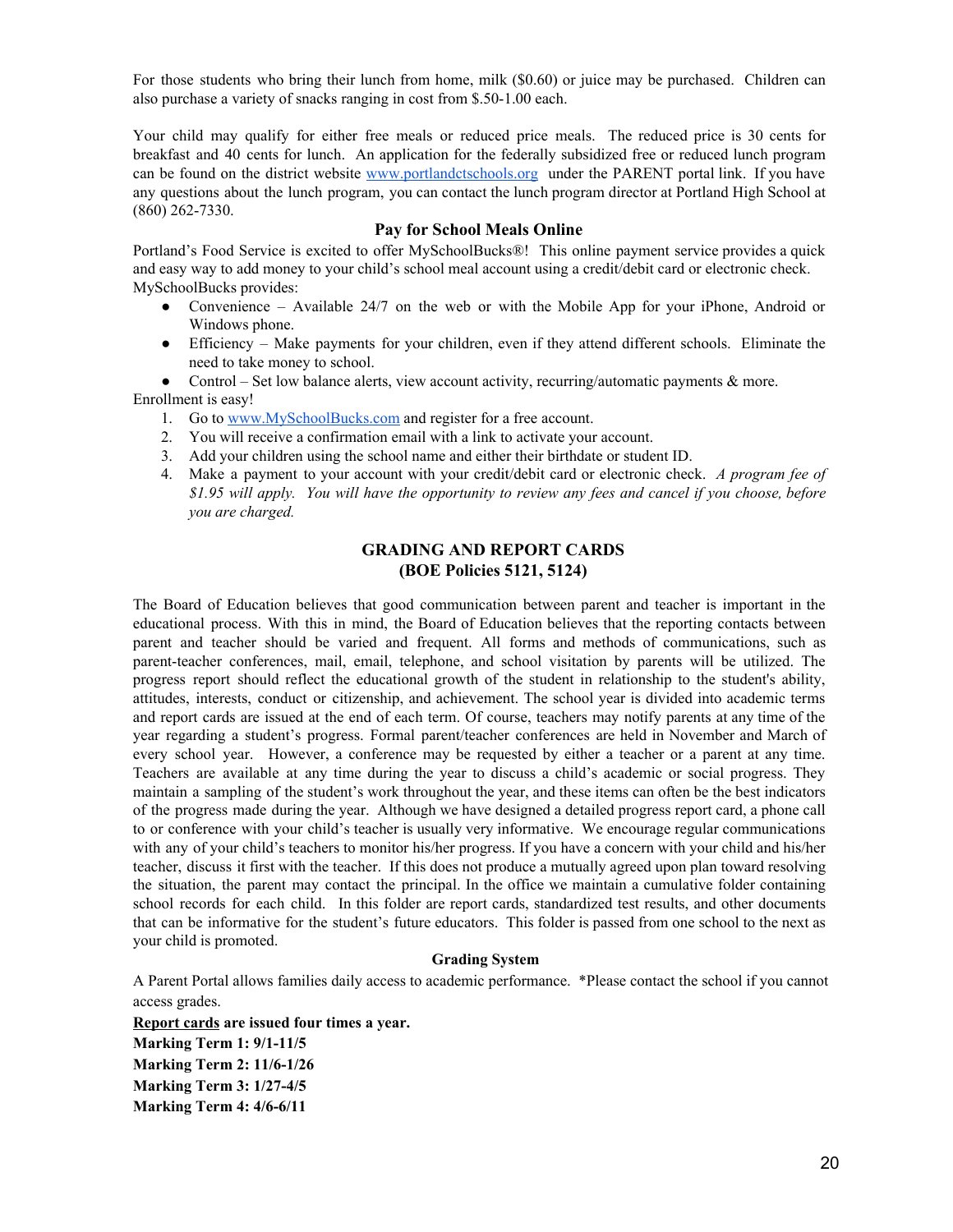Additionally, parents are encouraged to contact teachers at any time of the year regarding a student's progress.  **GRADING**

| $97 - 100 = A +$ | $73 - 76 = C$                     |
|------------------|-----------------------------------|
| $93 - 96 = A$    | $70 - 72 = C$                     |
| $90 - 92 = A$    | $67-69 = D+$                      |
| $87 - 89 = B +$  | $63 - 66 = D$                     |
| $83 - 86 = B$    | $60 - 62 = D$                     |
| $80 - 82 = B$    | Below $60 = F$                    |
| $77 - 79 = C +$  | $Incomplete = I \tWithdrawal = W$ |

Students achieve grades according to a numerical system. Grades earned range from 0 to 100. Students who earn grades below 60 have failed for the quarter. **Students who fail two or more academic classes for the year may be required to attend and pass summer school to be promoted to the next grade level.** Incompletes are assigned to students who are unable to complete their school work due to an extended illness or any other reason approved by the principal. Incomplete grades must be made up within 15 days of the close of the marking period. Failure to meet this deadline results in an "F" being assigned as the Final Grade.

#### **HONOR ROLL**

To be placed on the Honor Roll, a student must earn A's and B's in all courses for the marking period. All A's earns **HIGH HONORS**!

### **Statewide Proficiency/Mastery Examinations (BOE Policy 6146.2)**

Annually, unless exempted according to federal and/or state criteria, each student, in grades three through eight inclusive shall take a mastery examination (measuring whether or not a student has mastered essential grade level skills in reading, writing and mathematics). Students enrolled in grade eleven shall annually take a nationally recognized college readiness assessment approved by the State Board of Education that measures essential and grade appropriate skills in reading, writing and mathematics. Students in grades five, eight, and ten shall annually take a statewide mastery examination in science. The State Board of Education shall approve the provision and administration of all mastery examinations. All examinations shall take place during the regular school day. Special education students shall participate in mastery testing except in the rare case when their Planning and Placement Team determines that participation would be inappropriate and recommends the use of an alternative assessment as specified by the State Board of Education. Students with significant cognitive disabilities in grades 3 through 8 and 11 shall be assessed in English/language arts and mathematics with the Connecticut Alternate Assessment. Students with significant cognitive disabilities shall be assessed with the CMT/CAPT Skills Checklist in grades five, eight and ten. The mastery examination test is one of the measures to be used to determine if students have met the identified standards.

### **GREEN CLEANING PROGRAM (BOE Policy 3542.2)**

Cleaning chemicals can negatively impact indoor air quality and cause harm to the occupants of a school building. Therefore, the purpose of this policy is to encourage and promote the principles of green cleaning throughout the Portland Public Schools, in compliance with applicable statutes. The Board of Education encourages and supports efforts to implement green cleaning in all District schools. For additional information, please contact Paul Bengston, Director of Buildings and Grounds at 860-342-3428.

### **HARASSMENT STATEMENT (BOE Policy 5145.4)**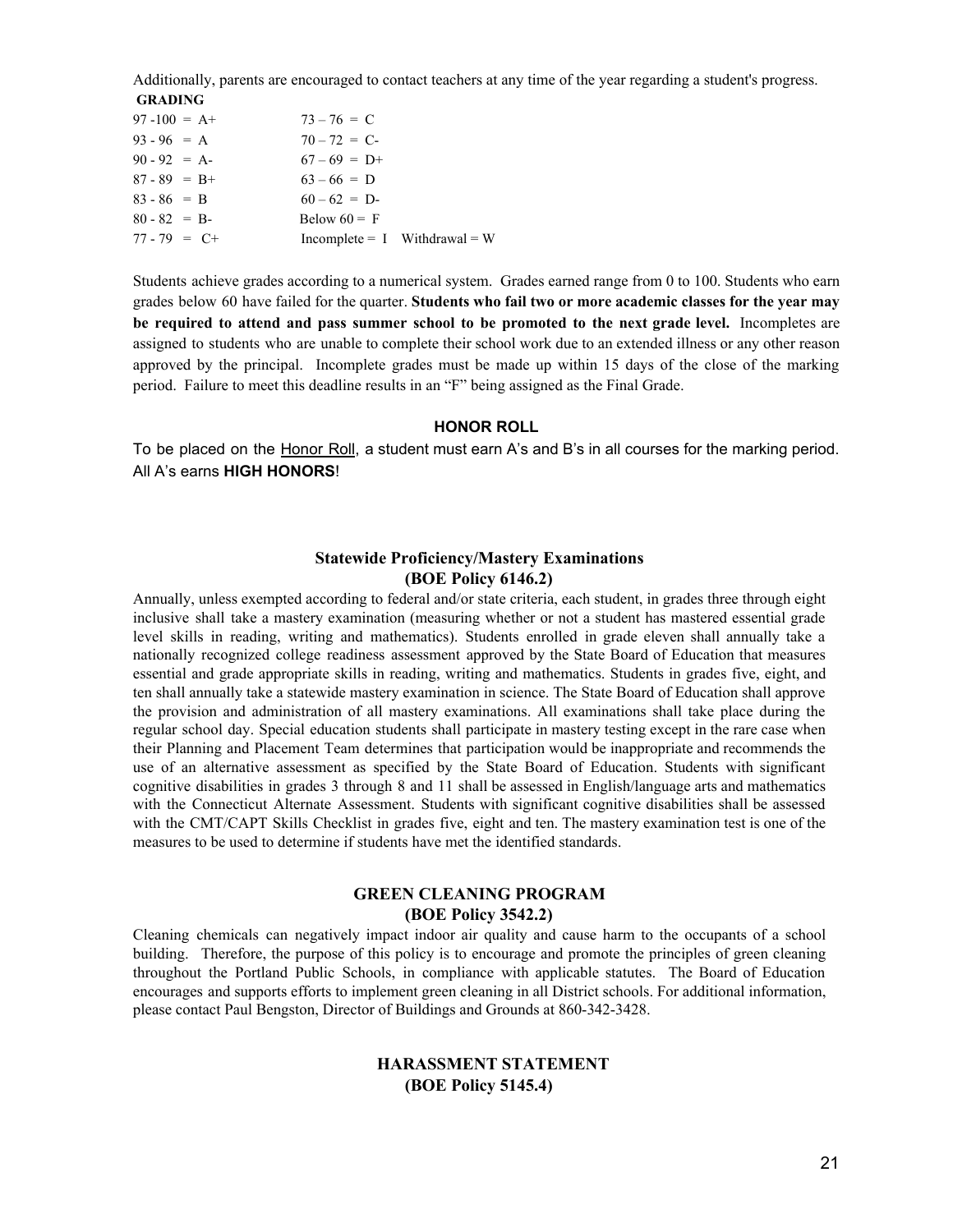Every child has the right to feel safe, valued and comfortable in school. No one else's behavior should ever make children feel afraid or embarrassed because of their race, color, religion, national origin, sex, sexual orientation, gender identity or expression, or any disability they may have. The District prohibits harassment of any kind. Students are expected to treat other students and district employees with courtesy and respect; to avoid any behaviors known to be offensive; and to stop those behaviors when asked or told to stop. Parents are urged to reinforce with their child(ren) that if he/she is harassed or sees harassment happening to someone else that he/she should report the behavior to a teacher or the principal. To maintain a productive and positive learning environment, the Board of Education will make every attempt to halt any harassment of which they become aware by calling attention to this policy or by direct disciplinary action, if necessary.

### **HEALTH SERVICES (BOE Policies 5141-5141.7)**

Before starting school state law requires all students to have full records of immunizations. CT State Statute #10-191 requires that all students in grades K, 6, and 10 have a physical examination with the required immunizations or documentation authorizing exemption of the immunizations. Parents are encouraged to have the physical examination done by the family physician. A registered nurse (and/or LPN) is on call during the school day in case of serious illness or injury and to administer medication. Medication is administered in school only after the proper form has been filled out by the prescribing physicians. These forms are available in the nurse's office.

### **Administering Medication (BOE Policy 5141.21)**

Students who have a legitimate need to bring prescription drugs to school are required to register this information in the nurse's office. This is an extensive policy recently revised by the Board of Education and all parents, guardians and caregivers are advised to read it carefully.

**Applying Sunscreen** *Public Act No. 19-60: An Act Allowing Students to Apply Sunscreen Prior to Engaging In Outdoor Activities*, amended Section 10-212a of the Connecticut General Statutes to allow any student who is six years of age or older to possess and self-apply an over-the-counter sunscreen product while in school prior to engaging in any outdoor activity, with only a written authorization signed by the student's parent or guardian. For students who are younger than six years of age all three of the following requirements pursuant to Section 10-212a-4 of the Regulations of Connecticut State Agencies for self-administration of medication continue to apply:

- 1. an authorized prescriber provides a written medication order including the recommendation for self-administration;
- 2. a parent or guardian provides written authorization for self-administration of medications; and
- 3. the school nurse has assessed the student's competency for self-administration in the school setting and deemed it to be safe and appropriate.

### **Students with Special Health Care Needs (BOE Policy 5141.25)**

The Portland Public Schools recognize that food allergies and glycogen storage disease may be life-threatening. For this reason, the district is committed to developing strategies and practices to minimize the risk of accidental exposure to life-threatening food allergens and to ensure prompt and effective medical response should a child suffer an allergic reaction while at school. Individualized health care plans (IHCP) shall be implemented for each student determined to have a life threatening food allergy. The district is committed to appropriately managing and supporting students with food allergies and glycogen storage disease. The district further recognizes the importance of collaborating with parents and appropriate medical staff in developing such practices and encourages strategies to enable the student to become increasingly proactive in the care and management of his/her food allergy and/or glycogen storage disease, as developmentally appropriate. *Please see BOE Policy 5141.25 (Policy/Regulation/ Appendix [beloe])* **for details regarding this very important topic.**

### **BOE Policy 5141.25 Appendix 1 Students with Special Health Care Needs**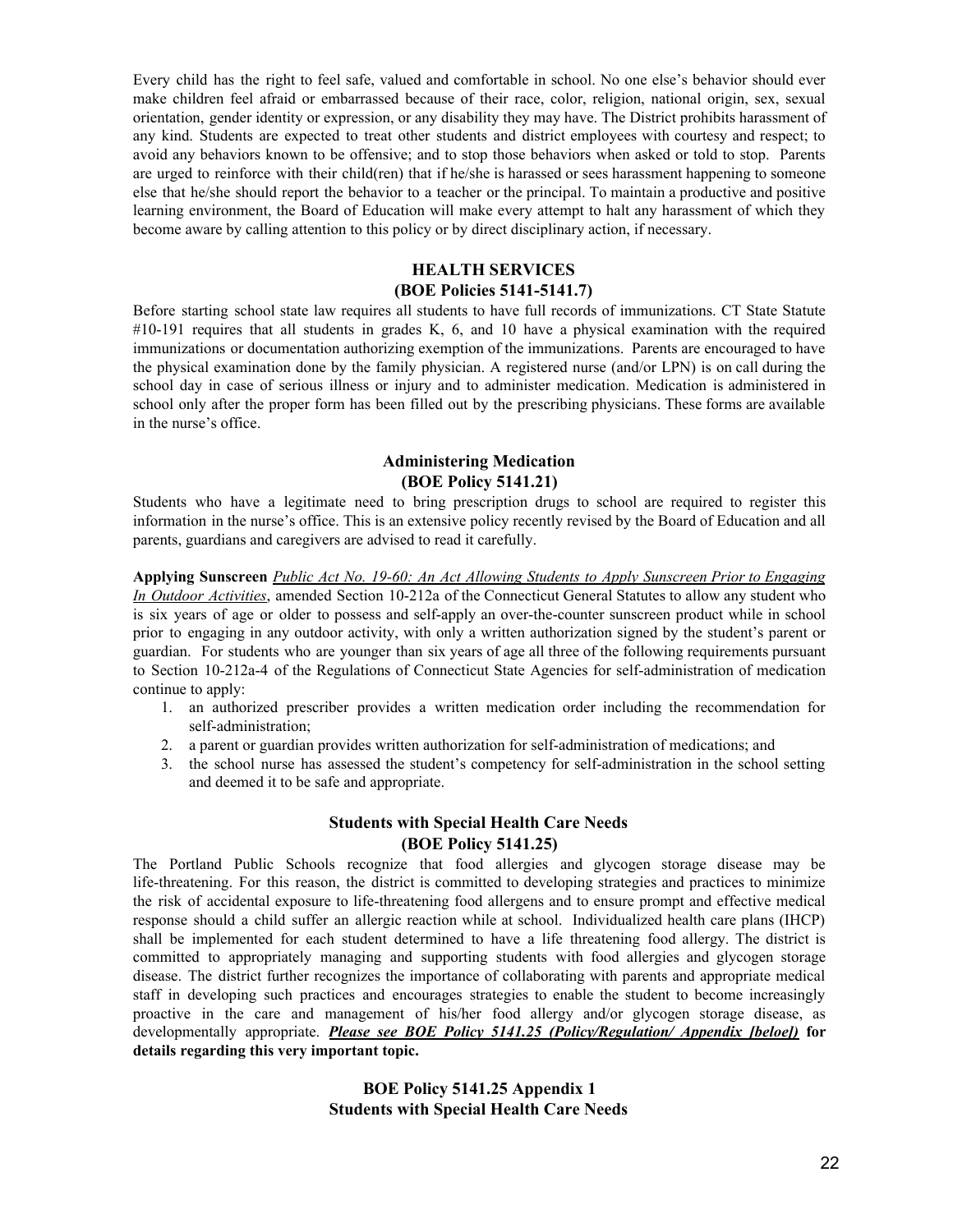#### **Food Safety Guidelines**

Products containing nut or nut products shall not be used in any class for instructional purpose. All surfaces must be cleaned with appropriate cleaners after the consumption or handlin

g of food (meals, snacks, treats).

### **Universal Practices (adults):**

- Food containers must be closed in all common areas. Locations include lockers, libraries, hallways, auditorium, main offices, and gym.
- Food should be consumed in the Staff Room or in classrooms (see below for more information about Allergy Classrooms) if necessary.
- Coffee or creamer with nut flavoring cannot be consumed in the class of a nut allergy *o*r in any common area.
- Food that contains the child's known allergen or has been manufactured in a facility with known allergens cannot be brought into or consumed in any Nut-Free classroom. The "Safe [Snack](https://snacksafely.com/safe-snack-guide/) Guide" is highly recommended in selecting snacks (This is a live document and should not be printed. Only snacks with an "8" or a checkmark are approved.)
- Hands should be washed with soap and water after consuming any food containing known allergens of students in the school- hand Sanitizer does not remove nut oil.
- All adults will participate in the anaphylaxis presentation by the nurse.
- All adults will be offered the opportunity to be trained in the use of the epipen.
- A list of students with medical alerts will be provided to teachers by the nurse.
- A list of medical alerts and these guidelines will be provided by the teacher to any adults substituting in their classroom.
- These guidelines will be provided by the office staff to any adults substituting in the building.
- Epipens will be placed around the school with administration instructions, names of students with allergies and information about the signs of anaphylaxis.
- Food cannot be consumed on the bus.

### **Universal Practices (students):**

- Food will not be used in celebrations, for example birthdays, unless it is provided by Sodexo.
- Food can only be opened and/or consumed in the cafeteria or in classrooms during snack time.
- If a classroom is used for an after-school activity and snacks are consumed, the activity must not take place in a "Nut-Free" classroom.
- Food cannot be consumed on the bus.

#### **Allergy Classrooms Practices (students):**

- These are in addition to the universal practices listed above.
- Any food provided in an Allergy Classroom must be cleared by a nurse if not provided by food service.
- Food consumed in the classroom must not contain the child's known allergen. This also includes food that has been manufactured in a facility with known allergens. "Safe [Snack](https://snacksafely.com/safe-snack-guide/) Guide" is highly recommended to assist families in selecting snacks. Only snacks with an "8" or a check mark are approved.

#### **Allergy Classrooms Practices (adults):**

- These are in addition to the universal practices listed above.
- Food consumed in the classroom when students are present must not contain known allergens for any child that will be in the room at any point during the day. Using the "Safe Snack [Guide"](https://snacksafely.com/safe-snack-guide/) is highly recommended.
- If food is consumed when students are not present, it must be consumed at the teacher's desk and the desk must be cleaned using district-provided cleaning materials.

### **Portland School District Concussion Management (BOE Policy 5141.7)**

A concussion is a traumatic brain injury. Concussion occurs when normal brain functioning is disrupted by a blow or jolt to the head. Recovery from concussions will vary. Avoiding re-injury and overexertion until fully recovered are the cornerstones of proper concussion management. While Portland staff will exercise reasonable care to protect students, head injuries may still occur. Physical education teachers, coaches, nurses, and other appropriate staff will receive training to recognize the signs, symptoms, and behaviors consistent with a concussion. Any student exhibiting those signs, symptoms or behaviors while participating in a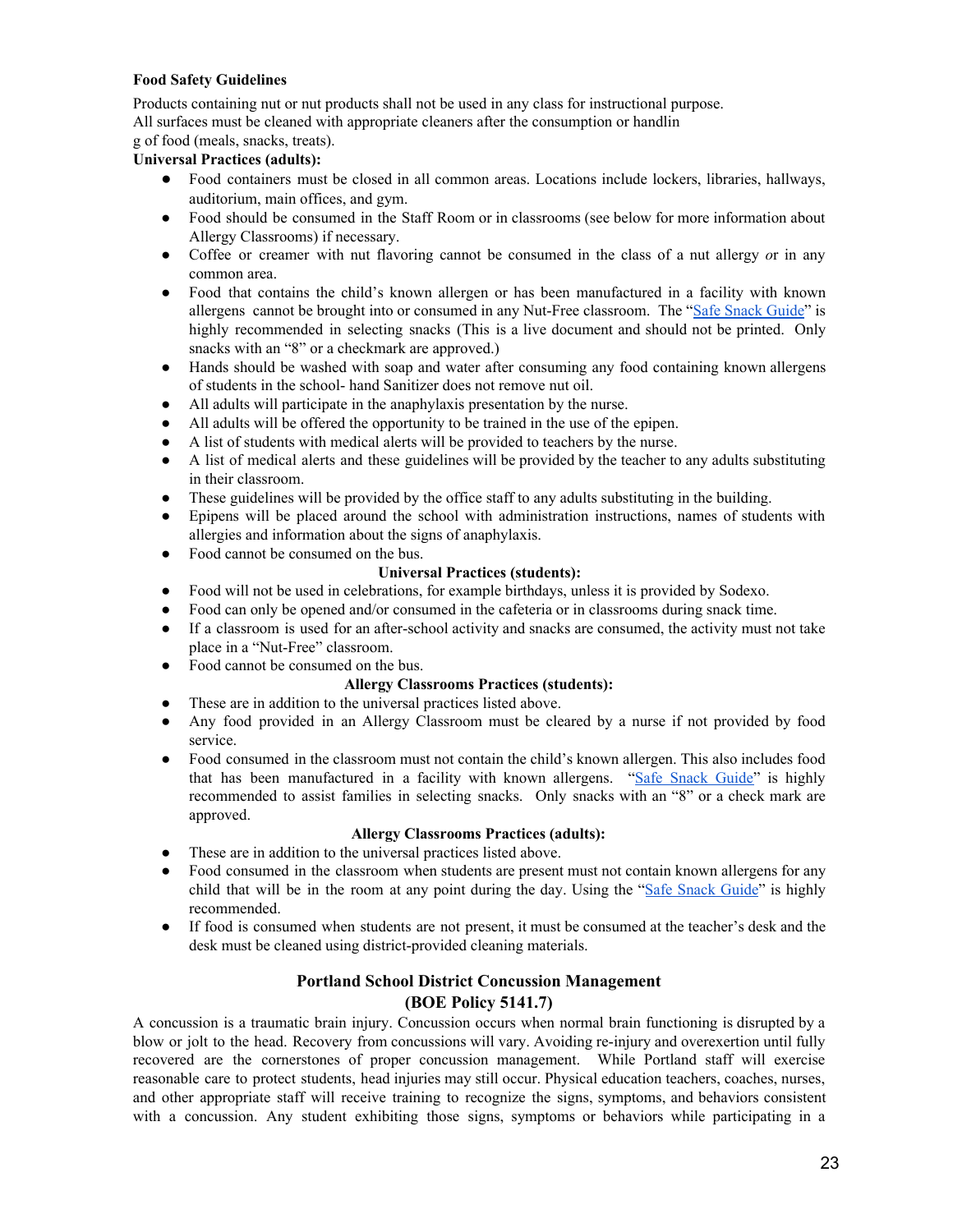school-sponsored class, extracurricular activity, or interscholastic athletic activity shall be removed from the game or activity and be evaluated as soon as possible by an appropriate health care professional. The professional will recommend evaluation by MD or medical facility depending on severity of symptoms. The coach, school nurse, or appropriate school representative will notify the student's parents or guardians and recommend appropriate monitoring to parents or guardians.

# **HOMELESS STUDENTS (McKinney-Vento Act)**

### **(BOE Policy 5118.1)**

Homeless students, as defined by federal and state legislation, will have all programs, services, and transportation that other students enjoy and may continue to attend the school of origin. The local liaison for homeless children is the Director of Student Services.

# **HOMEWORK** (**BOE POLICY 6154)**

#### **General Statement**

We believe that there is a positive correlation between student performance and the assignment of homework. Homework should be viewed as an extension of the classroom. Therefore, assignments should consist primarily of practice and review lessons already taught or of simple introductions to materials about to be covered.

#### **Preparation of Classwork and Homework**

At the beginning of the school year and/or marking period, teachers will provide students with expectations for class work and homework. These expectations will include, but are not limited to:

- 1. Proper headings for papers.
- 2. Whether written assignments will be accepted in pen or pencil.
- 3. Appropriate use of a computer for assignments.

#### **Make-Up Work/Extra Help**

All students should feel free and are encouraged to go to their teachers for extra help. The entire faculty is available by appointment and is willing to spend time after school in an effort to help their students. In addition, Homework Club is often available Tuesday- Thursday from 2:15-3:45 PM. Students may sign up in the main office. Students who are absent from school are required to make up all the work that is missed. They should contact the teacher on the first day back at school to ask for missing assignments and a timeframe for completing the work. The teacher is not expected to continually remind students about missing assignments. **For students who are absent three or more consecutive days, homework requests can be made by calling the main office.** Parents who opt to withdraw students for vacations on school days accept responsibility for missed class work, lessons taught, and all incomplete learning.

#### **INSURANCE**

School insurance is made available to families through a specific program. Brochures are distributed to all students at the beginning of each academic year. While the program is not mandatory, it is suggested that parents take advantage of the opportunity to provide adequate protection for their children while in school. Any such arrangement is contractual between the parent and insurance carriers and the Portland Public School assumes no liability from disputes arising from such contract.

### **LIBRARY/MEDIA SERVICES**

A large variety of services and resources are available in the Library/Media Center. Through promoting reading and literature appreciation, teaching information literacy skills, and fostering critical thinking and independent learning, the library media program contributes to student success and the support of lifelong learning. The Library Media Specialist teaches information literacy skills as the basis for enabling students to become independent users of information. Students visit the library regularly for classes and free exploration of library books and magazines. Older students learn how to access Destiny as a means for locating library materials and managing their library checkouts. Many special events, such as book fairs and author visits are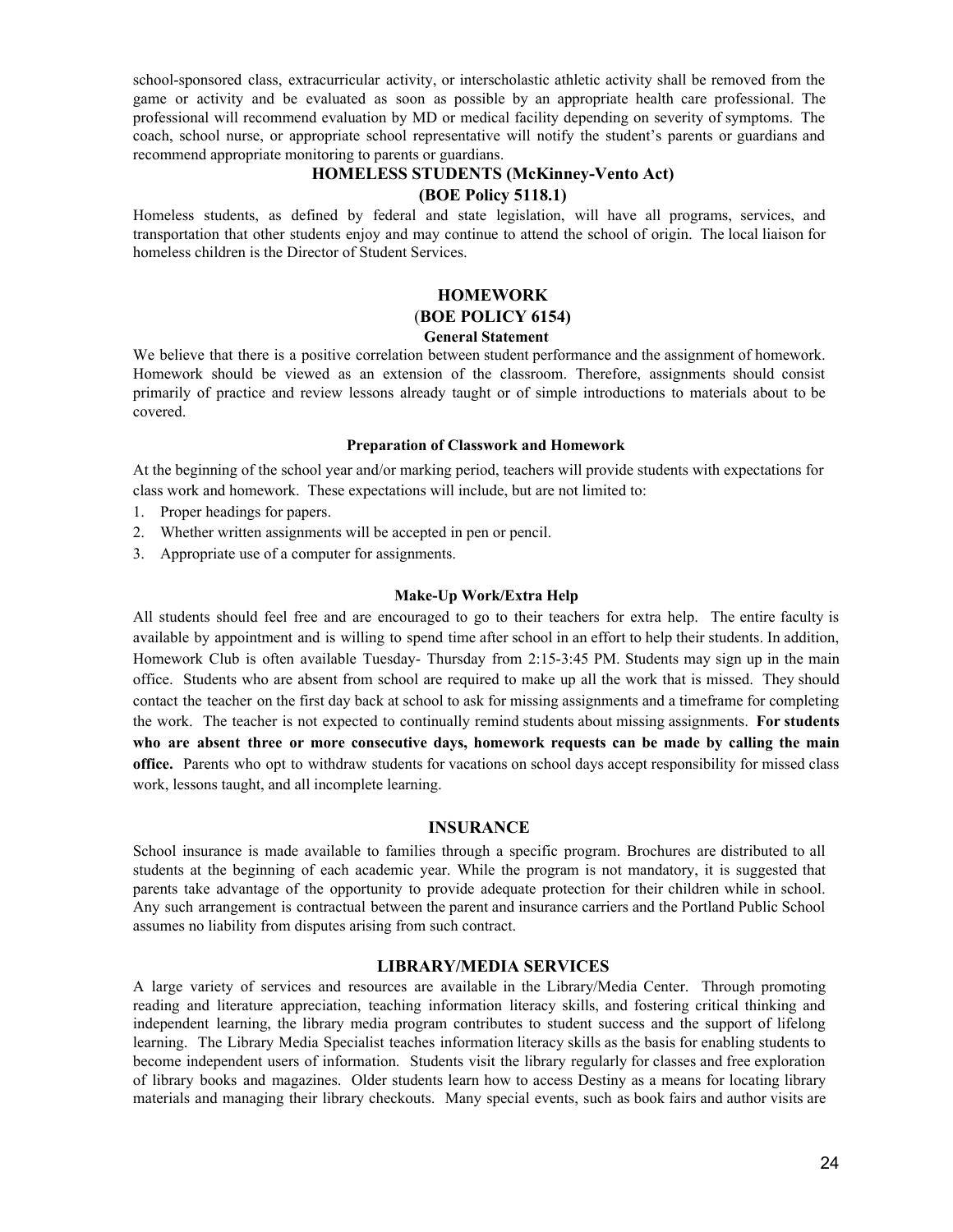planned in the library through the year. The library contains a large current collection which supports and enriches the curriculum as well as students' interests. Our libraries often carry parental resources, as well.

#### **LIMITED ENGLISH PROFICIENT (LEP) STUDENTS (BOE Policy 6141.311)**

The Board of Education recognizes the need to provide equal educational opportunities for all students in the District. Therefore, if the inability to speak and understand the English excludes a student from effective participation in the District's educational programs, the District shall take appropriate action to rectify the English language deficiency in order to provide the student with equal access to its programs. Students in a language minority (LM) or who have limited English Proficiency (LEP) will be identified, assessed and provided appropriate services. No child will be admitted to or excluded from any program based solely on surname or LM status. Parents of Limited English Proficient (LEP) Students participating in a language instructional program will be notified within 30 days of their child's placement in the program. The notification will include an explanation of why, a description of the program, and the parent's rights to remove their child from the LEP program. In addition, the notification will explain how the program will help the child to develop academically, learn English and achieve the standards necessary for promotion. Students not meeting the English mastery standard or demonstrating limited progress will be provided with additional language support services which may include, but are not limited to, English as a Second Language program, sheltered English programs, English Immersion programs, summer school, after-school assistance, homework assistance and tutoring. Students after 30 months in a bilingual program will not be offered additional bilingual education.

### **LOST AND FOUND**

All articles of any description that are found are to be turned in to the office. Students who have lost any items should report the loss to the office.

#### **MIGRANT STUDENTS**

#### **(BOE Policy 6141.312)**

The District has a program to address the needs of migrant students. A full range of services will be provided to migrant students including applicable Title I programs, special education, gifted education, vocational education, language programs, counseling programs and elective classes. Parents / guardians of migrant students will be involved in and regularly consulted about the development, implementation, operation and evaluation of the migrant program.

### **PARENT INVOLVEMENT /COMMUNICATION (BOE Policy 1110.1)**

Considerable experience and related evidence indicates that meaningful involvement of parents, guardians, and other caregivers in the schooling of children improves the quality of education significantly. The Board of Education believes that closer connections of parents and others responsible for the home care of the children with our schools can result in enhanced academic performance, improved behavior, and reduced absenteeism. Therefore, all parents, guardians, and caregivers of students enrolled in our district are encouraged to take an active role in the education of their children.

#### **PERSONAL PROPERTY**

The school's insurance policy does not cover loss or damage to property owned by students or parents. This also applies to property entrusted to us for storage or safekeeping such as sports equipment, musical instruments, etc. The legal principle that applies is that the school is a public place, like a restaurant. If personal property is lost, it is the person's own responsibility. Therefore, leaving items for storage at the school is done so at one's own risk. Cell phones, MP3 players, toys and gadgets that interfere with learning will be taken and given to the main office until the end of the school day. If said object is taken away again, a parent meeting and pick up of the object will be required.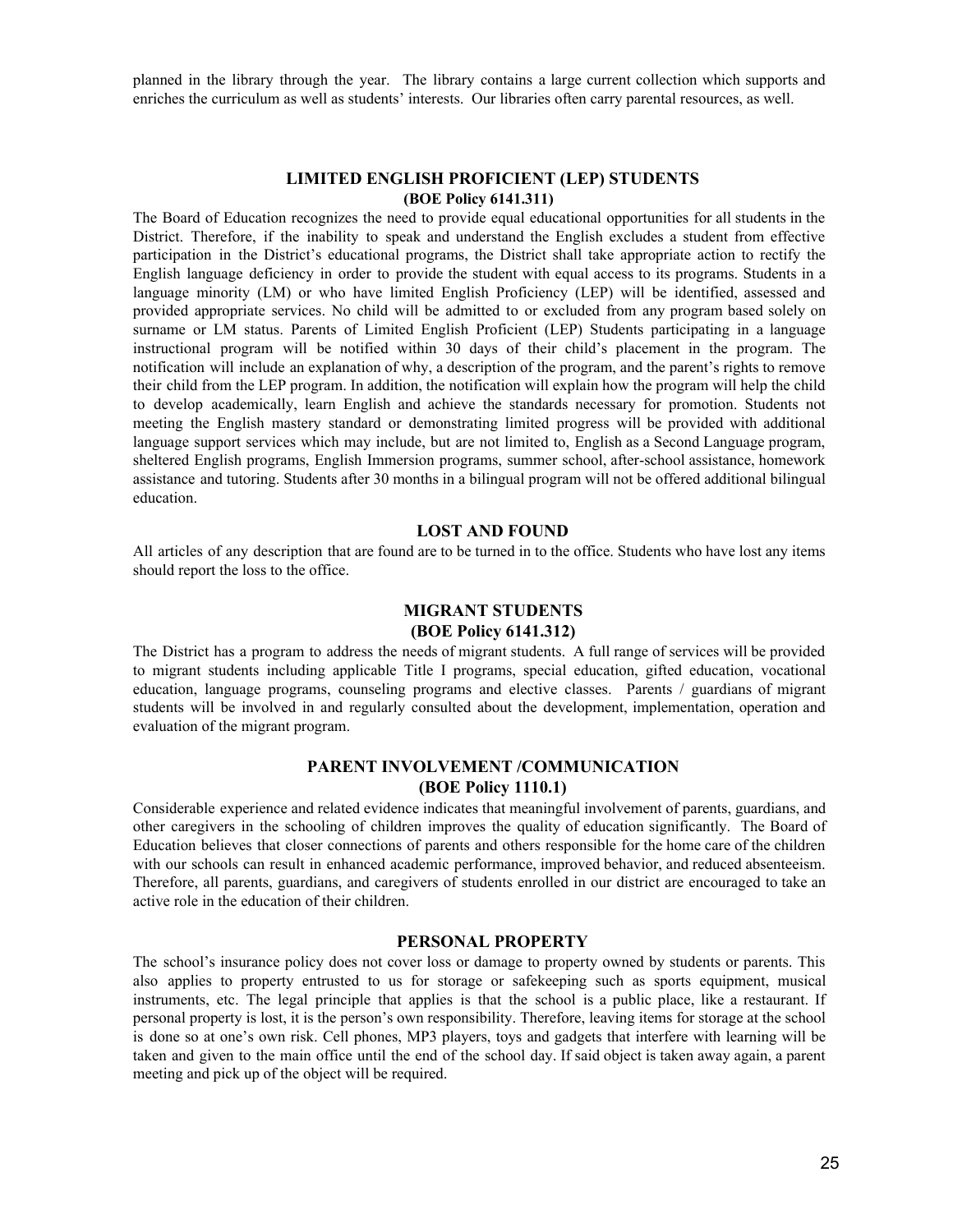### **PESTICIDE APPLICATIONS (BOE Policy 3524.1)**

Only certified pesticide applicators shall be used in schools for any non-emergency pesticide use in school buildings or on school grounds. Pesticide applications are limited to non-school hours and when activities are not taking place. Areas to receive pesticide application will be posted and a written record of all pesticide applications will be maintained for five years. Parents/guardians and staff who want to receive advance notice of all pesticide use will be listed on a registry and such notice will be provided as required by law. Parents/ guardians who want to be notified prior to pesticide applications inside their child(ren)'s school assignment area may contact the maintenance supervisor.

### **PROMOTION, ACCELERATION, RETENTION (BOE Policy 5123)**

The Board of Education is dedicated to the total and continuous development of each student enrolled in its schools. The administration and professional staff shall establish a system of grading and reporting academic achievement to students and their parents and guardians. The system shall also determine when promotion and graduation requirements are met. The decision to promote a student to the next grade level shall be based on the following criteria: successful completion of the curriculum, attendance, performance on the statewide testing program (SBAC) and on other standardized tests, maturity, academic potential, student aptitude, social reason not related to academic performance. The District shall provide alternatives to promotion such as, but not limited to transitional programs and may require students whose academic performance jeopardizes their promotion or graduation to attend after-school, summer school or other programs the district offers that are designed to help them. The Board of Education shall approve the grading and reporting systems as developed by the administration and faculty upon the recommendation of the Superintendent of Schools. The Board expects students to progress through each grade usually within one school year. To accomplish this, instruction should accommodate individual students and include strategies for addressing academic deficiencies. Students shall progress through the grade levels by demonstrating growth in learning and meeting grade-level standards of expected student achievement. When high academic achievement is evident, the principal or his/her designee may approve a student for acceleration into a higher grade level. The student's social and emotional growth shall be taken into consideration in making a determination to accelerate a student. Schools shall identify students in danger of failing and being at risk for retention. Prior to deciding on retention for a student not mastering the appropriate skills, the district may require the students to attend one or more alternatives for remedial assistance. In all cases of promotion or retention, the parent/guardian is to be fully involved and informed throughout the promotion/retention decision making process. Parents will be notified as early as possible that retention is being considered. The principal shall be responsible for making the final decision as to retention and assignment.

### **PSYCHOTROPIC DRUG USE (BOE Policy 5141.231 AND 4118.234)**

School personnel are prohibited from recommending the use of psychotropic drugs for any student enrolled within the school system. School nurses, nurse practitioners, district medical advisor, school psychologists, school social workers and school counselors, may recommend that a student be evaluated by an appropriate medical practitioner when there are behaviors or concerns that may be indicative of medication considerations. Further, the District is prohibited from requiring a child to get a prescription before he/she may attend school, be evaluated to determine eligibility for special education or receive special education.

The Planning and Placement Team (PPT) has the authority and responsibility to recommend a medical evaluation as part of an initial evaluation or reevaluation as needed to determine a child's eligibility for special education and related services, or educational needs for a child's individualized education program (IEP). As required, the District may seek remedy through the due process provisions allowed under the Individuals with Disabilities Education Act (IDEA) if a parent and / or guardian refuses consent for a reevaluation.

#### **SCHOOL CEREMONIES AND OBSERVANCES**

The school district recognizes the value of certain ceremonies and observances in promoting patriotism and good citizenship among the students. Therefore, activities in schools commemorating national holidays such as Veterans' Day, Memorial Day, and President's Day are encouraged. The Portland Board of Education reminds students, faculty and administration of the variety of religious belief, and all are urged to be conscious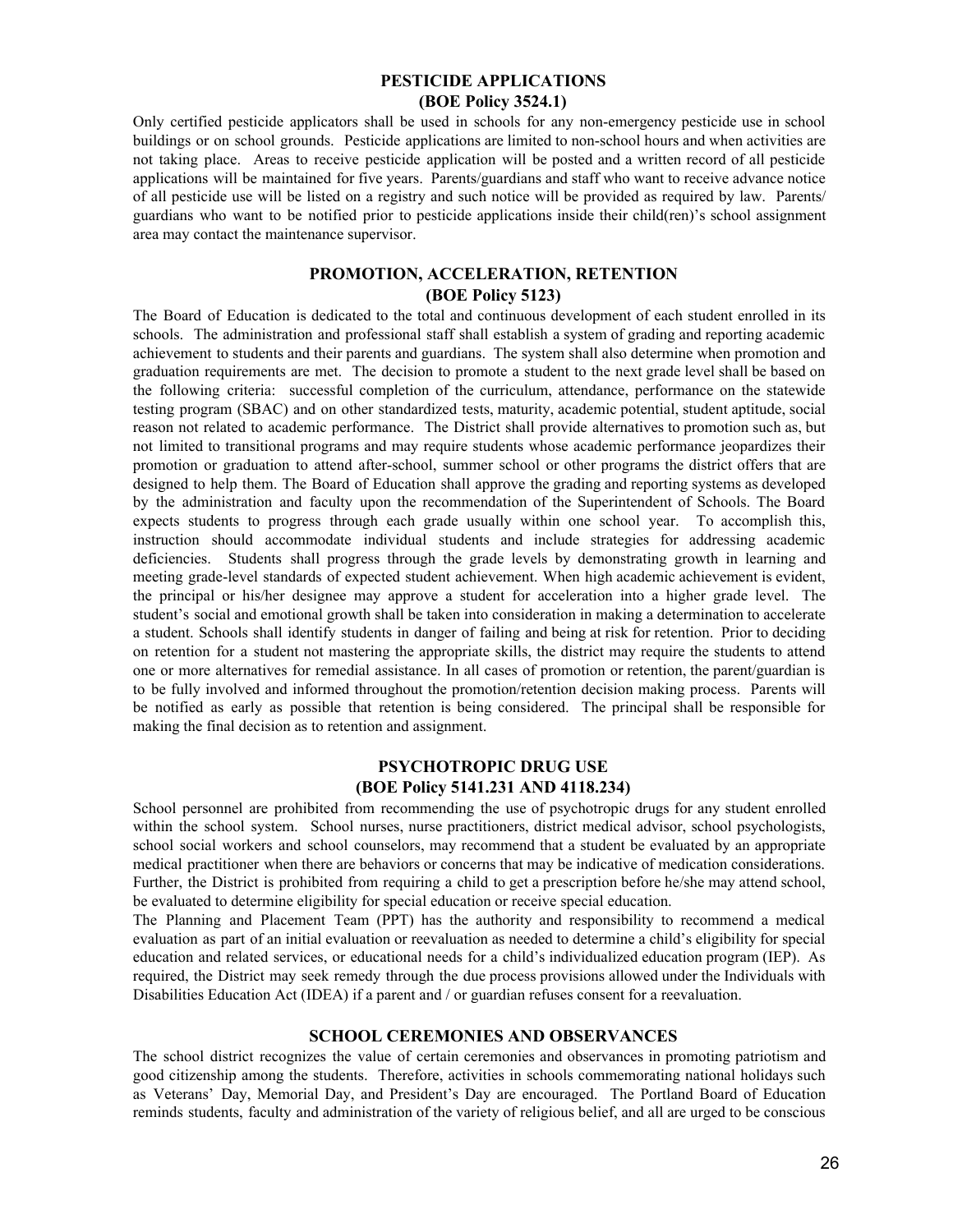of and respect the sensitivities of others. An opportunity will be provided for students to observe an appropriate period of silent meditation and to recite the Pledge of Allegiance. Participation in these activities is voluntary. Non participants are expected to maintain order and decorum appropriate to the school environment.

#### **SCHOOL CHOICE**

The Board of Education recognizes that students may benefit from having a choice of school to attend within the public school system that is not limited by school and/or district boundaries. An interdistrict public school attendance program will (1) provide parents and students with greater opportunities to choose the school and/or program that best meets the academic needs of the student; (2) positively influence the level of parent involvement and student motivation; (3) improve academic achievement; (4) reduce racial, ethnic and economic balance; and (5) provide a choice of educational programs for students. The District will cooperate with the appropriate regional educational service center in the planning and implementation of an inter-district public school attendance program in accordance with the timelines and provisions contained within applicable Connecticut General Statutes as may be periodically amended and pursuant to the applicable provisions of the Every Student Succeeds Act. Portland Middle and High School Level Students

The Board of Education provides information and access to: technical education and career schools; regional agricultural science and technology education centers; interdistrict magnet schools; charter schools; and interdistrict student attendance programs provided that attendance is not for the purpose of interscholastic athletic competition. (Students in grade 8 attend an informational seminar regarding these options each spring.) Additional information is available on the school counseling website and in the Program of Studies.

#### **SCHOOL PROPERTY**

Respect for the school building and its equipment is a part of a student's responsibility. The destruction or mutilation of school property is a serious offense. Any student who damages or loses school property will be required to restore or repay in full the cost of the property. An estimate of the cost shall be made and a bill will be sent to the student's parents or guardian. Other disciplinary action will be taken as deemed appropriate.

#### **SCHOOL REGISTRATION AND TRANSFERS**

#### **New Registrations**

Parents of new students are required to complete an online registration. The registration link is on our website [http://www.portlandctschools.org.](http://www.portlandctschools.org/) At the completion of your online pre-registration, you will be prompted to schedule an appointment with the Registrar to finalize your student's registration. You will need to bring several required forms with you for the registrar to scan. These are listed when you complete the online process. The Registrar for grades 7-12 is located at Portland High School. Please call 860-342-1720 to make an appointment.

#### **Transfers to Another School District (Withdrawals)**

Parents should notify the principal's office as soon as possible if a child is transferring from our district to another school district. In order for records to be transferred, a form must be signed at the receiving school and mailed to our school. Without these forms, schools are not allowed to exchange records. Please note that a student cannot be registered in a public school in Connecticut without complete medical information.

#### **Updating Existing Student Information**

We also have a site for parents in order to update student [information](https://portland-update.hosted.src-solutions.com/) each year [https://portland-update.hosted.src-solutions.com](https://portland-update.hosted.src-solutions.com/). Parents will access the site by using their child's DOB and SASID (State Assigned Student Identification Number). Schools will send home a letter with this information that must be completed within 30 days from the start of school. Parents will update emergency contact data and sign-off on required policies.

### **SCHOOL SECURITY AND DISASTER PREPAREDNESS (BOE Policy 5141.6)**

It is the policy of the Portland Board of Education (Board) to maintain a safe, orderly, civil, and positive learning environment, and to be prepared, in so far as possible, to prevent and respond to unexpected crises quickly and appropriately. While the very nature of a crisis may make preparation difficult, the Board believes that staff and students should be ready to respond quickly and appropriately to emergency situations. The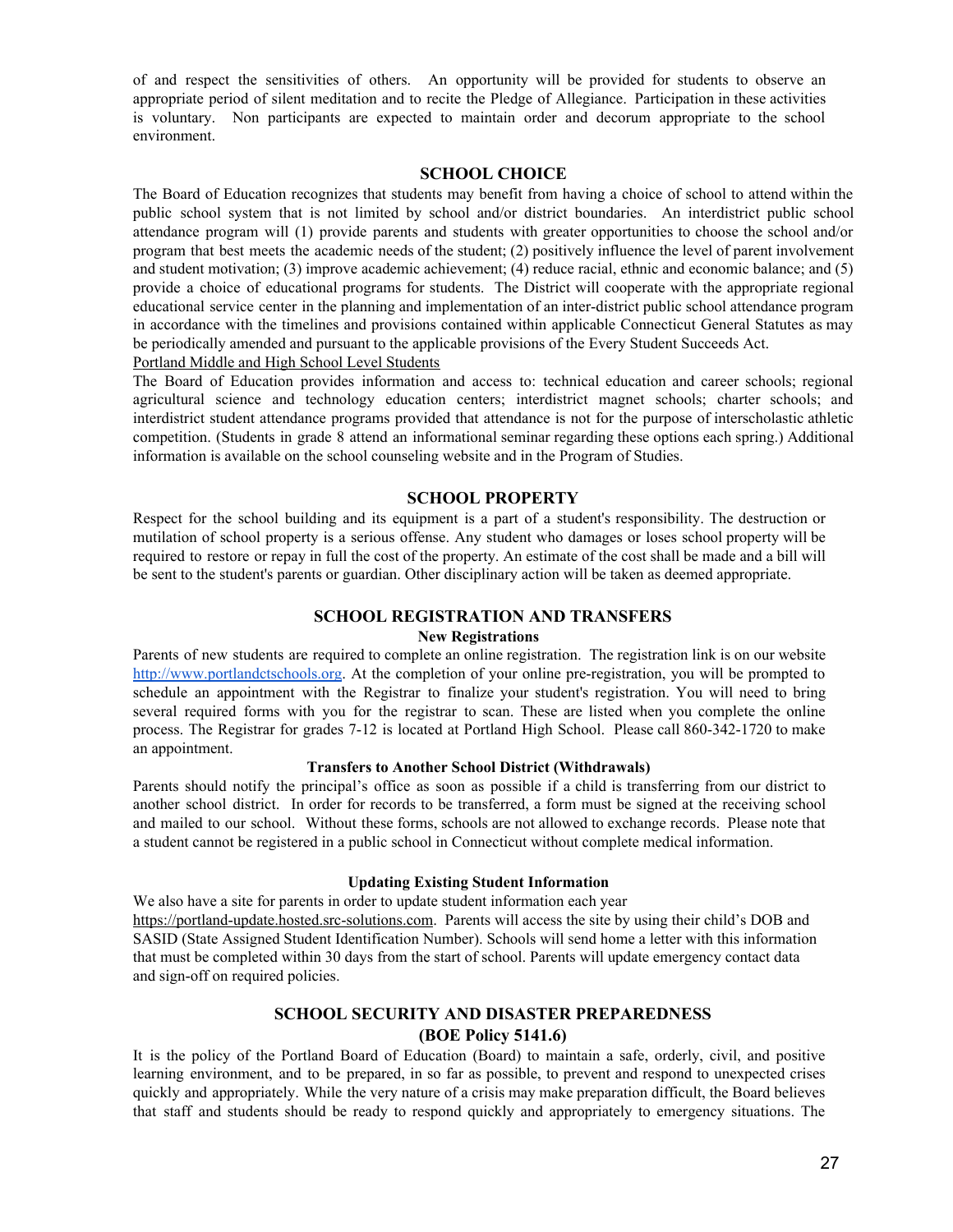Board of Education recognizes that all District staff and students must be prepared to respond quickly and responsibly to emergencies, disasters, and threats of disaster. A variety of emergency drills will be conducted monthly throughout the school year in compliance with CT Department Education Regulations and Connecticut law. Teachers will review existing procedures with students on the first day of class. Teachers will assist students in the various responses using the "All-Hazards School Security and Safety Plan" that has been created with our town's local emergency management staff.

## **SCHOOL VOLUNTEERS (BOE Policy 1240)**

The Board of Education recognizes the importance of school volunteers at all levels of schooling. Volunteers can enhance collaboration between the school and community, broaden the school's educational environment and ultimately enrich students' school experience. We encourage you to become school volunteers, sharing a little bit of your time and expertise in our school program. Volunteers will work under the supervision of staff, assisting with tasks which may include: chaperoning field trips, coaching, clerical support, mentoring and other appropriate assignments. In our continued effort to maintain a safe learning environment, all school visitors, including volunteers, must report to the office upon arrival and before departing. A sign-in/sign-out log will be maintained in each school office. Volunteers should record both arrival and departure times and indicate the purpose of their visit. Additionally, volunteers will be provided with identification badges which should be displayed during each visit. All volunteers are expected to exhibit standards of conduct equal to those of the school staff and to observe all Board of Education policies. This includes, but is not limited to: use of appropriate language, maintaining confidentiality, wearing appropriate attire, and exercising good judgment. Volunteers may be required to submit to state and federal criminal record checks and a record check of the Department of Children and Families ("DCF") Child Abuse and Neglect Registry. No person who is required to register as a sex offender under state or federal law, or whose name is currently listed on the DCF registry, may volunteer in the Portland Public Schools.

### **SEAL OF BILITERACY Connecticut State Department of Education (BOE Policy/Appendix 6146)**

The District will award the Connecticut State Seal of Biliteracy (Seal of Biliteracy) to recognize high school graduates who have attained a high level of proficiency in English and one or more languages. The Board of Education will affix the Seal of Biliteracy on a student's diploma utilizing the criteria established by the State Board of Education. Foreign language is defined as a world language other than English and includes American Sign Language and any other language spoken by a federally recognized Native American tribe.

#### Dissemination of Program Information

All students shall receive information on the Seal of Biliteracy upon first entering middle school and again at the entry to high school. (Districts who have dual language and/or foreign language in elementary school programs are encouraged to share information with students and families at the time of enrollment.)

The information can be provided to students, parents/guardians via student/parent handbooks and by placement on the district/school website. The information shall indicate that students may acquire proficiency in multiple languages through various pathways. Those available in the District may include (but are not limited to) the following:

- Traditional middle school or high school world language programs
- Traditional ESL programs
- Bilingual education programs
- Dual language programs
- K-12 world language immersion programs
- Time spent immersed in the target culture
- Saturday language schools
- Heritage language knowledge

#### Eligibility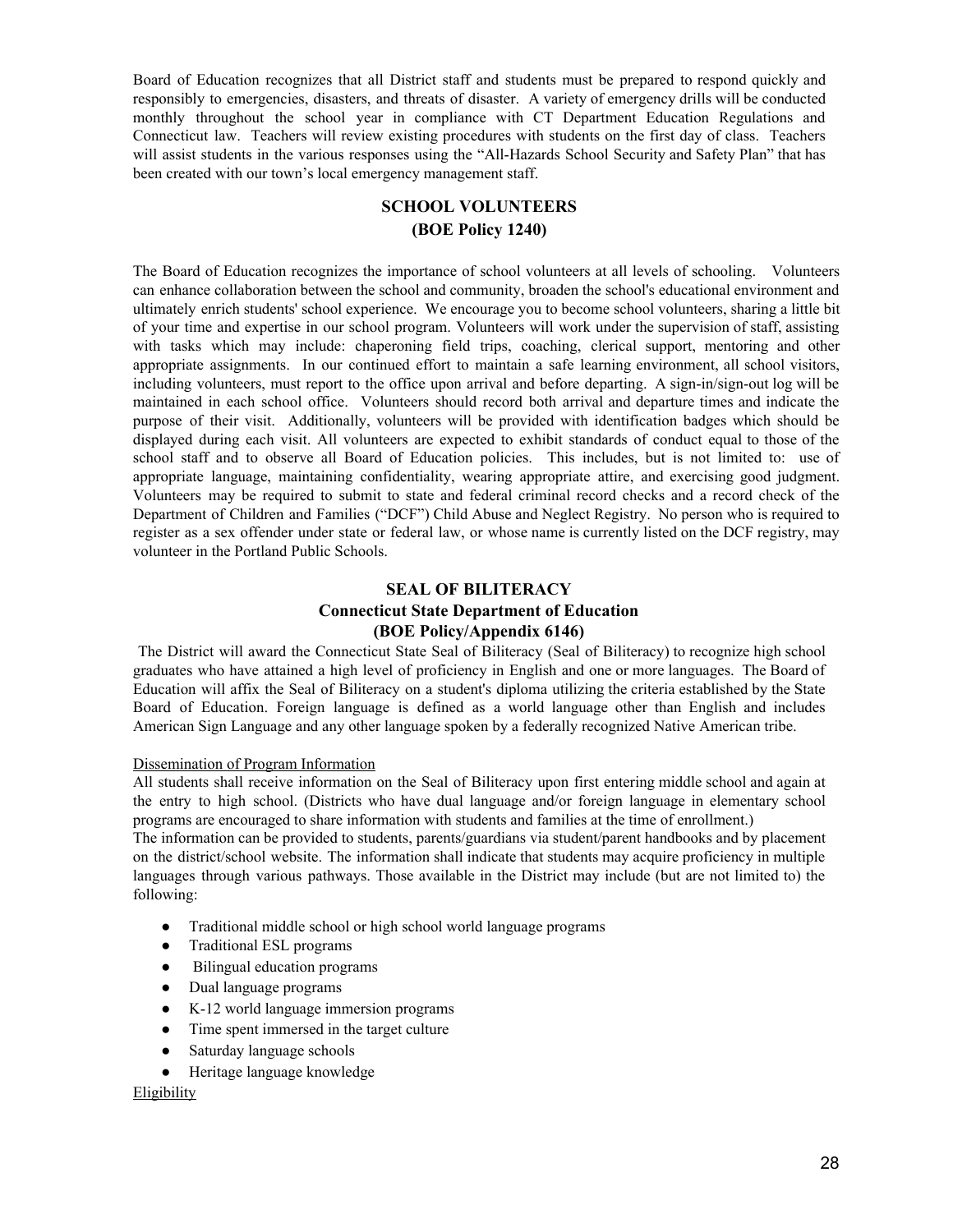All students are eligible to receive the Seal of Biliteracy based on evidence of achieving the designated level of language proficiency in two or more languages by high school graduation. Students may demonstrate the state-determined level of proficiency in English, as well as one or more additional languages in grade 10, 11, or 12.

#### Earning the Seal of Biliteracy and Eligibility Criteria

To attain the Seal of Biliteracy, students' use of the language must be demonstrated, rather than their knowledge about the language. Therefore, a student must demonstrate proficiency in English AND another language by meeting the criteria described below.

Both native and non-native speakers of English must provide comparable evidence of English language proficiency. The language performance should be demonstrated in both social and academic use of the language, in all modes of communication.

To be eligible to receive the Seal of Biliteracy, the two academic requirements below must be met:

1. Students must complete all English language arts requirements for graduation.

2. Student must demonstrate proficiency in a language other than English in grades 10, 11, or 12 at a level comparable to "Intermediate Mid" on the ACTFL Proficiency Guidelines as demonstrated through the following method listed in the Assessment of Evidence Table or any other approved assessment.

## **SEARCH AND SEIZURE (BOE Policies 5145.12 & 5145.122)**

The Board seeks to ensure a learning environment which protects the health, safety and welfare of students and staff. To assist the Board in attaining these goals, District officials may, subject to the requirements below, search a student's person and property, including property assigned by the District for the student's use. Such searches may be conducted at any time on District property or when the student is under the jurisdiction of the District at school sponsored activities.

All searches for evidence of a violation by the District shall be subject to the following requirements:

- 1. The District official shall have individualized, *"reasonable suspicion"* to believe evidence of a violation of law, Board policy, administrative regulation or school rule is present in a particular place;
- 2. The search shall be "reasonable in scope." That is the measures used are reasonably related to the objectives of the search and not excessively intrusive in light of the age, sex, maturity of the student and nature of the infraction.
- 3. District officials may also search when they have reasonable information that emergency/dangerous circumstances exist.

School authorities are authorized to conduct searches of students or their property when reasonable suspicion indicates that a particular student is in possession of an item or a substance that represents a material threat to school routine or is prohibited by school board regulations or by law. Student property shall include, but not be limited to, purses, book bags, and cars. In an effort to deter drug use by students, the Board of Education policy 5145.122 provides that the Administration has the right to authorize law enforcement officials to search school property with drug-detection dogs trained for the purpose of detecting the presence of illegal substances.

#### **Desks and School Lockers**

Desks and school lockers are the property of the schools. The right to inspect desks and lockers assigned to students may be exercised by school officials to safeguard students, their property and school property with reasonable care for the Fourth Amendment rights of students. The exercise of the right to inspect also requires protection of each student's personal privacy and protection from coercion. An authorized school administrator may search a student's locker or desk under three (3) conditions:

- 1. There is reason to believe that the student's desk or locker contains the probable presence of contraband material.
- 2. The probable presence of contraband material poses a serious threat to the maintenance of discipline, order, safety and health in the school.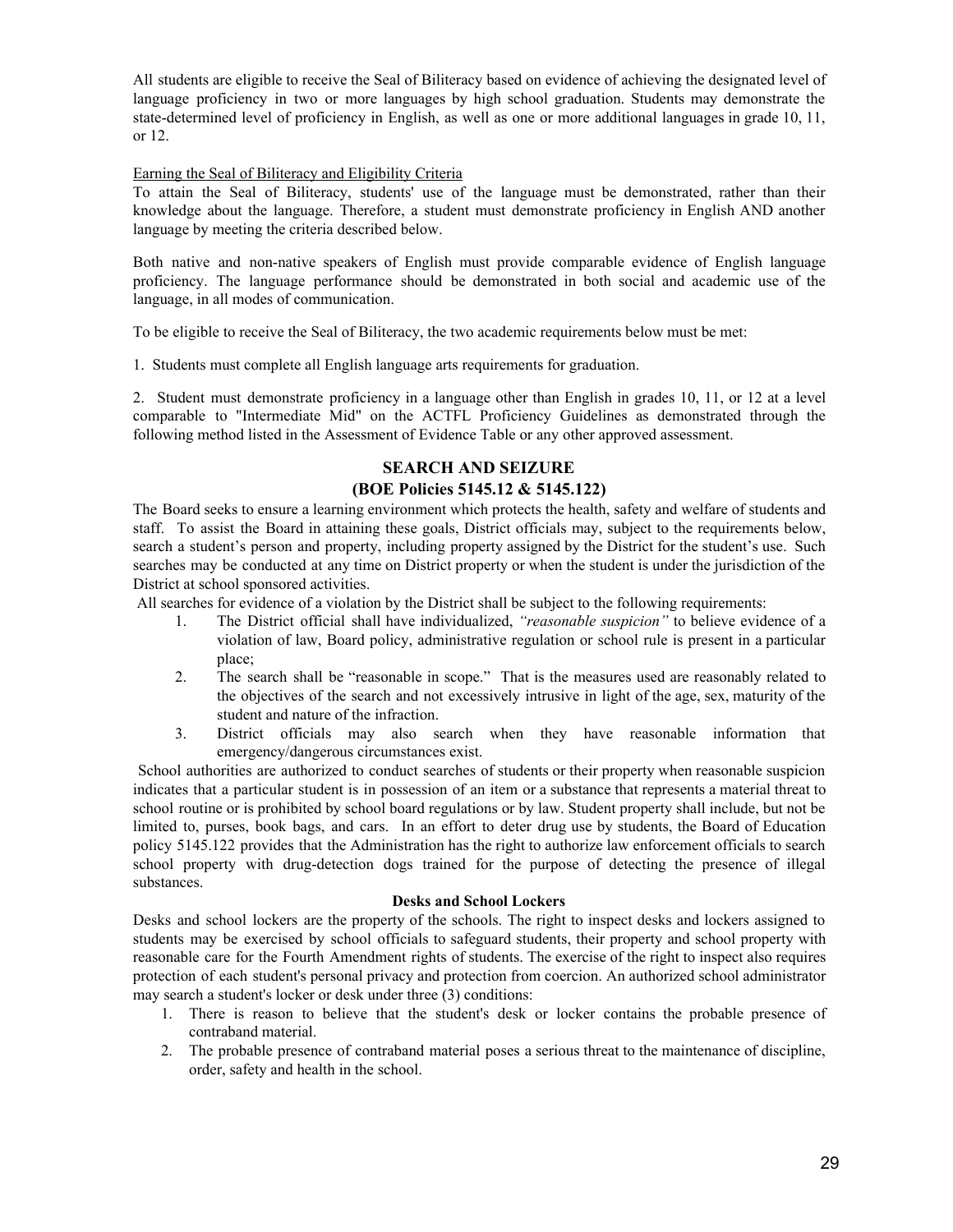3. The student(s) has been informed in advance that school Board policy allows desks and lockers to be inspected if the administration has reason to believe that materials injurious to the best interests of students and the school are/or contained therein.

Use of drug-detection dogs and metal detectors, or similar detective devices may be used only on the express authorization of the Superintendent. District officials may seize any item which is evidence of a violation of law, Board policy, administrative regulation or school rule, or which the possession or use of is prohibited by such law, policy, regulation or rule.

#### **Student Search**

A student may be searched if there are reasonable grounds for suspecting that the search will turn up evidence that the student has violated or is violating either the law or the rules of the school. The scope of the search must be reasonably related to the objectives of the search and the nature of the infraction. Strip searches shall not be conducted by school authorities. All searches by the Principal of his/her designee shall be carried out in the presence of another adult witness.

#### **Police Involvement in Searches and Interrogations of Students**

The District is committed to cooperating with police officials and other law enforcement authorities in order to maintain a safe school environment. Police officials, however, have limited authority to interview or search students in schools or at school functions, or to use school facilities in connection with police work. Students may be searched by law enforcement officials on school property or when the student is under the jurisdiction of the District upon the request of the law enforcement official. Such requests ordinarily, shall be based on (1) warrant; or (2) probable cause to believe a crime has been committed on school property or at a school function; or (3) an invitation by school officials. The school Principal or designee will attempt to notify the student's parents in advance to give the parent the opportunity to be present during the police questioning or search, and will be present for all such searches.

#### **Vehicle Searches on School Grounds**

The privilege of bringing a student-operated motor vehicle onto school premises is hereby conditioned on consent by the student driver to allow the search of that motor vehicle when there is reasonable cause for a search of that motor vehicle. Refusal by a student, parent or guardian, or owner of the vehicle to allow access to a motor vehicle on school premises at the time of a request to search the motor vehicle will be cause for termination, without further hearing, of the privilege of bringing a motor vehicle onto school premises. The Principal, or a building administrator, may request a law enforcement officer to search a motor vehicle on school premises, subject to provisions of this policy.

### **SECLUSION / RESTRAINT / EXCLUSIONARY TIME OUT BOE Policy 5144.1**

The Board of Education (Board) believes that maintaining an orderly, safe environment is conducive to learning and is an appropriate expectation of all staff members within the district. To the extent that staff actions comply with all applicable statutes and Board policy governing the use of physical force, including physical restraint of students and seclusion of students, staff members will have the full support of the Board of Education in their efforts to maintain a safe environment. The Board recognizes that there are times when it becomes necessary for staff to use reasonable restraint or place a student in seclusion as an emergency intervention to protect a student from harming himself/herself or to protect others from harm. Training shall be provided by the Board to the members of the crisis intervention team for each school in the district. The Board may provide such training to any teacher, administrator, school professional or other school employee, designated by the school principal and who has direct contact with students regarding physical restraint and seclusion of students.

### **SEX DISCRIMINATION AND SEXUAL HARASSMENT (BOE Policy 5145.5)**

It is the policy of the Board of Education that any form of sex discrimination or sexual harassment will not be tolerated among the students of the Portland Public Schools. Students are expected to adhere to a standard of conduct that is respectful and courteous to fellow students and to the public. Should sexual harassment be alleged, it is the policy of the Portland Board of Education that it shall be thoroughly investigated, that there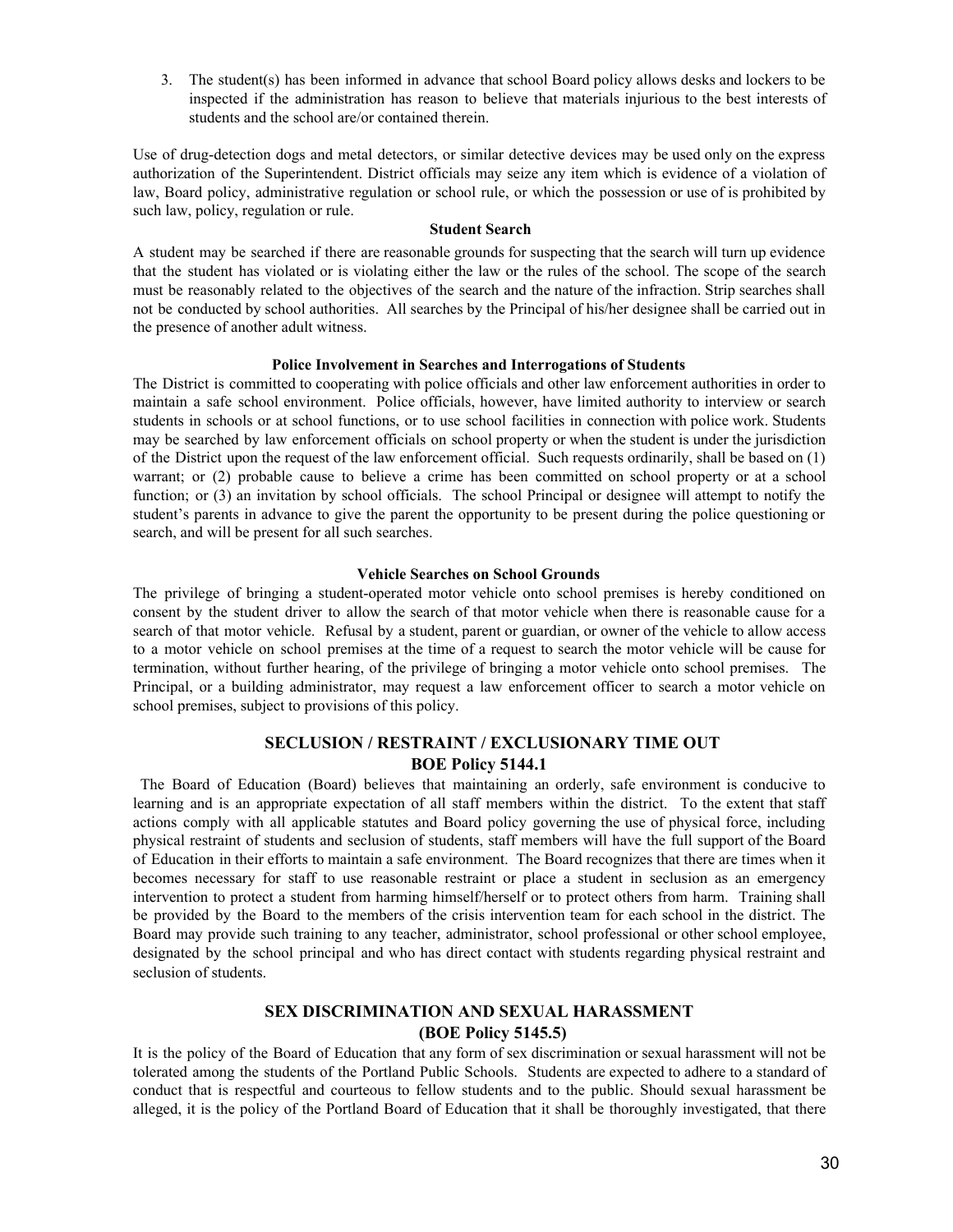shall be no retaliation against the victim of the harassment, and that the problem/concern shall be appropriately addressed. Under federal law and the Connecticut General Statutes 46a-60(a) (8), sexual harassment is defined as "any unwelcome sexual advances or requests for sexual favors or any conduct of a sexual nature" made by someone from or in the work or educational setting. Types of sexual conduct include inappropriate attention of a sexual nature from peer(s); i.e., student to student, and all other types of sexual conduct as further defined in (B.O.E. Policy 5145.5). If it is determined that a student has sexually harassed another student, the possible consequences to the offending student may include the following:

- Conference with student
- Community service
- Parent conference
- Detention
- Apology to the victim
- **Expulsion**
- **Suspension**
- Referral to the police
- Written report

Reprisals, threats or intimidation of the victim will be treated as serious offenses, which could result in a permanent separation from the school through expulsion for student offenders. Any student or parent/guardian of a student who believes that the student has been the victim of sexual harassment or has questions about this issue, should seek the help of the building administrator(s) or an adult whom they trust, such as a teacher, counselor, nurse, psychologist. All complaints are to be forwarded immediately to the building principal or designee unless that individual is the subject of the complaint, in which case the complaint should be forwarded directly to the Superintendent of Schools or his/her designee. In addition, a copy of any complaint filed under this policy shall be forwarded to the Title IX Coordinator. The Title IX Coordinator for the Portland Board of Education is the Director of Student Services at 860-342-2778. At any time, a complainant alleging sex discrimination or sexual harassment may file a formal complaint with the U.S. Department of Education, Office for Civil Rights, 8th Floor, 5 Post Office Square, Suite 900, Boston, MA 02109-0111 (TELEPHONE NUMBER (617) 289-0111).

### **SEXUAL ABUSE and ASSAULT POLICY and REPORTING PROCEDURE (BOE Policy 5145.511)**

The Portland Board of Education has adopted a uniform child sexual abuse and/or sexual assault response policy and reporting procedure in connection with the implementation of its sexual assault and abuse prevention and awareness program. Parents (or guardians) of students may file a written report of suspected child sexual abuse and/or sexual assault pertaining to any student enrolled in the Portland Public Schools. The written report of suspected child sexual abuse and/or sexual assault shall be reasonably specific as to the basis for the report, including the time and place of the suspected abuse and/or sexual assault, the number of incidents, the victim of the child sexual abuse and/or sexual assault, and the names of potential witnesses or others with pertinent information. Such written reports may be filed with any building or central office administrator. All reports shall be forwarded to the Safe School Climate Specialist for the school in which the student is enrolled. The Building principals serve as the Safe School Climate Specialists for their building. The Safe School Climate Specialist or designee shall cause such reports to be reviewed and actions taken consistent with this policy. Any adult affiliated with the school community may file a written report of suspected child sexual abuse and/or sexual assault pertaining to any student enrolled in the Portland Public Schools. The written report of suspected child sexual abuse and/or sexual assault shall be reasonably specific as to the basis for the report, including the time and place of the suspected abuse and/or sexual assault, the number of incidents, the victim of the child sexual abuse and/or sexual assault, and the names of potential witnesses or others with pertinent information. Such written reports may be filed with any building or central office administrator. All reports shall be forwarded to the Safe School Climate Specialist for the school in which the student is enrolled. The Safe School Climate Specialist or designee shall cause such reports to be reviewed and actions taken consistent with this policy. Students may make written or verbal reports of child sexual abuse and/or sexual assault to any school employee. All reports shall be forwarded to the Safe School Climate Specialist for the school in which the student is enrolled. The Safe School Climate Specialist or designee shall cause such reports to be reviewed and actions taken consistent with this policy. Upon receipt of any report of child sexual abuse and/or sexual assault from any source, a school employee shall report such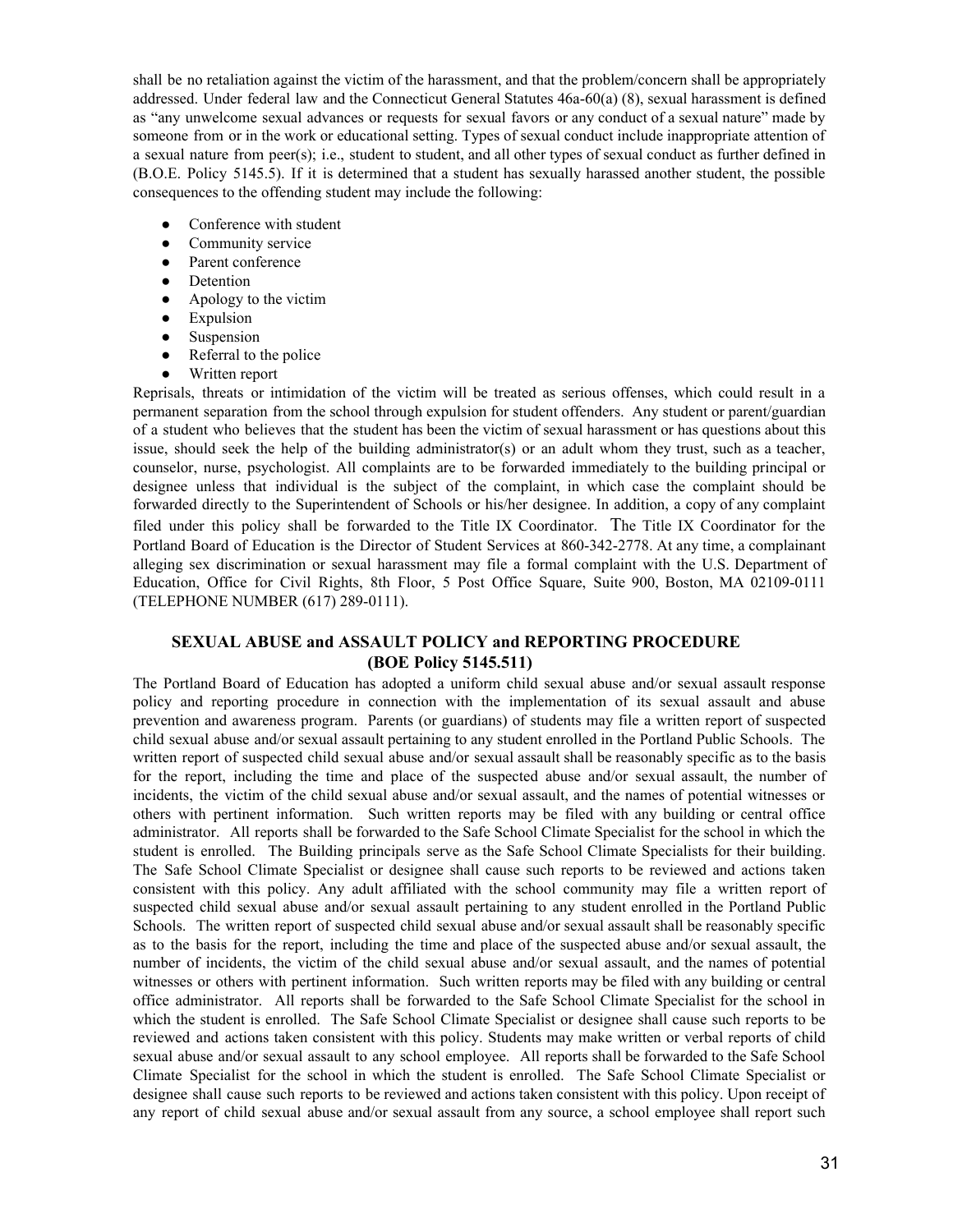suspicion to the appropriate authority in accordance with Board Policy 4118.16, pertaining to REPORTS OF SUSPECTED ABUSE OR NEGLECT OF CHILDREN OR SEXUAL ASSAULT OF STUDENTS BY SCHOOL EMPOYEES.

### **SMOKE FREE ENVIRONMENT (BOE Policy 1331)**

In accordance with law and to promote the health and safety of all students and staff, the District prohibits all employees, students and patrons from smoking or using tobacco or tobacco products in all school facilities, buildings and buses or other District transportation at all times, including athletic events and meetings. Tobacco includes, but is not limited to, cigarettes, cigars, snuff, smoking tobacco, smokeless tobacco, nicotine delivery devices or vapor products, chemicals or devices that produce the same flavor or physical effect of nicotine substances; and any other tobacco or nicotine innovations. This prohibition extends to all facilities the District owns/operates, contracts for or leases to provide educational services, routine health care, daycare or early childhood development services to children, as well as facilities in which services are not provided to children.

#### **STUDENT DATA PRIVACY**

#### **(BOE Policy 6145.3)**

Student publications are important elements of the instructional program and contribute directly to the accomplishment of the school's goals. The Board of Education shall encourage the development of school newspapers, annuals, and magazines. Freedom of speech and of expression in student publications as guaranteed by the First Amendment is to be observed scrupulously by the administration, faculty and students.

### **STUDENT DATA PROTECTION & PRIVACY/CLOUD-BASED ISSUES (BOE Policy 3520.13)**

The Board of Education (Board) may, pursuant to this policy, enter into a contract with a third party for either or both of the following purposes:

- 1. To provide services, including Cloud-based services, for the digital storage, management, and retrieval of student records.
- 2. To provide digital educational software that authorizes a third-party provider of digital educational software to access, store, and use student records in accordance with the contractual provisions listed.

#### **Notice of Breach of Security/Data Breaches**

Upon notice of a breach of security by a contractor, the Board shall, not later than two business days after receipt of such notice, notify the students and the parents/legal guardians of the students whose student information, student records, or student-generated content was involved in such breach. The Board shall also, as required, post notice of the breach on its website. Upon the discovery of a breach of security that results in the unauthorized release of student information, excluding directory information, the contract shall contain the provision that the contractor must notify the Board of such breach without unreasonable delay, and in no case later than thirty (30) days from the discovery of the breach. Upon the discovery of a breach of security that results in the unauthorized release of directory information, student records, or student-generated content, the contract shall contain the provision that the contractor must notify the Board without unreasonable delay and in no case later than sixty (60) days from the discovery of the breach.

### **STUDENT NUTRITION AND PHYSICAL ACTIVITY (School Wellness Policy) (BOE Policy 6142.101)**

Student wellness, including good nutrition and physical activity, is promoted through the District's educational program, school activities, and meal programs. Federal and state standards will be met pertaining to all foods and beverages available for sale to students. A sequential program of physical education is provided, in addition to time in the elementary school day for supervised recess. By facilitating learning through the support and promotion of good nutrition and physical activity, schools contribute to the basic health status of children. Improved health optimizes student performance potential and ensures that no child is left behind.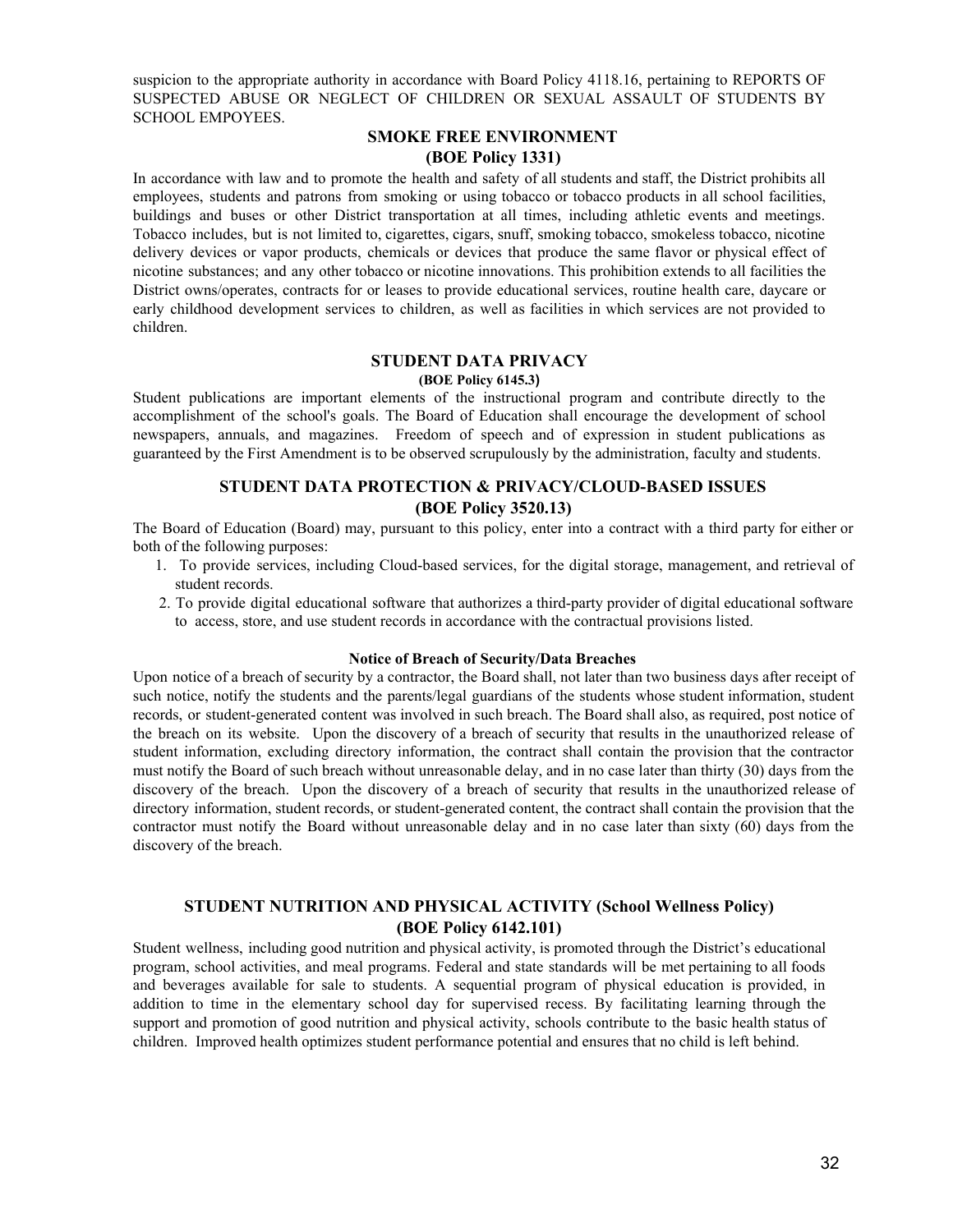### **STUDENT RECORDS; CONFIDENTIALITY (FERPA) (BOE Policy 5125)**

A student's school records are confidential and are protected by federal and state law from unauthorized inspection or use. A cumulative record is maintained for each student from the time the student enters the district until the student withdraws or graduates. This record moves with the student from school to school.

By law, both parents, whether married, separated, or divorced, have access to the records of a student who is under 18 or a dependent for tax purposes. A parent whose rights have been legally terminated will be denied access to the records if the school is given a copy of the court order terminating these rights.

The principal is custodian of all records for currently enrolled students at the assigned school. The Superintendent is the custodian of all records for students who have withdrawn or graduated. Records may be reviewed during regular school hours upon completion of the written request form. The record's custodian or designee will respond to reasonable requests for explanation and interpretation of the records.

Parents of a minor or of a student who is a dependent for tax purposes, the student (if 18 or older), and school officials with legitimate educational interests are the only persons who have general access to a student's records. "School officials with legitimate educational interests" include any employee such as an administrator, teacher, support staff, Board of Education member, attorney, agents, or facilities with which the district contracts for the placement of students with disabilities, as well as their attorneys and consultants, who are:

- 1. Working with the student;
- 2. Considering disciplinary or academic actions, the student's case, an Individual Education Plan (IEP) for a student with disabilities under IDEA or an individually designed program for a student with disabilities under Section 504;
- 3. Compiling statistical data; or
- 4. Investigating or evaluating programs.

Certain other officials from various governmental agencies may have limited access to the records. Parental consent is required to release the records to anyone else. When the student reaches 18 years of age, only the student has the right to consent to release of records. (See BOE Policy 5145.14). The parent's or student's right of access to, and copies of, student records does not extend to all records. Materials that are not considered educational records, such as teachers' personal notes on a student that are shared only with a substitute teacher and records pertaining to former students after they are no longer students in the district, do not have to be made available to the parents or student. A student over 18 and parents of minor students may inspect the student's records and request a correction if the records are inaccurate, misleading, or otherwise in violation of the student's privacy or other rights. If the district refuses the request to amend the records, the requestor has the right to a hearing. If the records are not amended as a result of the hearing, the requestor has 30 school days to exercise the right to place a statement commenting on the information in the student's record. Although improperly recorded grades may be challenged, parents and the student are not allowed to contest a student's grade in a course through this process. Parents or the student have the right to file a complaint with the U.S. Department of Education if they believe the district is not in compliance with the law regarding student records. The district's policy regarding student records is available from the principal's or superintendent's office.

Parents may be denied copies of a student's records (1) after the student reaches age 18 and is no longer a dependent for tax purposes; (2) when the student is attending an institution of postsecondary education; (3) if the parent fails to follow proper procedures; or (4) when the district is given a copy of a court order terminating the parental rights. If the student qualifies for free or reduced-price meals and parents are unable to view the records during regular school hours, upon a written request of the parent, one copy of the record will be provided at no charge.

Certain information about district students is considered directory information and will be released to anyone who follows procedures for requesting it, unless the parent objects to the release of any or all directory information about the child. This objection must be made in writing to the principal within ten school days after the issuance of this handbook. Directory information includes a student's name, address, telephone number, date and place of birth, major field of study, grade levels, photograph, e-mail address, participation in officially recognized activities and sports, weight and height of members of athletic teams, dates of attendance, awards received in school, and most recent previous school attended. (See BOE Policy 5145.15)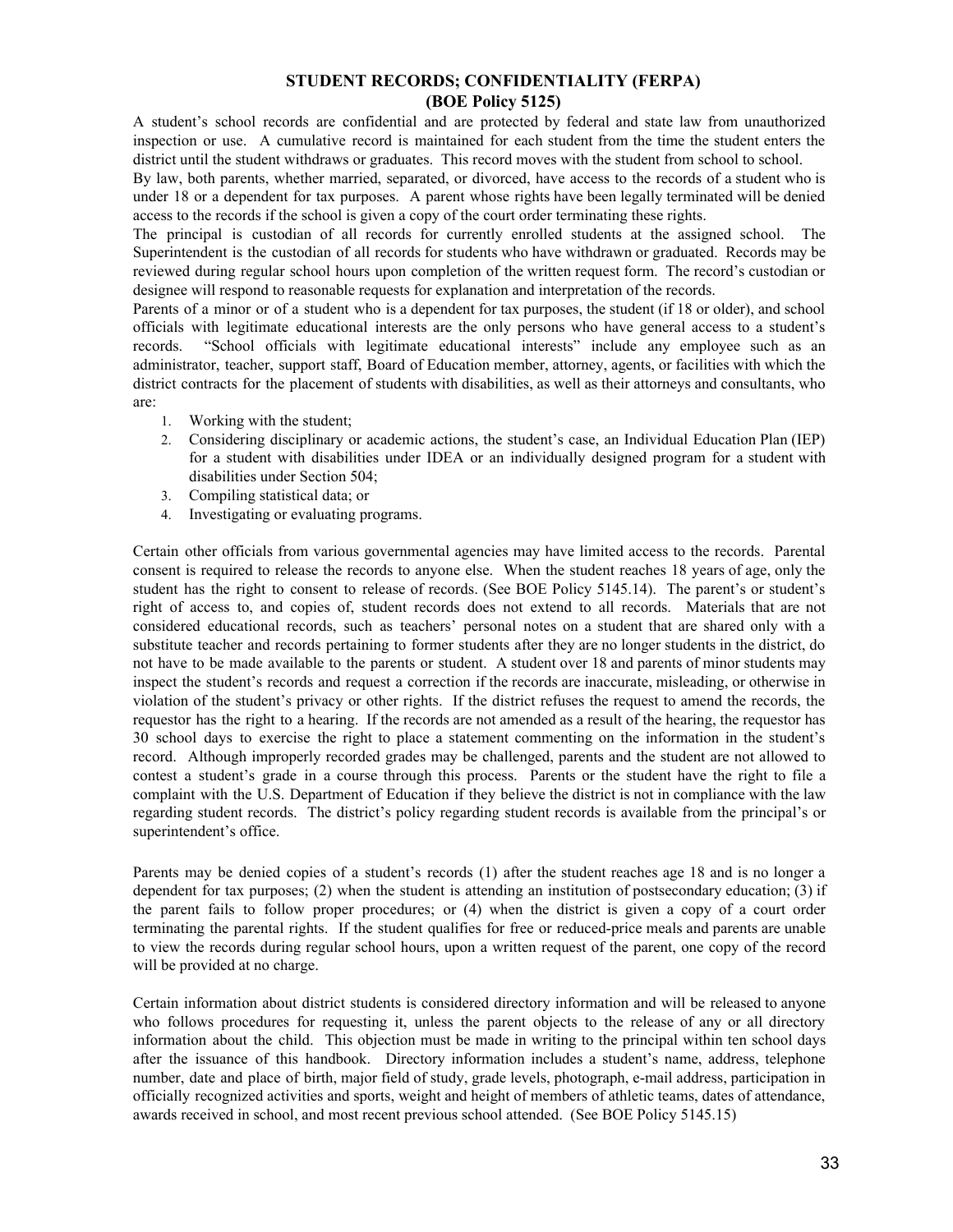Military recruiters or institutions of higher learning shall have access to secondary school students' names, addresses and telephone listings, unless a parent / guardian or secondary student aged 18 or over requests in writing that such information not be released. The District will release to the Parent Teacher Association the names, addresses, telephone number and grade levels of students (unless the District is informed by September 15 of the school year that designation of such directory information has been refused as to a particular student) provided such information is to be used by the PTA for its own school activities or school business.

The District, when a student moves to a new school system or charter school, will send the student's records to the new district or charter school within ten business days of receiving written notice of the move from the new district. Unless the parents / guardians of the student authorize the record transfer in writing, the sending District is required to send a notice when the records are sent to the new district. Parents and eligible students have the right to file a complaint with the U.S. Department of Education concerning alleged failures by the District to comply with the Requirements of FERPA. Complaints may be addressed to: Family Policy Compliance Office, US. Department of Education, 5400 Maryland Avenue, S.W., Washington, DC 20202-4605. The District's HIPAA Privacy Officer is the Director of Student Services.

#### **SUDDEN CARDIAC ARREST & CONCUSSION EDUCATION**

The Board of Education recognizes the importance of ensuring the safety of students participating in the District's intramural and interscholastic athletic programs. Prior to each season, (fall, winter, spring) of each school year, coaches, student athletes and parents sign up on the online registration database (Family ID) and sign off on the sudden cardiac arrest and concussion forms. Parents and athletes are educated about concussions and sudden cardiac arrest through Family ID registration as well as mandatory attendance at an informational "preseason meeting" with the athletic director, athletic trainer and school nurse.

### **SUICIDE PREVENTION/INTERVENTION (BOE POLICY 5141.5)**

The Portland Board of Education recognizes that suicide has become a leading cause of death among young people and consequently, is a concern to the school system and the community it serves. The Board recognizes that suicide is a complex issue and that while the school may recognize potentially suicidal youth, it cannot make a clinical assessment of risk and provide in depth counseling but must refer the youth to an appropriate place for such an assessment and counseling. It is the policy of the Board of Education to actively respond in any situation where a student verbally or behaviorally indicates an intent to attempt suicide or to physically harm himself/herself. The intent of this policy is to protect the safety and welfare of the students attending the Portland Public Schools. This intent demands that the school district through its general philosophy and the curriculum focuses on the identification of significant behaviors that may indicate a student at risk. This in no way limits the district personnel from taking a reactive mode, but makes every effort to focus on a prevention mode through a healthy, positive, productive school climate. The Board of Education recognizes the need for youth suicide prevention procedures and will establish program(s) to identify risk factors for youth suicide, procedures to intervene with such youth, referral services and training for teachers, other school professionals and students to provide assistance in the programs.

### **SURVEYS/STUDENT PRIVACY (BOE Policy 6162.51)**

Surveys can be a valuable resource for schools and communities in determining student needs for educational services. When a survey is used, every effort should be made to ask questions in a neutral manner to ensure the accuracy of the survey. Administrators, teachers, other staff members, and the Board of Education may use surveys for many purposes. Such purposes may include, but are not limited to, the need for student services, the determination of prevailing views pertaining to proposed policies and/or practices, or the determination of student knowledge and/or attitudes related to a specific subject or units. Your child will not be required to participate without parental consent in any survey, analysis, or evaluation that concerns:

- 1. political affiliations or beliefs of the student or the student's parent;
- 2. mental or psychological problems of the student or the student's family;
- 3. sex attitudes or behaviors;
- 4. illegal, antisocial, self-incriminating and demeaning behavior;
- 5. critical appraisals of other individual with whom respondents have close family relationships;
- 6. legally recognized privileged or analogous relationships, such as those of lawyers, physicians and ministers;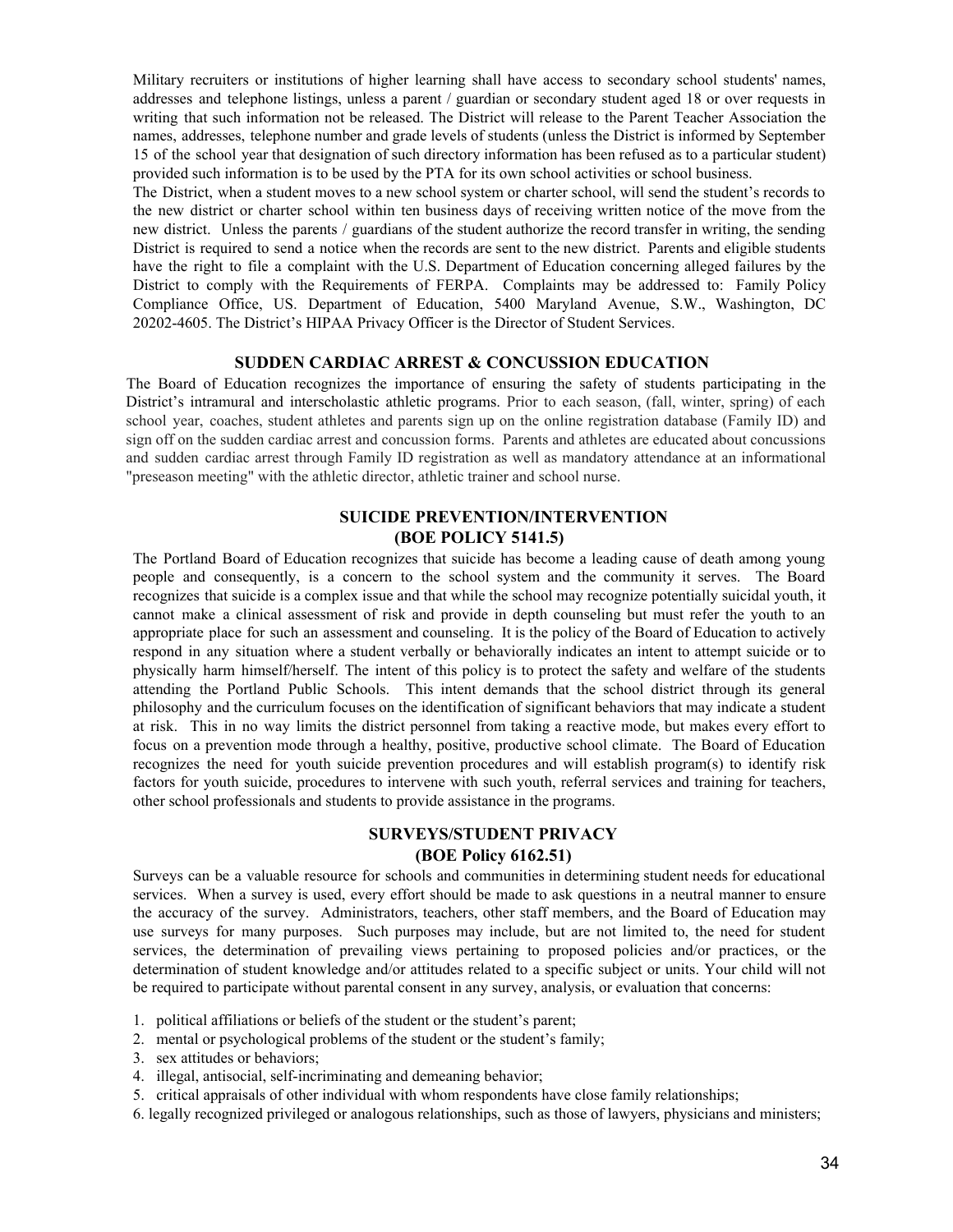7. income; or

8. religious practices, affiliations, or beliefs of the student or the student's parents.

In addition, parents have the right to inspect, upon request, a survey that is to be administered by a school to a student, prior to its use. Parents will be notified at least two weeks in advance of any survey that will be given to their children. Parents will be notified of any non-emergency, invasive physical examination that is required as a condition of attendance administered by the school and which is not necessary to protect the immediate health and safety of students.

### **TEACHER AND PARAPROFESSIONAL QUALIFICATIONS (BOE Policy 4112.6)**

In accordance with federal law, the District shall release information regarding the professional qualifications and degrees of teachers and the qualifications of paraprofessionals to parents/guardians upon request for any teacher or paraprofessional who is employed by a school receiving Title I funds and who provides instruction to their child at that school.

### **TEXTBOOK CARE AND OBLIGATIONS (BOE Policy 6161.21)**

Library books, textbooks, and other educational materials are loaned to the students for their use, and shall be returned when requested by school authorities. Teachers shall emphasize to students that texts and materials are the public's property, and should be appropriately cared for. Students must pay the full replacement cost of any book or educational material lost or damaged beyond ordinary wear. Students who fail promptly to return or pay for texts and materials may have grades, transcripts or report cards withheld until restitution is made.

### **TITLE I COMPARABILITY OF SERVICES (B.O.E. Policy 6161.3)**

All district schools, regardless of whether they receive Title I funds, shall provide services that, taken as a whole, are substantially comparable. Staff, curriculum materials and instructional supplies shall be provided in a manner that ensures equivalence among the district's schools.

### **TITLE I PARENTAL INVOLVEMENT**

#### **(B.O.E. Policy 6172.4)**

The Portland Board of Education (Board) endorses the parent involvement goals of Title I and encourages the regular participation by parents and family members of Title I eligible children in all aspects of the program. The education of children is viewed as a cooperative effort among the parents, school and community. In this policy, the word "parent" also includes guardians and other family members involved in supervising the child's schooling. Therefore, complying with Section 1010 of The Every Student Succeeds Act, P.L. 114-95, the Board will provide parents and family members of students participating in District Title I programs meaningful opportunities to participate in the education of their children within these programs.

### **TRANSGENDER & NON-CONFORMING YOUTH**

#### **(BOE Policy 5145.53)**

Federal and state law and District policy require that all programs, activities, and employment practices be free from discrimination based on sex, sexual orientation, or gender identity or expression. This policy is designed in keeping with these mandates to create a safe learning environment for all students and to ensure that every student has equal access to all school programs and activities. This policy sets out guidelines for schools and District staff to address the needs of transgender and gender non-conforming students and clarifies how state law should be implemented in situations where questions may arise about how to protect the legal rights or safety of such students. This policy does not anticipate every situation that might occur with respect to transgender or gender non-conforming students and the needs of each transgender or gender non-conforming student must be assessed on a case-by-case basis. In all cases, the goal is to ensure the safety, comfort, and healthy development of the transgender or gender on-conforming student while maximizing the student's social integration and minimizing stigmatization of the student.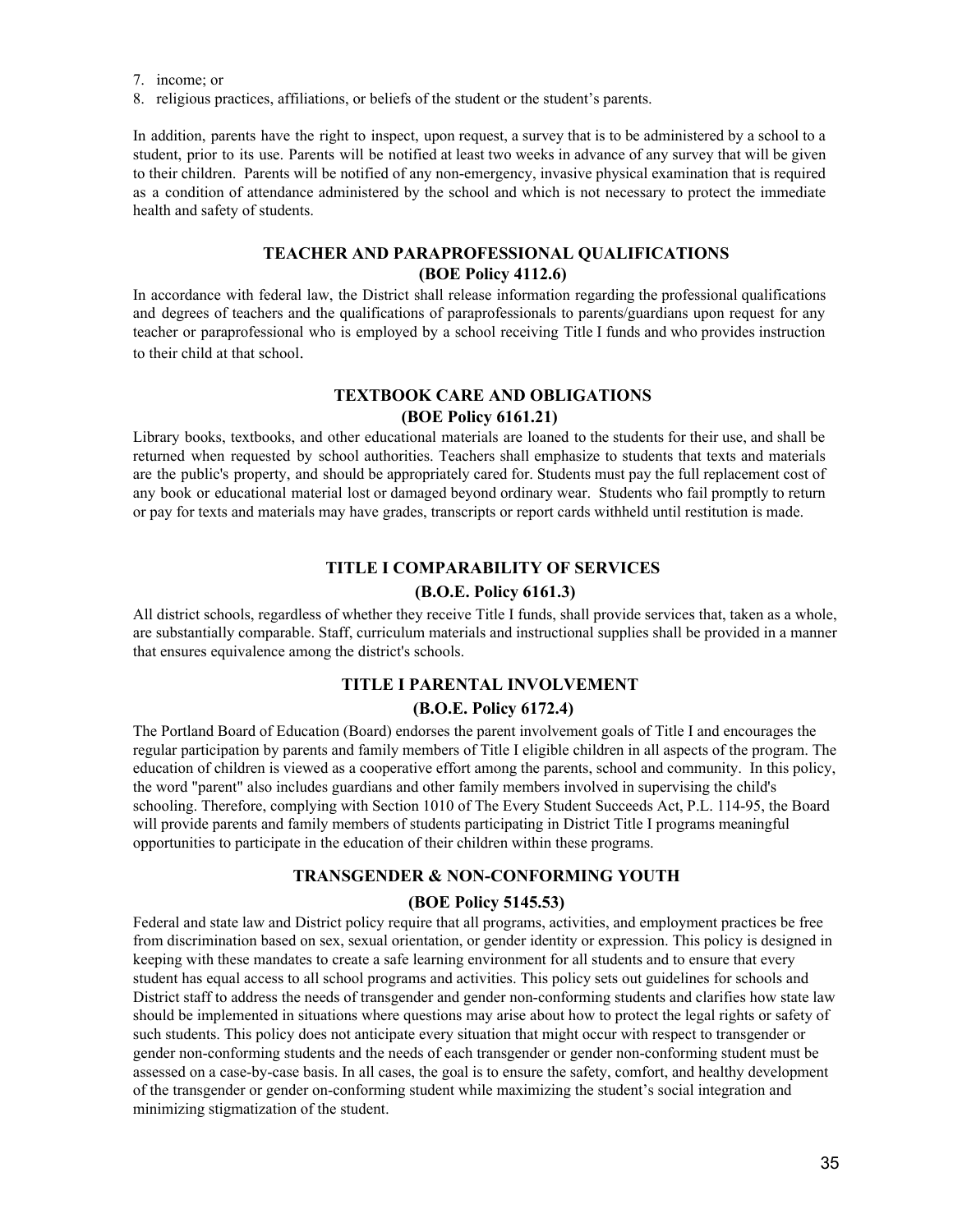### **TRANSPORTATION SAFETY COMPLAINTS COMPLAINTS/PROCEDURES (BOE Policy 3541.5)**

All complaints concerning school transportation safety shall be made to the Superintendent or his / her designee. The Superintendent or designee shall maintain a written record of all such complaints, and shall conduct appropriate investigations of the allegations. The Superintendent shall provide the Commissioner of Motor Vehicles with a copy of the written record of complaints within thirty days of the end of the school year.

### **VIDEO SURVEILLANCE (BOE Policy 5131.111)**

The Board of Education recognizes the District's responsibility to maintain order, discipline, safety and security on school property and in school vehicles. The Board also desires to afford students and staff privacy in respect to the records maintained by the District. The Board recognizes the value of electronic surveillance systems in monitoring activity on school property and in school vehicles in protecting the health, welfare and safety of its students and staff. The students and staff of the District recognize that their security and safety depends upon the capacity of the district to maintain discipline, control building access, and that a certain amount of restraint upon the activities of students and building visitors is assumed and expected.

The Board of Education having carefully weighed and balanced the rights of privacy of students and staff against the District's duty to maintain order, discipline, safety and security finds that it is appropriate to provide for the use of video camera surveillance in its transportation vehicles and on school grounds as follows:

- 1. The District shall notify its students, staff and the public that video surveillance may/will occur on any school property or on any transportation vehicle. The District shall incorporate said notice, in such places as, but not limited to, in the student handbook, staff handbook and District website;
- 2. The use of video surveillance equipment on transportation vehicles shall be supervised by the District transportation supervisor. The use of video surveillance equipment on school grounds and on other District property shall be supervised and controlled by the building administrator or other responsible administrator;
- 3. The use of video recordings from surveillance equipment shall be subject to the other policies of the District including policies concerning the confidentiality of student and personnel records;
- 4. Video surveillance shall only be used to promote the order, safety and security of students, staff and property.

### **VISITS/VISITORS TO SCHOOL (BOE Policy 1250.1)**

The Board of Education and staff of each school welcomes parents and members of the community to visit our schools. We strongly believe that education is a collaborative venture between parents/guardians and school personnel. At times parents/guardians may wish to visit for a short period of time in a classroom. In such cases, all visitors are under the jurisdiction of the building principal, who has the responsibility to develop rules and procedures to maintain a safe and orderly learning environment. Arrangements for parental classroom visits must be made with the school principal in advance and all visitors must register in the school office upon arrival and be accompanied by a staff member at all times. All students should feel a sense of personal responsibility for courteous treatment extended to visitors to the school.